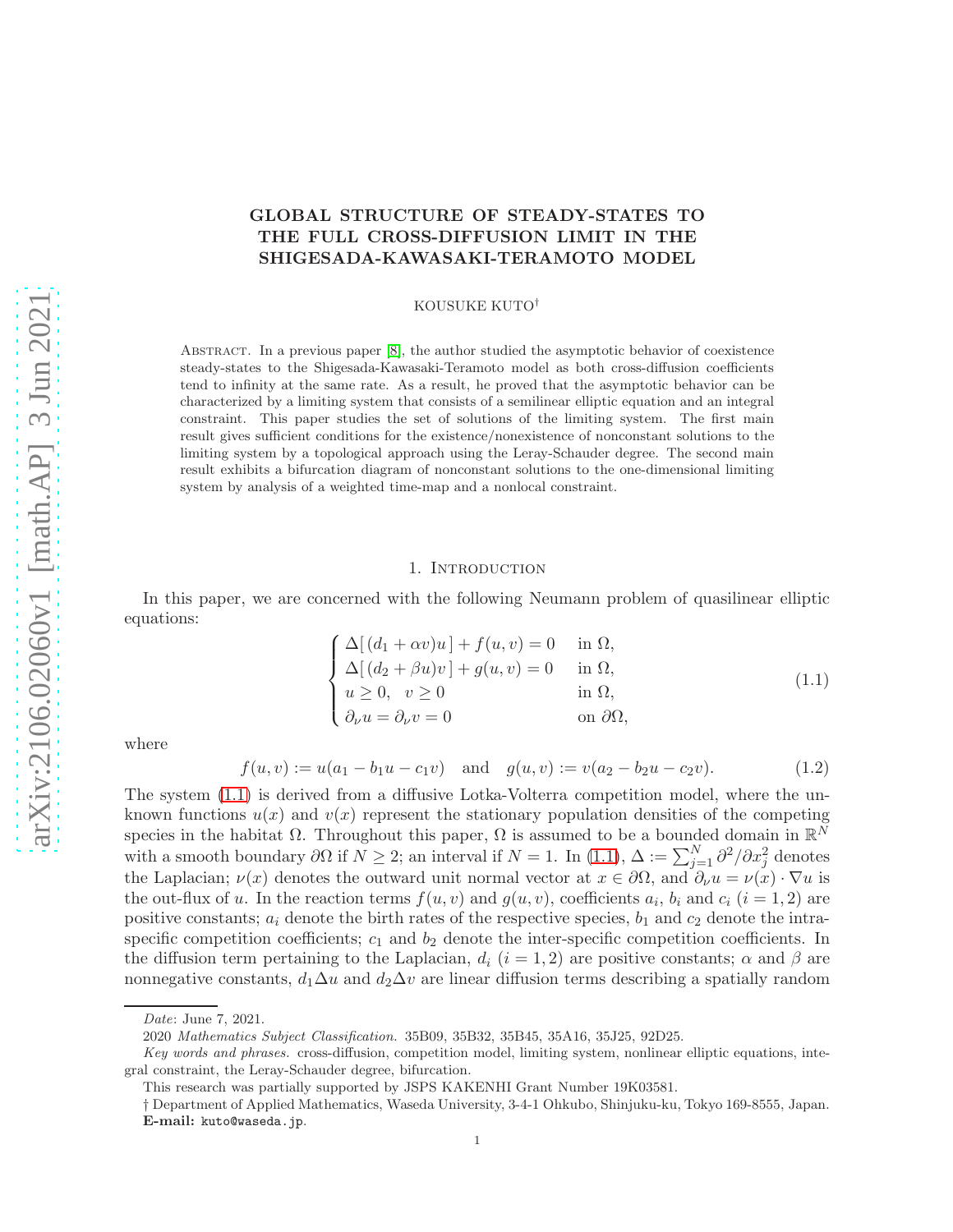movement of each species. whereas  $\Delta(w)$  is a nonlinear diffusion term describing an interaction of diffusion caused by the population pressure resulting from interference between different species. The interaction term  $\Delta(uv)$  is often called *cross-diffusion* (see a book by Okubo and Levin [\[20\]](#page-31-1) for modelings of the biological diffusion). Such a Lotka-Volterra competition system with cross-diffusion (and some additional terms) was proposed by Shigesada, Kawasaki and Teramoto [\[23\]](#page-31-2). Beyond their bio-mathematical aim to realize segregation phenomena of two competing species observed in ecosystems, a lot of pure mathematicians have studied a class of Lotka-Volterra systems with cross-diffusion as a prototype of diffusive interactions. Such a class of Lotka-Volterra systems with cross-diffusion is referred to as the SKT model celebrating the authors of the pioneering paper [\[23\]](#page-31-2). We refer to book chapters by Jüngel [\[4\]](#page-31-3), Ni [\[16\]](#page-31-4), and Yamada [\[27,](#page-31-5) [28\]](#page-31-6) as surveys for mathematical works relating to the SKT model.

Despite the long history of research on the SKT model, there are few papers on the global structure of the set of positive nonconstant solutions (such as  $u > 0$  and  $v > 0$  in  $\Omega$ ) to [\(1.1\)](#page-0-0) in case where  $\alpha$  and  $\beta$  are large. The purpose of this paper is to study the asymptotic behavior of positive nonconstant solutions of [\(1.1\)](#page-0-0) in the full cross-diffusion limit as  $\alpha$ ,  $\beta \to \infty$  and  $\alpha/\beta \to \gamma$ with some  $\gamma > 0$ .

In the unilateral cross-diffusion limit as  $\alpha \to \infty$  with  $\beta \geq 0$  fixed, Lou and Ni [\[12\]](#page-31-7) established the  $L^{\infty}(\Omega)$  a priori bound, which is independent of  $\alpha$ , for all solutions of [\(1.1\)](#page-0-0) in case  $N \leq 3$ . Furthermore, they proved that the asymptotic behavior of solutions as  $\alpha \to \infty$  (with fixed  $\beta > 0$ ) can be characterized by a solution to either a limiting system of the first kind or a limiting system of the second kind. We refer to  $[6, 13, 14, 15, 17, 24, 25, 26]$  $[6, 13, 14, 15, 17, 24, 25, 26]$  $[6, 13, 14, 15, 17, 24, 25, 26]$  $[6, 13, 14, 15, 17, 24, 25, 26]$  $[6, 13, 14, 15, 17, 24, 25, 26]$  $[6, 13, 14, 15, 17, 24, 25, 26]$  $[6, 13, 14, 15, 17, 24, 25, 26]$  $[6, 13, 14, 15, 17, 24, 25, 26]$  $[6, 13, 14, 15, 17, 24, 25, 26]$  and  $[7, 10]$  $[7, 10]$  as papers on the limiting systems of the first and second kinds, respectively.

In the full cross-diffusion limit as  $\alpha$ ,  $\beta \to \infty$  and  $\alpha/\beta \to \gamma > 0$ , the author obtained the following  $L^{\infty}(\Omega)$  a priori bound for all solutions of [\(1.1\)](#page-0-0) without any restriction on N:

<span id="page-1-0"></span>**Theorem 1.1** ([\[8\]](#page-31-0)). For any small  $\eta > 0$ , there exists a positive constant  $C = C(\eta, d_i, a_i, b_i, c_i)$ such that if  $\alpha > 0$  and  $\beta > 0$  satisfy  $\eta \leq \alpha/\beta \leq 1/\eta$ , then any solution  $(u, v)$  of  $(1.1)$  satisfies

$$
\max_{x \in \overline{\Omega}} u(x) \le C \quad \text{and} \quad \max_{x \in \overline{\Omega}} v(x) \le C.
$$

By a combination of Theorem [1.1](#page-1-0) and the elliptic regularity theory, the author obtained the following limiting systems which can characterize the asymptotic behavior of solutions of [\(1.1\)](#page-0-0) in the full cross-diffusion limit. This result gives a rigorous justification of a formal observation by Kan-on [\[5\]](#page-31-18) on the existence of the limiting systems.

<span id="page-1-1"></span>**Theorem 1.2** ([\[8\]](#page-31-0)). Suppose that  $a_1/a_2 \neq b_1/b_2$  and  $a_1/a_2 \neq c_1/c_2$ . Let  $\{(u_n, v_n)\}$  be any sequence of positive nonconstant solutions of [\(1.1\)](#page-0-0) with  $\alpha = \alpha_n \to \infty$ ,  $\beta = \beta_n \to \infty$  and  $\gamma_n := \alpha_n/\beta_n \to \gamma > 0$  as  $n \to \infty$ . Then either of the following two situations occurs, passing to a subsequence if necessary;

(i) there exist a positive function  $u \in C^2(\overline{\Omega})$  and a positive number  $\tau$  such that

$$
\lim_{n \to \infty} (u_n, v_n) = \left( u, \frac{\tau}{u} \right) \quad \text{in } C^1(\overline{\Omega}) \times C^1(\overline{\Omega}),
$$

and

<span id="page-1-3"></span>
$$
w := \delta u - \frac{\gamma \tau}{u} \quad \text{with} \quad \delta := \frac{d_1}{d_2} \quad \text{and} \quad d := d_2 \tag{1.3}
$$

satisfies a limiting system which consists of the semilinear elliptic equation

<span id="page-1-4"></span><span id="page-1-2"></span>
$$
d\Delta w + f\left(u, \frac{\tau}{u}\right) - \gamma g\left(u, \frac{\tau}{u}\right) = 0 \quad \text{in } \Omega,
$$
\n(1.4a)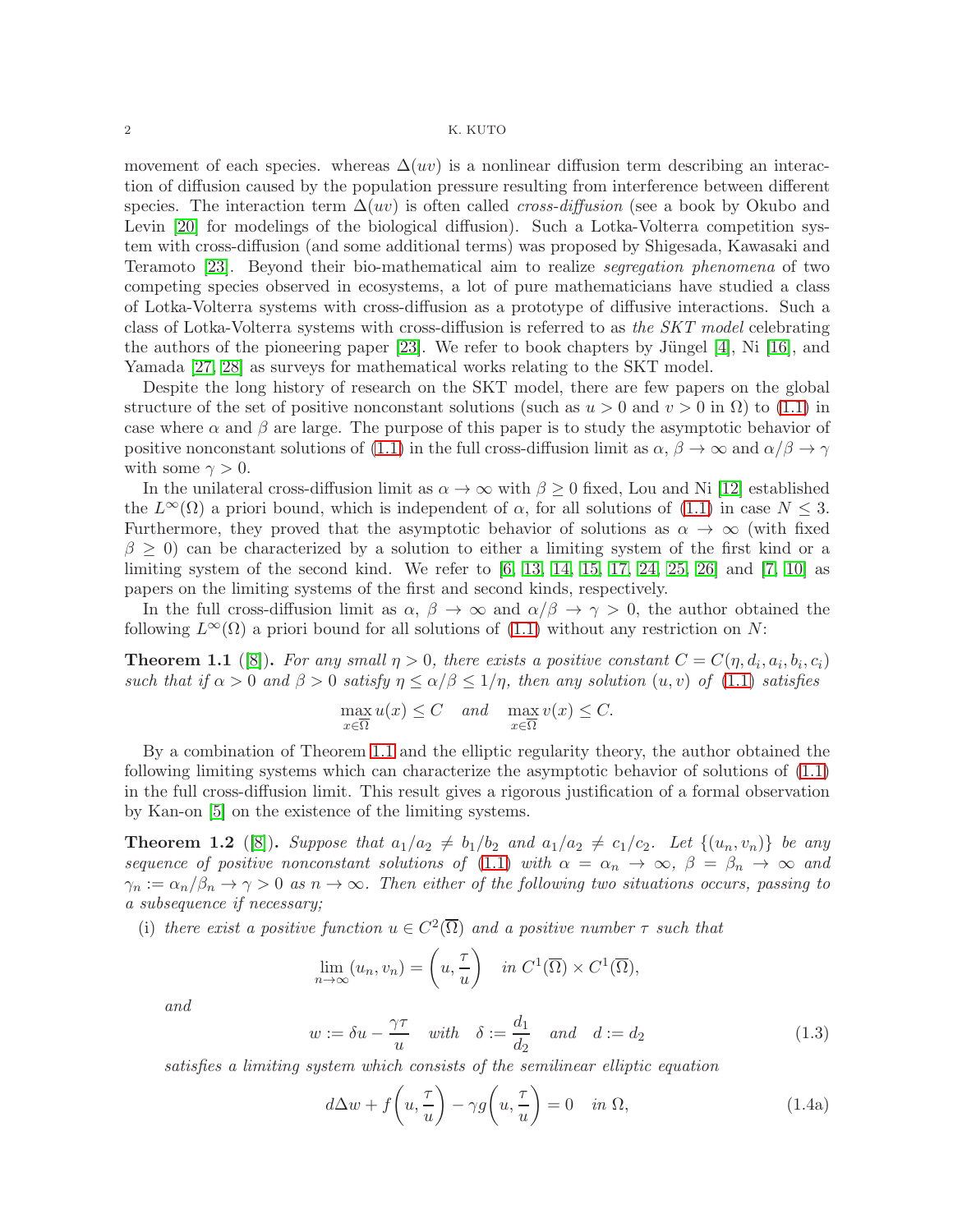subject the homogeneous Neumann boundary condition

<span id="page-2-0"></span>
$$
\partial_{\nu}w = 0 \quad on \ \partial\Omega \tag{1.4b}
$$

and the integral constraint

<span id="page-2-1"></span>
$$
\int_{\Omega} f\left(u, \frac{\tau}{u}\right) = 0; \tag{1.4c}
$$

(ii) there exist nonnegative functions u,  $v \in C(\Omega)$  such that  $uv = 0$  in  $\Omega$ ,

 $\lim_{n \to \infty} (u_n, v_n) = (u, v)$  uniformly in  $\Omega$ 

and  $w_n := \delta u_n - \gamma \tau u_n^{-1}$  satisfies  $\lim_{n\to\infty} w_n = w$  in  $C^1(\overline{\Omega})$  with some sign-changing function w satisfying

<span id="page-2-2"></span>
$$
\begin{cases}\n d\Delta w + f\left(\frac{w_+}{\delta}, \frac{w_-}{\gamma}\right) - \gamma g\left(\frac{w_+}{\delta}, \frac{w_-}{\gamma}\right) = 0 & \text{in } \Omega, \\
 \partial_\nu w = 0 & \text{on } \partial\Omega, \\
 \int_{\Omega} f\left(\frac{w_+}{\delta}, \frac{w_-}{\gamma}\right) = 0\n\end{cases}
$$
\n(1.5)

and

$$
(u,v) = \left(\frac{w_+}{\delta}, \frac{w_-}{\gamma}\right),
$$

where  $w_+ := \max\{w, 0\}$  and  $w_- := -\min\{w, 0\} \geq 0$ .

By Theorem [1.2,](#page-1-1) we know that a segregation of competing species can take place in the sense that  $u_n(x)v_n(x)$  converges to a nonnegative constant  $\tau$  in the full cross-diffusion limit as  $\alpha_n, \beta_n \to \infty$  and  $\gamma_n = \alpha_n/\beta_n \to \gamma > 0$ . The second situation (ii) can be interpreted as the complete segregation in which territories of two competing species completely segregate each other because  $\tau = 0$ , while the first situation (i) can be interpreted as the *incomplete segregation* in which territories of two competing species do not completely segregate because  $\tau > 0$ . In [\[8\]](#page-31-0), the author showed local bifurcation curves of nonconstant solutions of the limiting system [\(1.4\)](#page-1-2) of the incomplete segregation. On the other hand, it was shown in [\[8\]](#page-31-0) that the complete segregation (ii) cannot occur in the one-dimensional case.

This paper first show that the complete segregation (ii) cannot occur also in the higher dimensional case. Then it becomes important to derive information on the set of nonconstant solutions of the limiting system [\(1.4\)](#page-1-2) in order to know the segregation mechanism of two competing species when cross-diffusion coefficients  $\alpha$  and  $\beta$  are sufficiently large. This paper will give some sufficient conditions for the existence/nonexistence of nonconstant solutions of the limiting system [\(1.4\)](#page-1-2). In what follows, we usually regard  $(w, \tau)$  as a pair of unknowns with positive parameter d. It should be noted that varying d corresponds to varying  $d_1$  and  $d_2$  keeping  $d_1/d_2 = \delta$  (see [\(1.3\)](#page-1-3)), and moreover,  $(u, \tau)$  also can be regarded as a pair of unknowns by the relation in  $(1.3)$ ;

$$
w = \delta u - \frac{\gamma \tau}{u}
$$
, that is,  $u = \frac{\sqrt{w^2 + 4\gamma \delta \tau} + w}{2\delta}$ .

Our strategy of the proof is as follows: First we use the Poincaré inequality and the maximum principle to show that the Neumann problem [\(1.4a\)](#page-1-4)-[\(1.4b\)](#page-2-0) does not admit any nonconstant solution if  $d > 0$  or  $\tau > 0$  is sufficiently large. Then, in the weak competition case  $c_1/c_2 <$  $a_1/a_2 < b_1/b_2$  or the strong competition case  $b_1/b_2 < a_1/a_2 < c_1/c_2$ , if  $d > 0$  is large enough,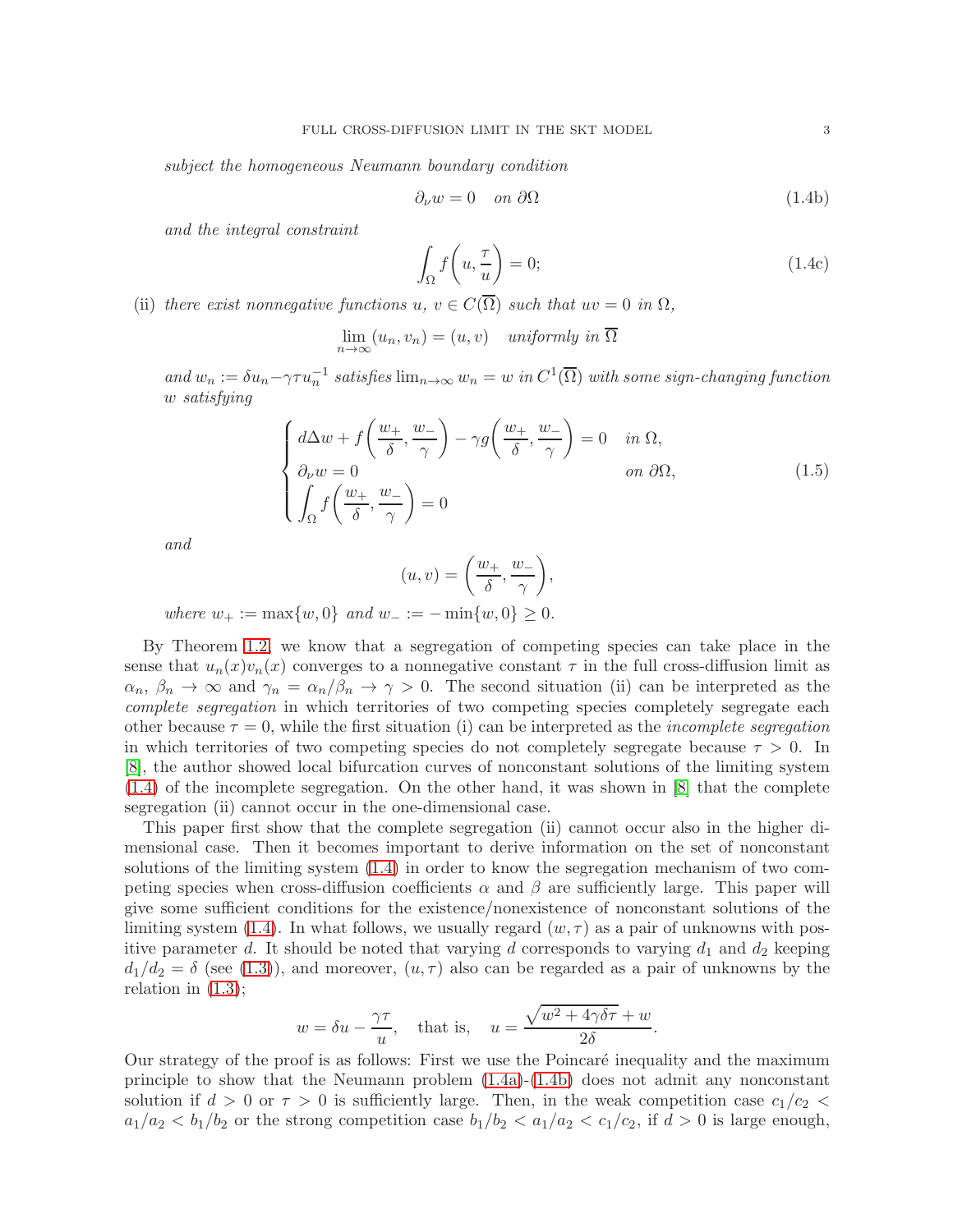then [\(1.4a\)](#page-1-4)-[\(1.4b\)](#page-2-0) admits a unique positive solution  $(u, \tau) = (u^*, u^*v^*)$ , such as  $u > 0$  in  $\Omega$  and  $\tau > 0$ , where  $(u^*, v^*)$  corresponds to the positive constant solution

<span id="page-3-0"></span>
$$
(u^*, v^*) := \frac{1}{b_1c_2 - b_2c_1} (a_1c_2 - a_2c_1, b_1a_2 - b_2a_1)
$$
\n(1.6)

of [\(1.1\)](#page-0-0). The index of an associated operator around  $(w^*, \tau^*) := (\delta u^* - \gamma v^*, u^* v^*)$  will be calculated, and especially for the case where  $D(a_i, b_i, c_i, \gamma) > 0$  (see [\(3.5\)](#page-6-0) for the definition of  $D(a_i, b_i, c_i, \gamma)$ , the homotopy invariance property of the Leray-Schauder degree will enables us to get sufficient intervals of  $d$  for the existence of nonconstant solutions of  $(1.4)$ .

In particular, for the one-dimensional case, the global bifurcation structure of nonconstant solutions of [\(1.4\)](#page-1-2) will be shown (see Figure 1). The procedure of the proof is as follows: First, the bifurcation structure of solutions to the Neumann problem  $(1.4a)-(1.4b)$  $(1.4a)-(1.4b)$  is obtained through the analysis of the time-map of the related initial value problem. We note that the time map contains a weighted singular integral and differs from the usual one. Next, we construct a bifurcation branch of the set of solutions to the limit system [\(1.4\)](#page-1-2) by selecting functions in the set of solutions to  $(1.4a)-(1.4b)$  $(1.4a)-(1.4b)$  that satisfy the integral constraint  $(1.4c)$ . For the selection, we adopt a topological method combining the singular perturbation of solutions of [\(1.4a\)](#page-1-4)-[\(1.4b\)](#page-2-0) and the global bifurcation theory. As a result, in the weak or strong competition case with  $D(a_i, b_i, c_i, \gamma) > 0$ , for each  $j \in \mathbb{N}$ , we shall construct a branch of solutions of [\(1.4\)](#page-1-2) in which derivatives u' change the sign exactly  $j-1$  times bifurcating from a pitchfork bifurcation point on the branch of the constant solution  $\{(d, u^*, \tau^*) : d > 0\}$  at some  $d = d^{(j)} > 0$ , and moreover, reaching a singular limit  $(d, \tau) = (0, \tau_0)$  with some  $\tau_0 \geq 0$ . Furthermore, it will be shown that  $\tau_0 > 0$  in the weak competition case, while  $\tau_0 = 0$  in the strong competition case.

The contents of this paper is as follows: In Section 2, the nonexistence of nontrivial solution of [\(1.5\)](#page-2-2) will be proved. In Section 3, main results on the set of nonconstant solution of the limiting system [\(1.4\)](#page-1-2) will be presented. In Section 4, we derive some a priori estimates of solutions to [\(1.4\)](#page-1-2). In Section 5, we show sufficient conditions on the existence of nonconstant solutions of [\(1.4\)](#page-1-2) in the multi-dimensional case. In Section 6, we construct the global bifurcation curves of nonconstant solutions of [\(1.4\)](#page-1-2) in the one-dimensional case.

Throughout this paper, the usual norms of the functional spaces  $L^p(\Omega)$  for  $p \in [1,\infty)$  and  $L^{\infty}(\Omega)$  are denoted by

$$
||u||_p := \left(\int_{\Omega} |u(x)|^p\right)^{1/p}
$$
 and  $||u||_{\infty} := \text{ess.} \sup_{x \in \overline{\Omega}} |u(x)|$ .

Hence  $||u||_{\infty} = \max_{x \in \overline{\Omega}} |u(x)|$  in a case when  $u \in C(\overline{\Omega})$ . Furthermore, we denote by  $\{\Phi_j\}_{j=0}^{\infty}$  a complete orthonormal base in  $L^2(\Omega)$  consisting of eigenfunctions of  $-\Delta$  with the homogeneous Neumann boundary condition on  $\partial\Omega$ , namely,

<span id="page-3-1"></span>
$$
\begin{cases}\n-\Delta \Phi_j = \lambda_j \Phi_j & \text{in } \Omega, \\
\|\Phi_j\|_2 = 1, \\
\partial_\nu \Phi_j = 0 & \text{on } \partial \Omega,\n\end{cases}
$$
\n(1.7)

where

$$
0 = \lambda_0 < \lambda_1 \leq \lambda_2 \leq \cdots \leq \lambda_j \leq \lambda_{j+1} \leq \cdots
$$

represent all eigenvalues counting multiplicity.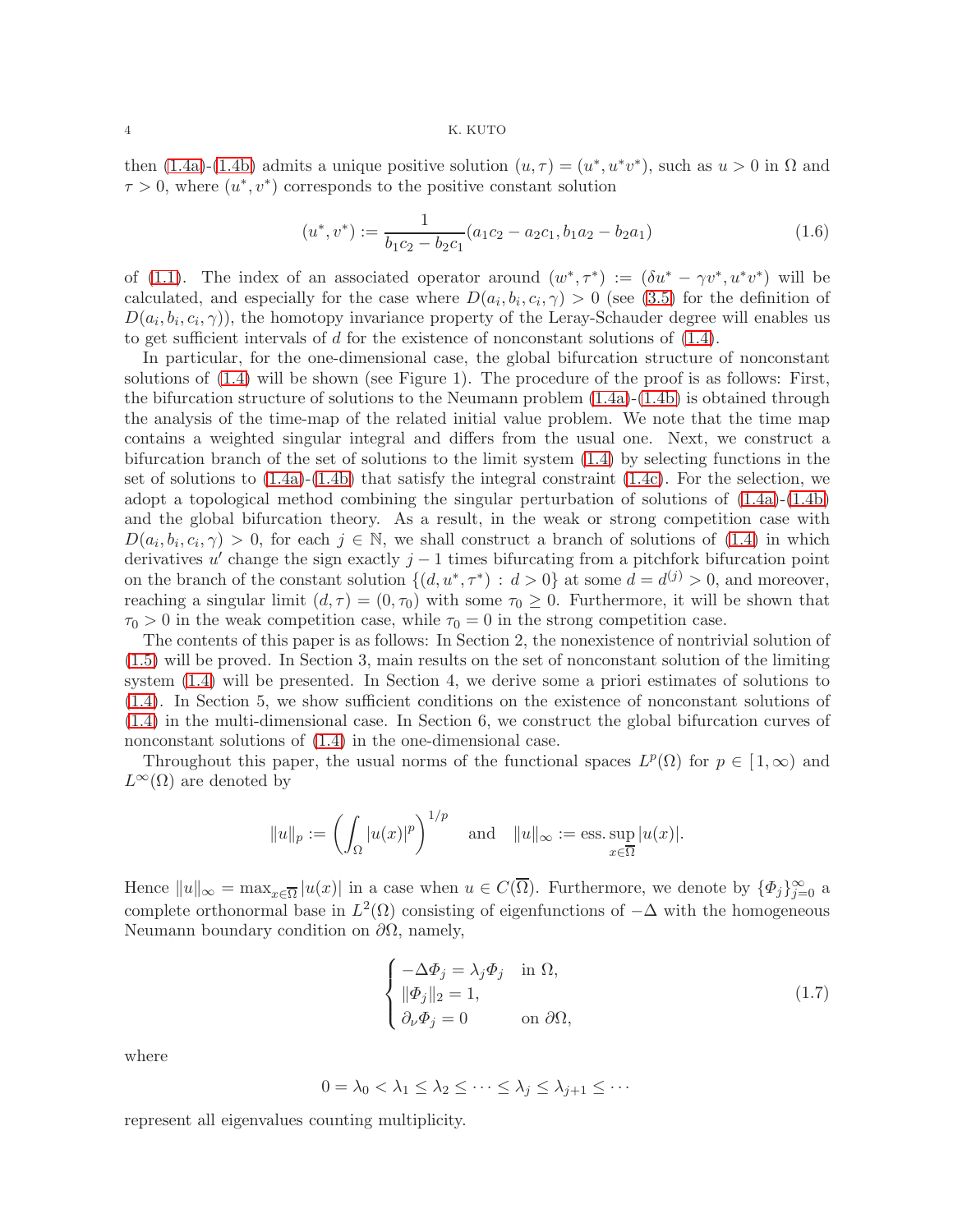# 2. Nonexistence of nonconstant solutions for the complete segregation

Throughout this paper, the following maximum principle for elliptic equations will play an important role in the proofs.

<span id="page-4-0"></span>**Lemma 2.1** (e.g., [\[12\]](#page-31-7)). Suppose that  $h \in C(\overline{\Omega} \times \mathbb{R})$ . Then the following properties (i) and (ii) hold true:

(i) If  $\underline{U} \in C^2(\Omega) \cap C^1(\overline{\Omega})$  satisfies  $\Delta U + h(x, U) \geq 0$  in  $\Omega$ ,  $\partial_{\nu} U \leq 0$  on  $\partial \Omega$ , and  $\underline{U}(x_0) = \max_{x \in \overline{\Omega}} U(x)$ , then  $h(x_0, \underline{u}(x_0)) \geq 0$ . (ii) If  $\overline{U} \in C^2(\Omega) \cap C^1(\overline{\Omega})$  satisfies  $\Delta \overline{U} + h(x, \overline{U}) \leq 0$  in  $\Omega$ ,  $\partial_{\nu} \overline{U} \geq 0$  on  $\partial \Omega$ , and  $\overline{U}(x_0) = \min_{x \in \overline{O}} \overline{U}(x)$ , then  $h(x_0, \overline{U}(x_0)) \leq 0$ .

In this section, we show that the second situation (ii) of Theorem [1.2](#page-1-1) never occurs in the full cross-diffusion limit.

<span id="page-4-3"></span>**Proposition 2.2.** All solutions of [\(1.5\)](#page-2-2) consist of three constant solutions:  $w = \delta a_1/b_1$ ;  $w = 0$ ;  $w = -\gamma a_2/c_2.$ 

*Proof.* Let w be any weak solution of  $(1.5)$ . Then the elliptic regularity theory  $(e.g., [3])$  $(e.g., [3])$  $(e.g., [3])$  ensures that  $w \in W^{2,p}(\Omega)$  for any  $p \in (1,\infty)$ . Furthermore, the Sobolev embedding theorem leads to  $w \in C^{1,\theta}(\overline{\Omega})$  for any  $\theta \in (0,1)$ .

Suppose for contradiction that there exists a nonconstant solution  $w$  of  $(1.5)$ . Substituting  $(1.2)$  into  $(1.5)$ , one can see that w satisfies

<span id="page-4-2"></span>
$$
\begin{cases} d\Delta w + \frac{w_+}{\delta} \left( a_1 - \frac{b_1 w_+}{\delta} \right) - w_- \left( a_2 - \frac{c_2 w_-}{\gamma} \right) = 0 & \text{in } \Omega, \\ \partial_\nu w = 0 & \text{on } \partial\Omega \end{cases}
$$
(2.1)

and the integral constraint

<span id="page-4-1"></span>
$$
\int_{\Omega} w_{+}\left(a_{1}-\frac{b_{1}w_{+}}{\delta}\right) = 0\tag{2.2}
$$

because  $w_+w_-=0$  in  $\Omega$ . Suppose that  $\Omega_+ := \{ x \in \Omega : w(x) > 0 \}$  is not empty. Let  $x^* \in \Omega_+$ be a maximum point of w, namely,  $w(x^*) = \max_{x \in \overline{\Omega}} w(x)$ . We observe that w is of class  $C^2$  in  $\Omega_+$  and  $w = 0$  on  $\Omega \cap \partial \Omega_+$ . Then applying (i) of Lemma [2.1](#page-4-0) to [\(2.2\)](#page-4-1), one can see

$$
0 \le \frac{w_+(x^*)}{\delta} \bigg( a_1 - \frac{b_1 w_+(x^*)}{\delta} \bigg) - w_-(x^*) \bigg( a_2 - \frac{c_2 w_-(x^*)}{\gamma} \bigg) = \frac{w_+(x^*)}{\delta} \bigg( a_1 - \frac{b_1 w_+(x^*)}{\delta} \bigg).
$$

Then we know that  $0 < w_+(x^*) \leq \delta a_1/b_1$ , and thereby,  $0 < w_+(x) \leq \delta a_1/b_1$  for any  $x \in \Omega_+$ . Hence it follows that

$$
\frac{w_+(x)}{\delta} \bigg( a_1 - \frac{b_1 w_+(x)}{\delta} \bigg) \ge 0 \quad \text{for any } x \in \overline{\Omega}_+.
$$

Since w is not identically equal to zero or  $\delta a_1/b_1$  by our assumption, we see that

$$
\int_{\Omega} w_+\left(a_1 - \frac{b_1w_+}{\delta}\right) = \int_{\Omega_+} w_+\left(a_1 - \frac{b_1w_+}{\delta}\right) > 0.
$$

However, this contradicts [\(2.2\)](#page-4-1). Now we can say that if w is a nonconstant solution of [\(1.5\)](#page-2-2), then  $\Omega_+$  is empty.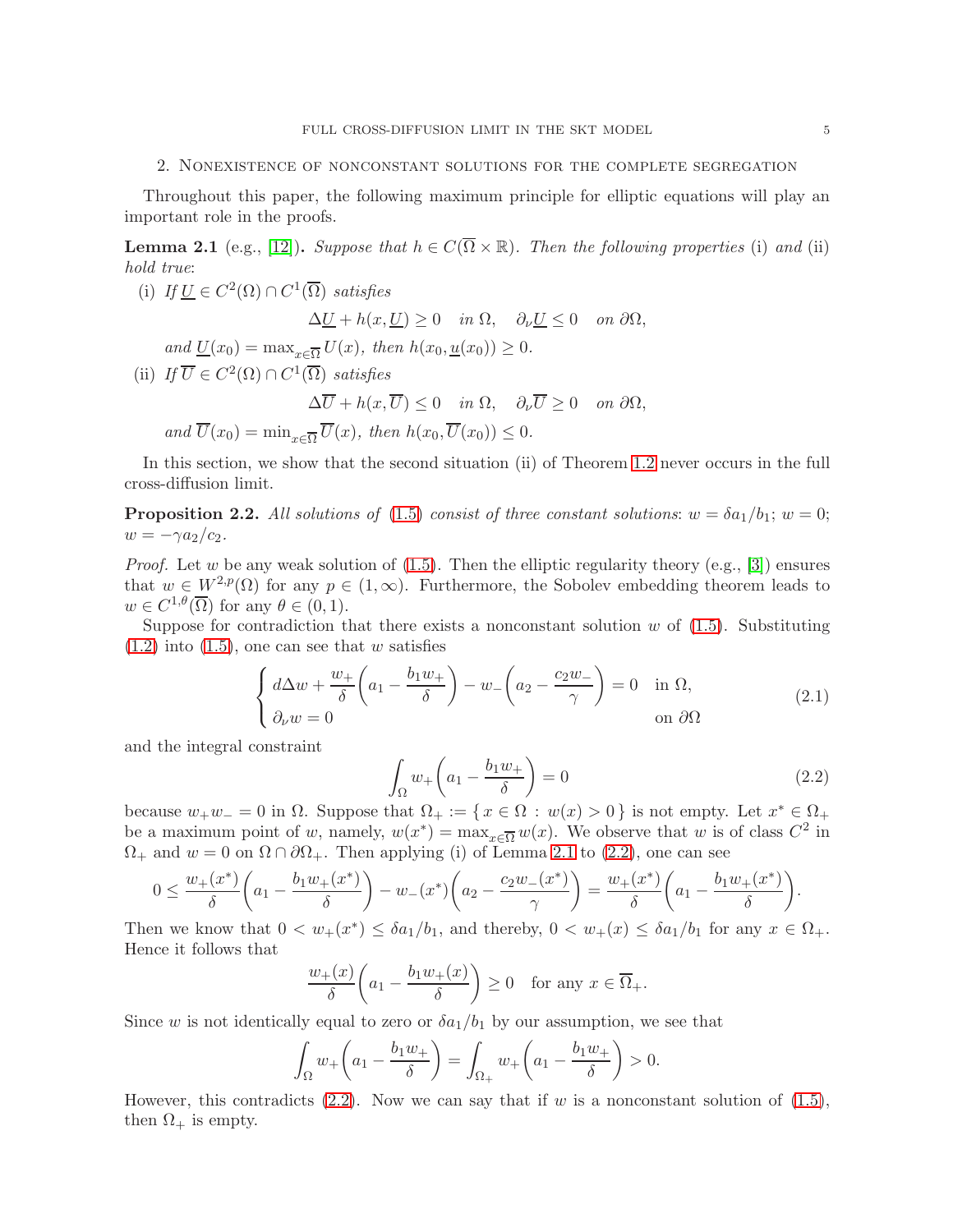Suppose that  $\Omega_{-} := \{x \in \Omega \mid w(x) < 0\}$  is not empty. By the boundary condition and [\(2.2\)](#page-4-1), we integrate the elliptic equation of  $(2.1)$  over  $\Omega$  to obtain

<span id="page-5-0"></span>
$$
\int_{\Omega} w_{-}\left(a_{2} - \frac{c_{2}w_{-}}{\gamma}\right) = 0.
$$
\n(2.3)

Let  $x_* \in \Omega$  be a minimum point of w, namely,  $w(x_*) = \min_{x \in \overline{\Omega}} w(x)$ . By a similar application of (ii) of Lemma [2.1](#page-4-0) to  $(2.2)$ , we see that

$$
w_-(x_*)\left(a_2 - \frac{c_2w_-(x_*)}{\gamma}\right) \ge 0,
$$

and then,  $0 < w_-(x) \leq \gamma a_2/c_2$  for any  $x \in \Omega$ . Since w does not identically equal to zero or  $-\gamma a_2/c_2$  by our assumption, then

$$
\int_{\Omega} w_{-}\left(a_2 - \frac{c_2 w_{-}}{\gamma}\right) = \int_{\Omega_{-}} w_{-}\left(a_2 - \frac{c_2 w_{-}}{\gamma}\right) > 0.
$$

This contradicts [\(2.3\)](#page-5-0). Consequently, the proof by contradiction enables us to conclude that  $(1.5)$  possesses no nonconstant solution. We complete the proof of Proposition [2.2.](#page-4-3)

Proposition [2.2](#page-4-3) implies that all solutions of [\(1.5\)](#page-2-2) are corresponding to constant solutions of [\(1.1\)](#page-0-0) such that  $uv = 0$ ;  $(u, v) = (0, 0)$ ,  $(a_1/b_1, 0)$  and  $(0, a_2/c_2)$ . We recall that the situation (ii) of Theorem [1.2](#page-1-1) asserts that w is a sign-changing solution of  $(1.5)$ . Then, together with Proposition [2.2,](#page-4-3) we obtain the following result:

Corollary 2.3. The situation (ii) of Theorem [1.2](#page-1-1) cannot occur.

# 3. Main results

In this section, we state main results, which are concerned with the set of nonconstant solutions of the limiting system  $(1.4)$ . For a simple expression of  $(1.4)$ , we set

<span id="page-5-1"></span>
$$
u = u(w, \tau) := \frac{\sqrt{w^2 + 4\gamma\delta\tau} + w}{2\delta}, \quad v = v(w, \tau) := \frac{\tau}{u} = \frac{\sqrt{w^2 + 4\gamma\delta\tau} - w}{2\gamma}.
$$
 (3.1)

It is noted that [\(3.1\)](#page-5-1) gives an injection from  $(w, \tau) \in \mathbb{R} \times \mathbb{R}_+$  to  $(u, v) \in \mathbb{R}_+ \times \mathbb{R}_+$ , where  $\mathbb{R}_+ := (0, \infty)$ , and the inverse of  $(u(w, \tau), v(w, \tau))$  is given by

$$
w(u, v) = \delta u - \gamma v, \quad \tau(u, v) = uv.
$$

Then the limiting system [\(1.4\)](#page-1-2) is expressed as

<span id="page-5-3"></span>
$$
d\Delta w + f(u, v) - \gamma g(u, v) = 0 \quad \text{in } \Omega, \quad \tau > 0,
$$
\n(3.2a)

subject to the homogeneous Neumann boundary condition

<span id="page-5-4"></span><span id="page-5-2"></span>
$$
\partial_{\nu}w = 0 \quad \text{on } \partial\Omega \tag{3.2b}
$$

with the integral constraint

<span id="page-5-5"></span>
$$
\int_{\Omega} f(u, v) = 0. \tag{3.2c}
$$

Obviously, any solution  $(w, \tau)$  of  $(3.2)$  also satisfies

<span id="page-5-6"></span>
$$
\int_{\Omega} g(u, v) = 0,\tag{3.3}
$$

which comes from the integration of  $(3.2a)$  over  $\Omega$  using  $(3.2b)$  and  $(3.2c)$ .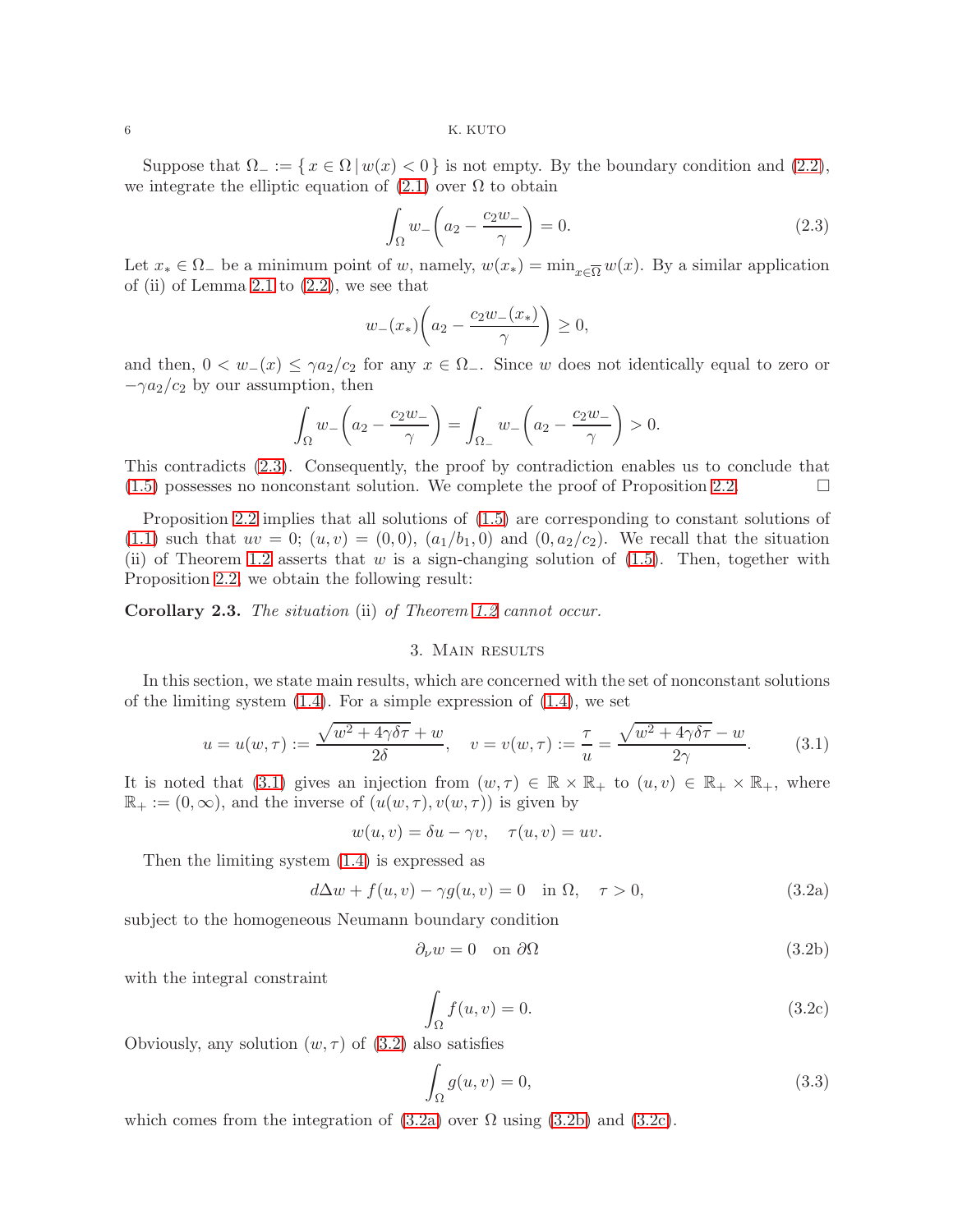Here we note the set of constant solutions of  $(3.2)$ . Hereafter  $(A, B, C)$  will be denoted by

$$
A := \frac{a_1}{a_2}, \quad B := \frac{b_1}{b_2}, \quad C := \frac{c_1}{c_2}.
$$

In the weak competition case  $C < A < B$  or the strong competition case  $B < A < C$ , [\(1.1\)](#page-0-0) admits a unique positive constant solution  $(u^*, v^*)$  represented as  $(1.6)$ . Hence  $(3.1)$  induces that the limiting system [\(3.2\)](#page-5-2) admits a unique constant solution satisfying  $\tau > 0$ ;

<span id="page-6-2"></span>
$$
(w^*, \tau^*) = (\delta u^* - \gamma v^*, u^* v^*)
$$
\n(3.4)

if  $C < A < B$  or  $B < A < C$ . Our interest is the set of nonconstant solutions of [\(3.2\)](#page-5-2). Here we call  $(w, \tau)$  a nonconstant solution of  $(3.2)$  when  $w \in C^2(\overline{\Omega})$  and  $\tau$  satisfy  $(3.2)$  and  $w(x)$  is a nonconstant function.

The first result is concerned with a priori estimate of all solutions of [\(3.2\)](#page-5-2). In addition, the result asserts that a large region of d wipes out any nonconstant solution.

<span id="page-6-1"></span>**Theorem 3.1.** There exists a positive constant  $C^* = C^*(a_i, b_i, c_i, \gamma, \delta)$  such that any solution  $(w, \tau)$  of  $(3.2)$  satisfies

$$
||w||_{\infty} \leq C^*
$$
 and  $\tau \leq \min\left\{\frac{a_1^2}{4b_1c_1}, \frac{a_2^2}{4b_2c_2}\right\} (=:\overline{\tau}).$ 

Furthermore, there exists  $d = d(a_i, b_i, c_i, \gamma, \delta) > 0$  such that  $(3.2)$  does not admit any nonconstant solution if  $d > \overline{d}$ .

The next result gives sufficient intervals of d for the existence of nonconstant solutions of [\(3.2\)](#page-5-2) in the weak or strong competition case with a couple of additional conditions. To express an essential condition for the existence of nonconstant solutions, we introduce the following function:

<span id="page-6-0"></span>
$$
D(a_i, b_i, c_i, \gamma) := \gamma b_2 (A - B)(B + C - 2A) + c_2 (C - A) \{ A(B + C) - 2BC \}.
$$
 (3.5)

<span id="page-6-3"></span>**Theorem 3.2.** Assume the weak competition  $C < A < B$  or the strong competition  $B < A < C$ . Suppose further that

<span id="page-6-4"></span>
$$
D(a_i, b_i, c_i, \gamma) > 0 \quad and \quad \frac{u^*}{v^*} \neq \frac{\gamma}{\delta}.
$$
 (3.6)

Then there exists a sequence  $\{d^{(j)}\}\$  with

$$
0 \leftarrow \dots \le d^{(j+1)} \le d^{(j)} \le \dots \le d^{(2)} \le d^{(1)} \le \overline{d}
$$

such that  $(3.2)$  admits at least one nonconstant solution in the following case  $(i)$  or  $(ii)$ :

- (i)  $C < A < B$  and  $d \in (d^{(j+1)}, d^{(j)})$  and j is odd;
- (ii)  $B < A < C$  and  $d \in (d^{(j+1)}, d^{(j)})$  and j is even.

In particular, for the one-dimensional case  $\Omega = (0, 1)$ , we show more detailed information on the set of nonconstant solutions of [\(3.2\)](#page-5-2). To state the global bifurcation structure of nonconstant solutions of  $(3.2)$  with  $\Omega = (0, 1)$ , we set

$$
\mathcal{S}_j^+ := \left\{ (d, u, \tau) \in \mathbb{R}_+ \times X : \begin{array}{l} (d, u, \tau) \text{ satisfies (3.2) with } \Omega = (0, 1) \text{ and} \\ (-1)^{i-1} u'(x) > 0 \text{ for } x \in ((i-1)/j, i/j) \ (i = 1, 2, \dots, j) \end{array} \right\}
$$

and

$$
\mathcal{S}_j^- := \left\{ (d, u, \tau) \in \mathbb{R}_+ \times X : \begin{array}{l} (d, u, \tau) \text{ satisfies (3.2) with } \Omega = (0, 1) \text{ and} \\ (-1)^{i-1} u'(x) < 0 \text{ for } x \in ((i-1)/j, i/j) \ (i = 1, 2, \dots, j) \end{array} \right\}
$$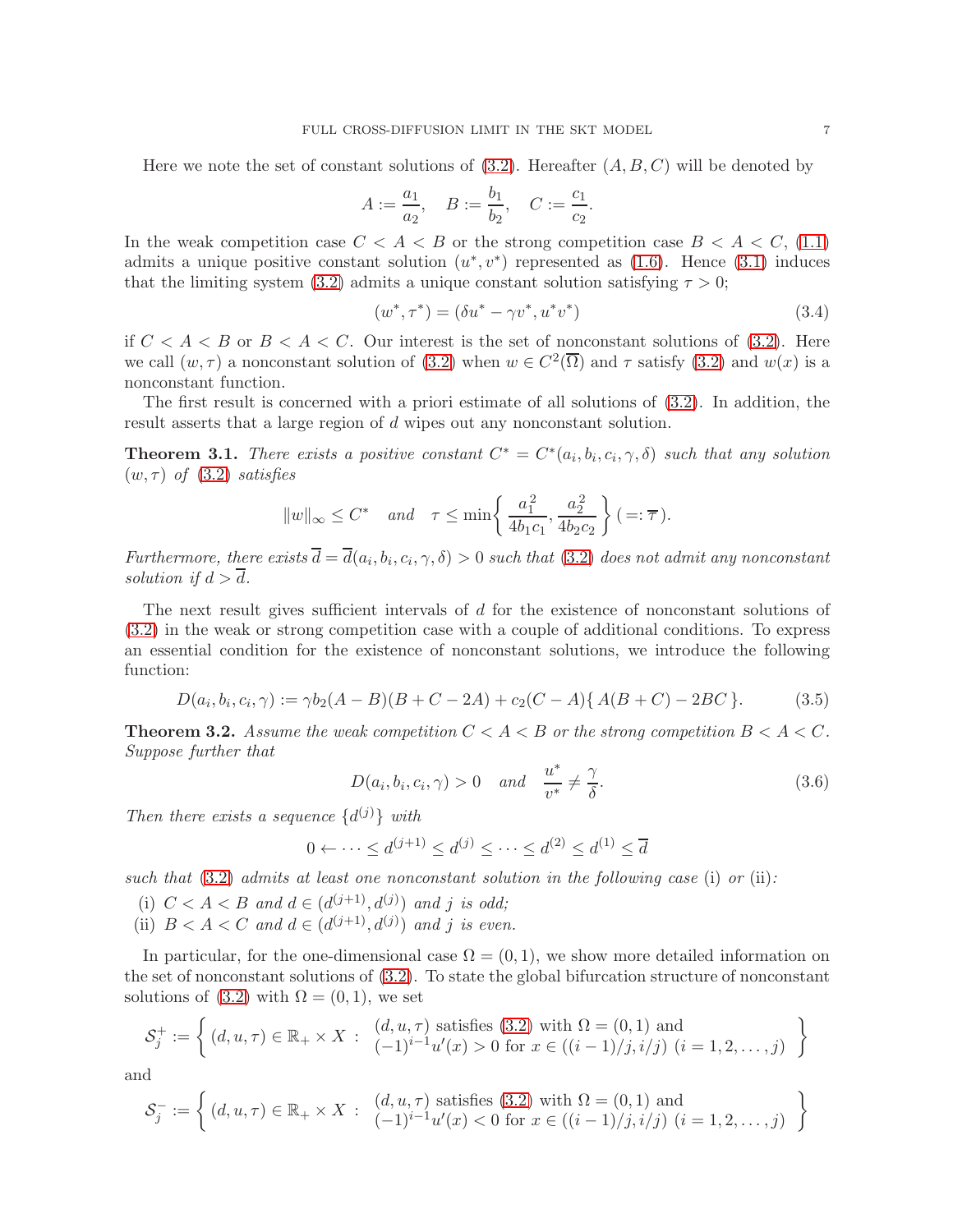



FIGURE 1. Possible bifurcation diagram

for each  $j \in \mathbb{N}$ , where  $X := C^1(\overline{\Omega}) \times \mathbb{R}$ . Our aim is to construct the global branch of nonconstant solutions, contained in  $S_j^{\pm}$ , that bifurcates from the positive constant solution  $(u^*, \tau^*)$  at  $d = d^{(j)}$ and reaches a singular limit as  $d \searrow 0$  in the weak or strong competition case with  $D(a_i, b_i, c_i, \gamma) >$ 0. See also Figure 1.

<span id="page-7-0"></span>**Theorem 3.3.** Assume the weak competition  $C < A < B$  or the strong competition  $B < A < C$ . Assume further that  $D(a_i, b_i, c_i, \gamma) > 0$ . Then for each  $j \in \mathbb{N}$ , there exists a pair of connected sets  $\Gamma_j^+$  ( $\subset \mathcal{S}_j^+$ ) and  $\Gamma_j^-$  ( $\subset \mathcal{S}_j^-$ ) with the following properties:

- (i)  $\Gamma_j^+$  bifurcates from the positive constant solution branch  $\{(d, u^*, \tau^*) : d > 0\}$  at  $d = d^{(j)}$ ;
- (ii)  $\Gamma_j^+$  reaches a singular limit  $(d, \tau) = (0, \tau_0)$  with some  $\tau_0 \geq 0$ . Furthermore, if  $C < A < B$ , then  $\tau_0 > 0$ , whereas if  $B < A < C$ , then  $\tau_0 = 0$ ;
- (iii)  $\Gamma_j^- = \{ (d, u(\bullet + 1/j), \tau) : (d, u, \tau) \in \Gamma_j^+ \}$ , where  $u(\bullet + 1/j)$  is regarded as a periodic *extension*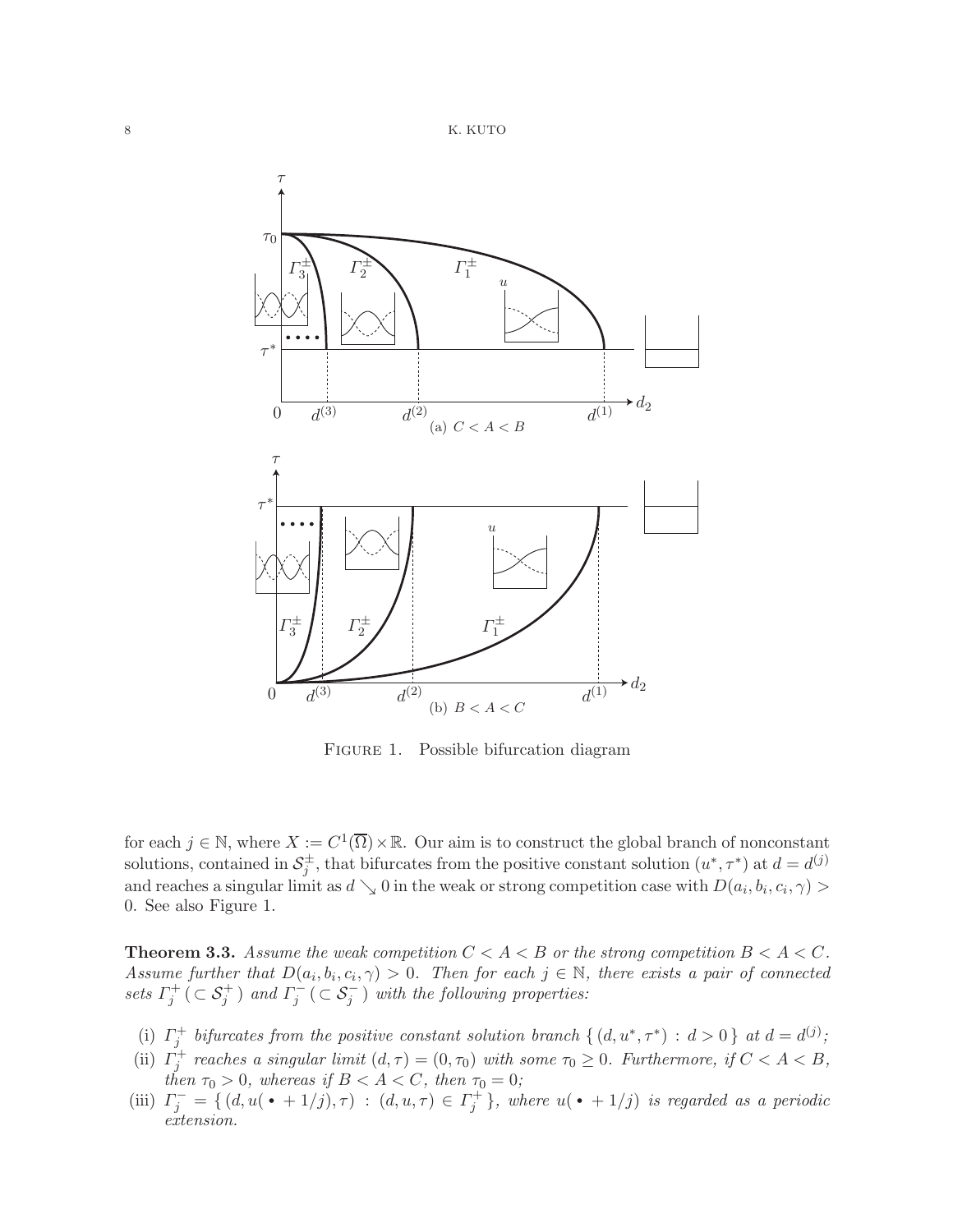Here we should refer to a recent numerical result by Breden, Kuehn and Soresina [\[1\]](#page-30-0), which numerically exhibits the bifurcation diagram of solutions of [\(1.1\)](#page-0-0) with

$$
(\alpha, \beta, a_1, a_2, b_1, b_2, c_1, c_2) = \left(100, 100, \frac{15}{2}, \frac{16}{7}, 4, 1, 6, 2\right)
$$

regarding  $d = d_1 = d_2$  as a bifurcation parameter. It is easy to check that the above setting belongs to the weak competition and satisfies  $D(a_i, b_i, c_i, 1) = 17/64 > 0$ . Comparing the bifurcation diagram [\[1,](#page-30-0) Figure 11] with Theorem [3.3,](#page-7-0) it can be seen that the set of solutions of the limit system  $(3.2)$  gives a good approximation of that of  $(1.1)$  when both cross-diffusion coefficients  $\alpha$  and  $\beta$  are sufficiently large.

## 4. A priori estimate

This section is devote to the proof of Theorem [3.1.](#page-6-1) We begin with a priori estimate for any solution of [\(3.2\)](#page-5-2):

<span id="page-8-3"></span>**Lemma 4.1.** There exists a positive constant  $C^* = C^*(a_i, b_i, c_i, \gamma, \delta)$  such that any solution  $(w, \tau)$  of [\(3.2\)](#page-5-2) satisfies  $||w||_{\infty} \leq C^*$  and  $\tau \leq \overline{\tau}$ .

*Proof.* By  $(1.2)$ , the integral constraint  $(3.2c)$  is equivalent to

$$
\int_{\Omega} \{ u(a_1 - b_1 u) - c_1 \tau \} = 0.
$$

By the nonnegativity of  $u$ , one can see that

<span id="page-8-0"></span>
$$
\tau = \frac{1}{c_1 |\Omega|} \int_{\Omega} u(a_1 - b_1 u) \le \frac{a_1^2}{4b_1 c_1}.
$$
\n(4.1)

From [\(3.3\)](#page-5-6), we can deduce that any solution  $(w, \tau)$  of [\(1.4\)](#page-1-2) satisfies

<span id="page-8-1"></span>
$$
\tau \le \frac{a_2^2}{4b_2c_2} \tag{4.2}
$$

by a similar way to get  $(4.1)$ . Hence  $(4.1)$  and  $(4.2)$  give the required a priori estimate for the  $\tau$  component.

Setting  $v = \tau/u$  in the nonlinear term of [\(3.2a\)](#page-5-3), we introduce a function  $h(u, \tau)$  as

<span id="page-8-4"></span>
$$
h(u,\tau) := u(a_1 - b_1 u) - c_1 \tau - \frac{\gamma \tau}{u} \left( a_2 - b_2 u - \frac{c_2 \tau}{u} \right).
$$
 (4.3)

It is noted that [\(3.2a\)](#page-5-3) is equivalent to

$$
d\Delta w + h(u, \tau) = 0 \quad \text{in } \Omega, \quad \tau > 0.
$$

We remark that  $\lim_{u\to 0} h(u,\tau) = \infty$  and  $\lim_{u\to\infty} h(u,\tau) = -\infty$  for each  $\tau > 0$ . Obviously  $h(u, \tau)$  has at lease one, and at most three zeros on  $\{u > 0\}$  for each  $\tau > 0$ . In what follows, the least zero and the greatest zero of  $h(u, \tau)$   $(u > 0)$  will be denoted by  $z_1(\tau)$  and  $\overline{z}(\tau)$ , respectively. Our first task for the a priori estimate of  $||w||_{\infty}$  is to derive a lower bound of  $z_1(\tau)$  and an upper bound of  $\overline{z}(\tau)$ .

In the case when  $\gamma b_2 > c_1$ , we observe

<span id="page-8-2"></span>
$$
h(u,\tau) = u(a_1 - b_1u) + (\gamma b_2 - c_1)\tau + \frac{\gamma \tau}{u^2}(c_2\tau - a_2u). \tag{4.4}
$$

It is easily verified that

$$
u(a_1 - b_1 u) + (\gamma b_2 - c_1)\tau \begin{cases} > 0 & \text{for } u \in (0, p_1(\tau)\tau), \\ < 0 & \text{for } u \in (p_1(\tau)\tau, \infty) \end{cases}
$$
(4.5)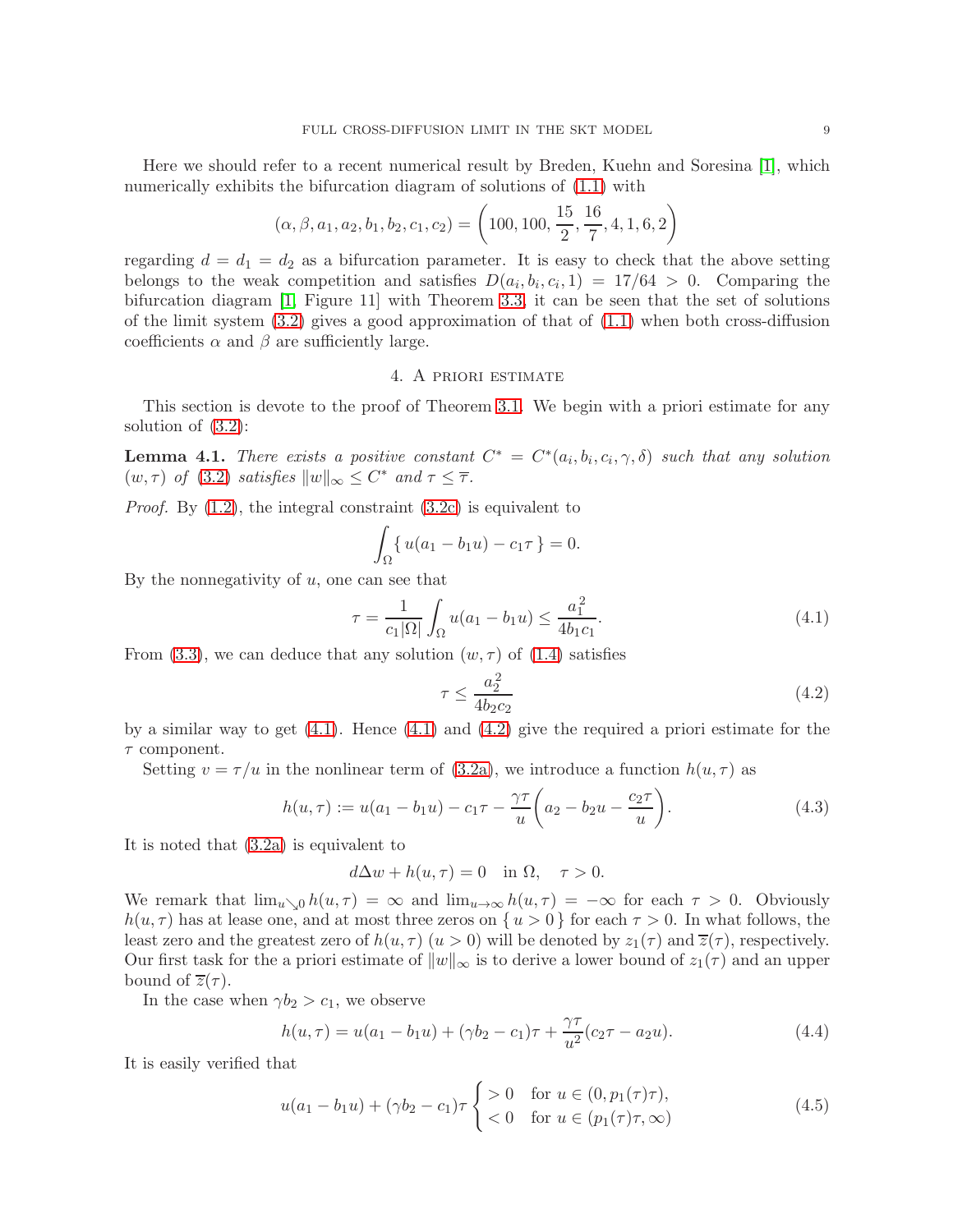with

$$
p_1(\tau) := \frac{2(\gamma b_2 - c_1)}{\sqrt{a_1^2 + 4b_1(\gamma b_2 - c_1)\tau} - a_1}.
$$

and

<span id="page-9-0"></span>
$$
\frac{\gamma \tau}{u^2} (c_2 \tau - a_2 u) \begin{cases} > 0 & \text{for } u \in (0, c_2 \tau / a_2), \\ < 0 & \text{for } u \in (c_2 \tau / a_2, \infty). \end{cases}
$$
(4.6)

It follows from [\(4.4\)](#page-8-2)-[\(4.6\)](#page-9-0) that, in case  $\gamma b_2 > c_1$ ,

<span id="page-9-3"></span>
$$
\min\left\{p_1(\tau)\tau, \frac{c_2}{a_2}\tau\right\} \le z_1(\tau) \le \overline{z}(\tau) \le \max\left\{p_1(\tau)\tau, \frac{c_2}{a_2}\tau\right\} \quad \text{for any } \tau > 0. \tag{4.7}
$$

Obviously, if  $\gamma b_2 = c_1$ , then

<span id="page-9-4"></span>
$$
\min\left\{\frac{a_1}{b_1}, \frac{c_2}{a_2}\tau\right\} \le z_1(\tau) \le \overline{z}(\tau) \le \max\left\{\frac{a_1}{b_1}, \frac{c_2}{a_2}\tau\right\} \quad \text{for any } \tau > 0. \tag{4.8}
$$

In the case when  $\gamma b_2 < c_1$ , we observe that

<span id="page-9-1"></span>
$$
u(a_1 - b_1 u) \begin{cases} > 0 & \text{for } u \in (0, a_1/b_1), \\ < 0 & \text{for } u \in (a_1/b_1, \infty) \end{cases}
$$
(4.9)

.

.

and

<span id="page-9-2"></span>
$$
(\gamma b_2 - c_1)\tau + \frac{\gamma \tau}{u^2}(c_2 \tau - a_2 u) \begin{cases} > 0 & \text{for } u \in (0, p_2(\tau)\tau), \\ < 0 & \text{for } u \in (p_2(\tau)\tau, \infty) \end{cases} \tag{4.10}
$$

with

$$
p_2(\tau) := \frac{2\gamma c_2}{\sqrt{(\gamma a_2)^2 + 4(c_1 - \gamma b_2)c_2\tau} + \gamma a_2}
$$

In view of [\(4.4\)](#page-8-2), we know from [\(4.9\)](#page-9-1) and [\(4.10\)](#page-9-2) that, in case  $\gamma b_2 < c_1$ ,

<span id="page-9-5"></span>
$$
\min\left\{\frac{a_1}{b_1}, p_2(\tau)\tau\right\} \le z_1(\tau) \le \overline{z}(\tau) \le \max\left\{\frac{a_1}{b_1}, p_2(\tau)\tau\right\} \quad \text{for any } \tau > 0. \tag{4.11}
$$

Suppose that  $(w, \tau)$  is any solution of [\(3.2\)](#page-5-2). Let  $x_* \in \Omega$  be a minimum point of w, namely,  $w(x_*) = \min_{x \in \overline{\Omega}} w(x)$ . Then, the application of (ii) of Lemma [2.1](#page-4-0) to [\(3.2a\)](#page-5-3)-[\(3.2b\)](#page-5-4) implies

$$
h(u(x_*),\tau) \leq 0,
$$

which leads to

$$
z_1(\tau) \le u(x_*) = \frac{2\gamma\tau}{\sqrt{w(x_*)^2 + 4\gamma\delta\tau} - w(x_*)}
$$

Therefore, we see that  $w_-(x) := -\min\{w(x), 0\}$  satisfies

$$
w_{-}(x_{*}) = \frac{|w(x_{*})| - w(x_{*})}{2} < \frac{\sqrt{w(x_{*})^{2} + 4\gamma\delta\tau} - w(x_{*})}{2} \le \frac{\gamma\tau}{z_{1}(\tau)}.
$$

From [\(4.7\)](#page-9-3), [\(4.8\)](#page-9-4) and [\(4.11\)](#page-9-5), we can find a positive constant  $C_1 = C_1(a_i, b_i, c_i, \gamma)$  such that

<span id="page-9-6"></span>
$$
w_{-}(x_{*}) \le C_{1} \quad \text{for any } \tau \in (0, \overline{\tau}]. \tag{4.12}
$$

Let  $x^* \in \overline{\Omega}$  be a maximum point of w;  $w(x^*) = \max_{x \in \overline{\Omega}} w(x)$ . By applying (i) of Lemma [2.1](#page-4-0) to [\(3.2a\)](#page-5-3)-[\(3.2b\)](#page-5-4), we see that  $h(u(x^*), \tau) \geq 0$ , which yields

$$
u(x^*) = \frac{\sqrt{w(x^*)^2 + 4\gamma\delta\tau} + w(x^*)}{2\delta} \le \overline{z}(\tau).
$$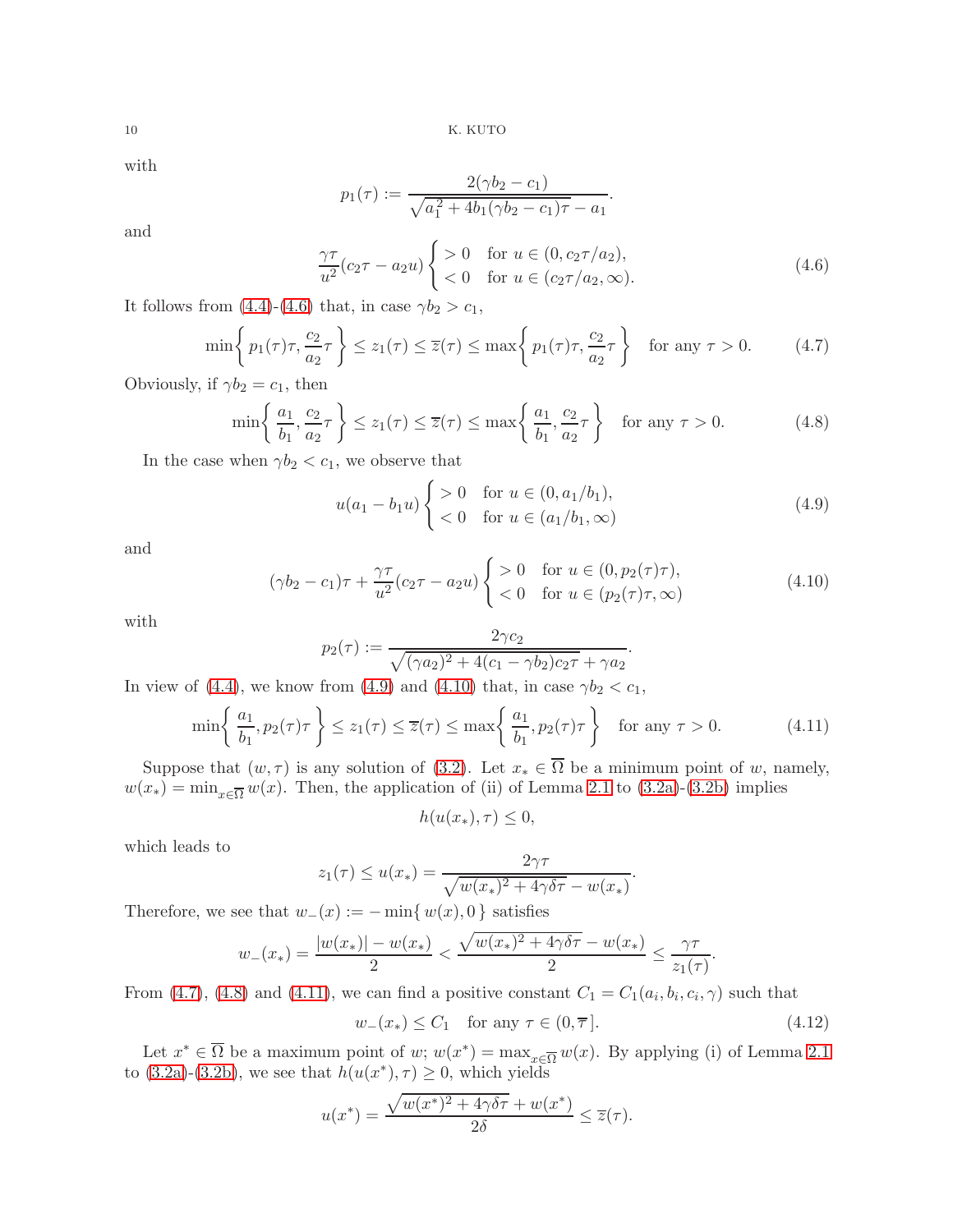Then  $w_+(x) := \max\{w(x), 0\}$  satisfies

$$
w_+(x^*) = \frac{|w(x^*)| + w(x^*)}{2} \le \frac{\sqrt{w(x^*)^2 + 4\gamma\delta\tau} + w(x^*)}{2} = \delta u(x^*) \le \delta \overline{z}(\tau).
$$

From [\(4.7\)](#page-9-3), [\(4.8\)](#page-9-4) and [\(4.11\)](#page-9-5), we can find a positive constant  $C_2 = C_2(a_i, b_i, c_i, \gamma, \delta)$  such that

<span id="page-10-0"></span>
$$
w_{+}(x^{*}) \le C_{2} \quad \text{for any } \tau \in (0, \overline{\tau}]. \tag{4.13}
$$

It follows from [\(4.12\)](#page-9-6) and [\(4.13\)](#page-10-0) that  $||w||_{\infty} \leq C^* := \max\{C_1, C_2\}$ . The proof of Lemma [4.1](#page-8-3) is  $\Box$ complete.  $\Box$ 

With the aid of the elliptic regularity theory, Lemma [4.1](#page-8-3) leads to the following a priori estimate of solutions of [\(3.2\)](#page-5-2).

<span id="page-10-3"></span>**Corollary 4.2.** For any  $\varepsilon > 0$ , there exists a positive constant  $C_1^* = C_1^*(\varepsilon, a_i, b_i, c_i, \gamma, \delta)$  which is independent of  $\tau$  such that if  $d \geq \varepsilon$ , then any solution  $(w, \tau)$  of  $(3.2)$  satisfies  $||w||_{C^1(\overline{\Omega})} < C_1$ .

Proof. By the combination of Lemma [4.1](#page-8-3) and the elliptic regularity theory, we find a positive constant  $C_0 = C_0(p, a_i, b_i, c_i, \gamma, \delta)$  such that any solution  $(w, \tau)$  of  $(3.2)$  satisfies  $d||w||_{W^{2,p}} \leq$  $C_0$  for any  $p > 1$ . Hence the Sobolev embedding theorem ensures  $C_1^*$  fulfilling the required estimate.  $\Box$ 

The next result asserts the nonexistence of nonconstant solutions of  $(3.2)$  when d is sufficiently large.

<span id="page-10-2"></span>**Lemma 4.3.** There exists a positive constant  $d = d(a_i, b_i, c_i, \gamma, \delta)$  which is independent of  $\tau$ such that [\(3.2\)](#page-5-2) does not have any nonconstant solution if  $d > \overline{d}$ .

*Proof.* For any nonconstant solution  $(w, \tau)$  of [\(3.2\)](#page-5-2), let  $(u, v)$  be as in [\(3.1\)](#page-5-1). Then it follows that

$$
\begin{cases}\n-d(\delta \Delta u - \gamma \Delta v) = f(u, v) - \gamma g(u, v) & \text{in } \Omega, \\
\partial_{\nu} u = \partial_{\nu} v = 0 & \text{on } \partial \Omega.\n\end{cases}
$$

By taking the  $L^2(\Omega)$  inner product of the elliptic equation with

$$
u - \overline{u}
$$
 and  $v - \overline{v}$ , where  $\overline{u} := \frac{1}{|\Omega|} \int_{\Omega} u$ ,  $\overline{v} := \frac{1}{|\Omega|} \int_{\Omega} v$ ,

we have

$$
d\left(\delta\|\nabla u\|_2^2 - \gamma \int_{\Omega} \nabla u \cdot \nabla v\right) = \int_{\Omega} f(u,v)(u - \overline{u}) - \gamma \int_{\Omega} g(u,v)(u - \overline{u})
$$

and

$$
d\left(\delta\int_{\Omega}\nabla u\cdot\nabla v-\gamma\|\nabla v\|_2^2\right)=\int_{\Omega}f(u,v)(v-\overline{v})-\gamma\int_{\Omega}g(u,v)(v-\overline{v}),
$$

respectively. Subtracting the second identity form the first one, we get

<span id="page-10-1"></span>
$$
d\left(\delta\|\nabla u\|_{2}^{2}-(\gamma+\delta)\int_{\Omega}\nabla u\cdot\nabla v+\gamma\|\nabla v\|_{2}^{2}\right)=\int_{\Omega}\left\{f(u,v)-\gamma g(u,v)\right\}\left\{(u-\overline{u})-(v-\overline{v})\right\}.\tag{4.14}
$$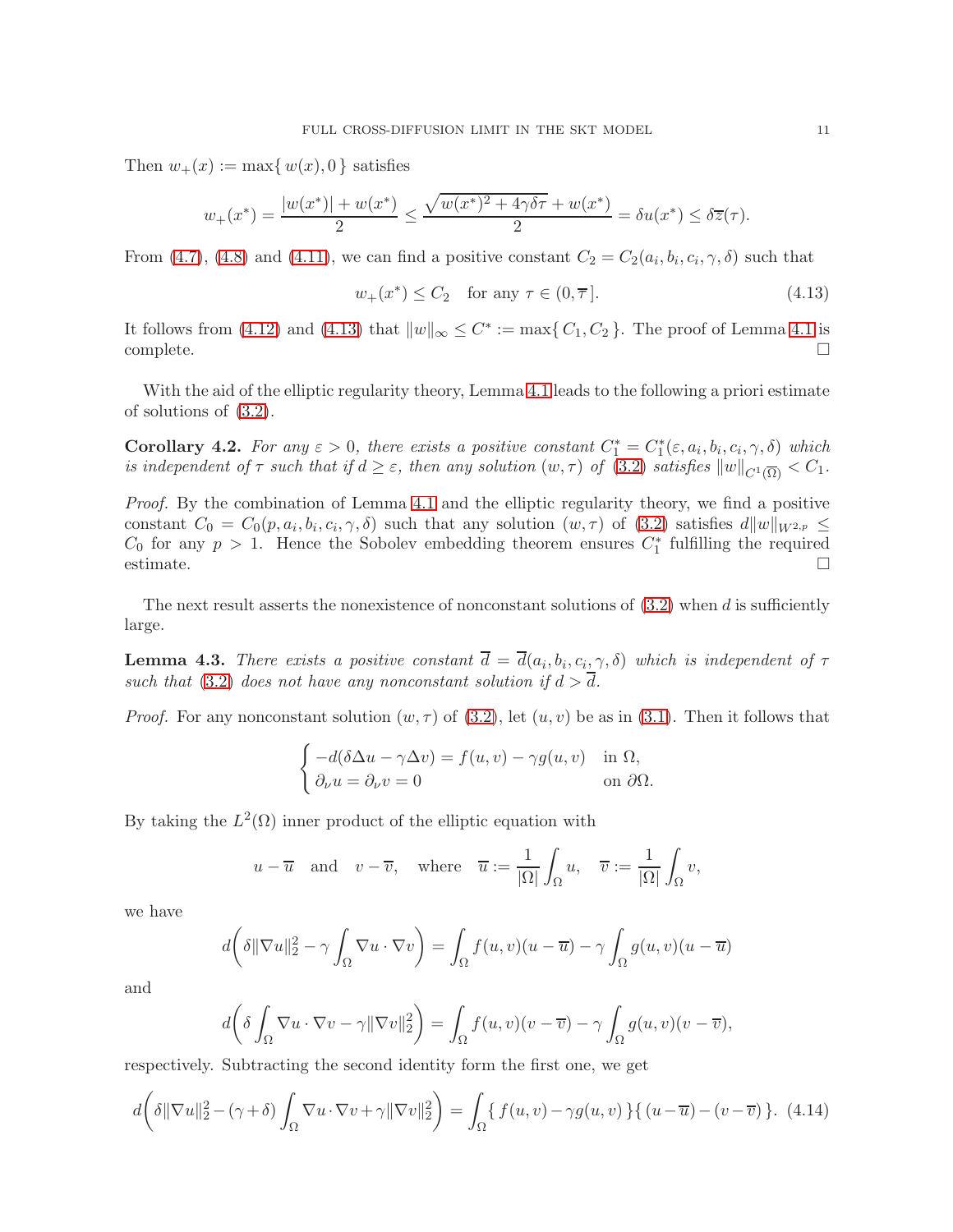Noting that  $\int_{\Omega}(u - \overline{u}) = \int_{\Omega}(v - \overline{v}) = 0$ , we substitute [\(1.2\)](#page-0-1) and  $uv = \tau$  into  $f(u, v) - \gamma g(u, v)$ to see

<span id="page-11-0"></span>
$$
\int_{\Omega} \{f(u,v) - \gamma g(u,v)\}(u - \overline{u}) = \int_{\Omega} \{u(a_1 - b_1 u) - \gamma v(a_2 - c_2 v)\}(u - \overline{u})
$$
  
\n=  $a_1 \int_{\Omega} (u - \overline{u})^2 - b_1 \int_{\Omega} (u^2 - \overline{u}^2)(u - \overline{u}) - \gamma a_2 \int_{\Omega} (v - \overline{v})(u - \overline{u}) + \gamma c_2 \int_{\Omega} (v^2 - \overline{v}^2)(u - \overline{u})$   
\n=  $\int_{\Omega} \{a_1 - b_1(u + \overline{u})\}(u - \overline{u})^2 - \gamma \int_{\Omega} \{a_2 - c_2(v + \overline{v})\}(u - \overline{u})(v - \overline{v}).$ \n(4.15)

<span id="page-11-1"></span>Similarly, one can obtain

$$
\int_{\Omega} \{ f(u,v) - \gamma g(u,v) \} (v - \overline{v})
$$
\n
$$
= \int_{\Omega} \{ a_1 - b_1(u + \overline{u}) \} (u - \overline{u})(v - \overline{v}) - \gamma \int_{\Omega} \{ a_2 - c_2(v + \overline{v}) \} (v - \overline{v})^2.
$$
\n
$$
(4.16)
$$

Here we remark that [\(3.1\)](#page-5-1) and Lemma [4.1](#page-8-3) ensure a positive constant  $M = M(a_i, b_i, c_i, \gamma, \delta)$  such that

<span id="page-11-2"></span>
$$
||a_1 - b_1(u + \overline{u})||_{\infty} \le \frac{M}{2}
$$
 and  $\gamma ||a_2 - c_2(v + \overline{v})||_{\infty} \le \frac{M}{2}$ . (4.17)

Substituting  $(4.15)$  and  $(4.16)$  into  $(4.14)$  and using  $(4.17)$  and the Schwarz inequality, we obtain

$$
d\bigg(\delta\|\nabla u\|_2^2-(\gamma+\delta)\int_{\Omega}\nabla u\cdot\nabla v+\gamma\|\nabla v\|_2^2\bigg)\leq M(\|u-\overline{u}\|_2^2+\|v-\overline{v}\|_2^2).
$$

Here we recall the Poincaré-Wirtinger inequality;

 $\lambda_1 \|U - \overline{U}\|_2^2 \leq \|\nabla U\|_2^2$  for any  $U \in H^1(\Omega)$ ,

where  $\lambda_1$  represents the least positive eigenvalue of [\(1.7\)](#page-3-1). Therefore, we obtain

<span id="page-11-3"></span>
$$
d\left(\delta\|\nabla u\|_2^2 - (\gamma + \delta)\int_{\Omega}\nabla u \cdot \nabla v + \gamma\|\nabla v\|_2^2\right) \le \frac{M}{\lambda_1}(\|\nabla u\|_2^2 + \|\nabla v\|_2^2). \tag{4.18}
$$

It follows from  $v=\tau/u$  that

$$
\int_{\Omega} \nabla u \cdot \nabla v = \int_{\Omega} \nabla u \cdot \nabla \left(\frac{\tau}{u}\right) = -\tau \int_{\Omega} \left|\frac{\nabla u}{u}\right|^2 < 0.
$$

Then we know from [\(4.18\)](#page-11-3) that

$$
\left(d\delta - \frac{M}{\lambda_1}\right) \|\nabla u\|_2^2 + \left(d\gamma - \frac{M}{\lambda_1}\right) \|\nabla v\|_2^2 \le 0,
$$

which concludes

$$
d \leq \overline{d} := \max \left\{\, \frac{M}{\gamma \lambda_1}, \frac{M}{\delta \lambda_1} \,\right\}
$$

because neither u nor  $v = \tau/u$  is constant. Then we complete the proof of Lemma [4.3.](#page-10-2)  $\Box$ *Proof of Theorem [3.1.](#page-6-1)* Theorem [3.1](#page-6-1) follows from Lemmas [4.1](#page-8-3) and [4.3.](#page-10-2)  $\Box$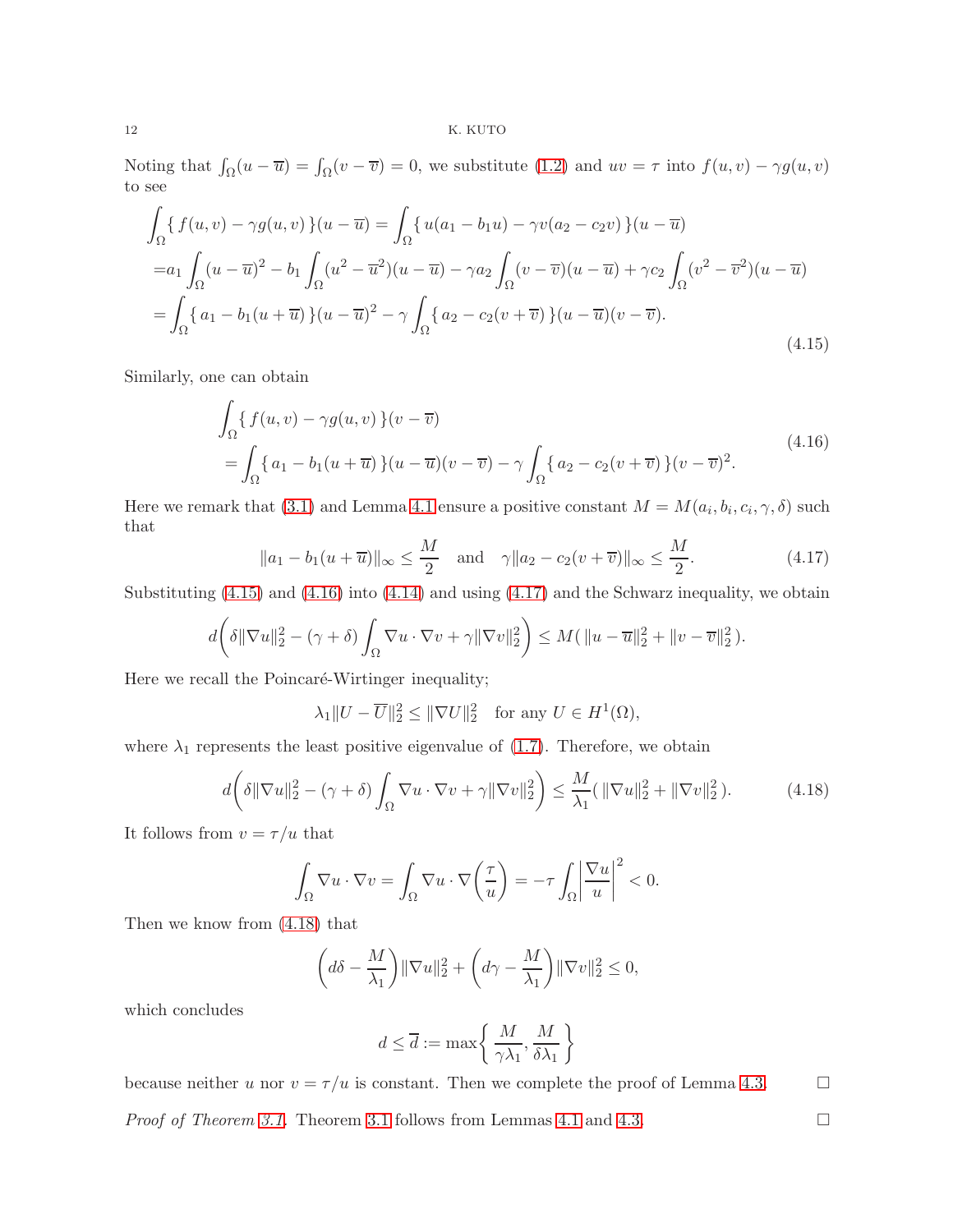### 5. Existence of nonconstant solutions for the full cross-diffusion limit

In order to find nonconstant solutions of [\(3.2\)](#page-5-2) by the Leray-Schauder degree theory, we set up a functional space X and a compact operator  $F : \mathbb{R} \times X \to X$  as follows:  $X := C^1(\overline{\Omega}) \times \mathbb{R}$ and

<span id="page-12-1"></span>
$$
F(d, w, \tau) := \left[ \begin{array}{c} F^{(1)}(d, w, \tau) \\ F^{(2)}(d, w, \tau) \end{array} \right],
$$
\n(5.1)

where

$$
F^{(1)}(d, w, \tau) := (I - \Delta)^{-1} \left[ w + \frac{f(u(w, \tau), v(w, \tau)) - \gamma g(u(w, \tau), v(w, \tau))}{d} \right],
$$
  

$$
F^{(2)}(d, w, \tau) := \frac{1}{c_1 |\Omega|} \int_{\Omega} u(w, \tau) \{ a_1 - b_1 u(w, \tau) \}.
$$

Here  $(u(w, \tau), v(w, \tau))$  is as in  $(3.1)$  and  $(I - \Delta)^{-1}$  is regarded as a composition of the inverse operator of  $I - \Delta$ :  $W^{2,p}_\nu(\Omega)$  ( $:= \{ w \in W^{2,p}(\Omega) : \partial_\nu w = 0 \text{ on } \partial \Omega \}$ )  $\to L^p(\Omega)$  with the domain restricted to  $C^1(\overline{\Omega})$  and the compact embedding from  $W^{2,p}(\Omega)$  into  $C^1(\overline{\Omega})$  with  $p > N$ . Then, for any  $d > 0$ , each weak solution of [\(3.2\)](#page-5-2) is corresponding to each fixed point of  $F(d, \bullet, \bullet)$ . To find fixed points with  $\tau > 0$ , we introduce a bounded set  $S_{\eta,M}$  in X as

$$
S_{\eta,M} := \{ (w,\tau) \in X : \eta < ||w||_{C^1(\overline{\Omega})} < M, \ \eta < \tau < M \}
$$

for  $0 < \eta < M$ . In the following lemma,  $C_1^*$  and  $\overline{\tau}$  are positive constants obtained in Theorem [3.1.](#page-6-1)

<span id="page-12-0"></span>**Lemma 5.1.** Assume  $A \neq B$  and  $A \neq C$ . Furthermore, especially in the weak competition case  $C < A < B$  or the strong competition case  $B < A < C$ , assume that  $(u^*, v^*)$  in [\(1.6\)](#page-3-0) satisfies  $u^*/v^* \neq \gamma/\delta$ . Then, for any small  $\varepsilon > 0$ , there exists a small  $\eta = \eta(\varepsilon) > 0$  such that if  $d \geq \varepsilon$ , then any solution  $(w, \tau)$  of  $(3.2)$  satisfies  $(w, \tau) \notin \partial S_{n,M}$ , where M is any constant satisfying  $M > C_1^*$  and  $M > \overline{\tau}$ .

*Proof.* It follows from Theorem [3.1](#page-6-1) and Corollary [4.2](#page-10-3) that any solution  $(w, \tau)$  of [\(3.2\)](#page-5-2) with  $d \geq \varepsilon$  satisfies  $(w, \tau) \in B_M := \{ (w, \tau) \in X : ||w||_{C^1(\overline{\Omega})} < M, 0 \leq \tau < M \}$  if  $M > C_1^*$ and  $M > \overline{\tau}$ . Obviously, semitrivial solutions  $(w, \tau) = (\delta a_1/b_1, 0), (-\gamma a_2/c_2, 0)$  and the trivial solution  $(w, \tau) = (0, 0)$  are not contained in the closure of  $S_{\eta,M}$  because  $\eta > 0$ .

Then our task is to prove that for any small  $\varepsilon > 0$ , there exists  $\eta = \eta(\varepsilon) > 0$  such that any solution  $(w, \tau)$  of [\(3.2\)](#page-5-2) with  $d \geq \varepsilon$  satisfies  $||w||_{C^1(\overline{\Omega})} > \eta$  and  $\tau > \eta$ . Suppose for contradiction that there exists  $\hat{\varepsilon} > 0$  such that for any small  $\eta > 0$ , there exists some  $\hat{d} = \hat{d}(\eta) \geq \hat{\varepsilon}$  such that [\(3.2\)](#page-5-2) with  $d = \hat{d}$  has a solution  $(\hat{w}(\eta), \hat{\tau}(\eta))$  satisfying  $\|\hat{w}(\eta)\|_{C^1(\overline{\Omega})} \leq \eta$  or  $\tau \leq \eta$ . By virtue of Lemma [4.3,](#page-10-2) we can choose a subsequence  $(\hat{d}_n, w_n, \tau_n) \in [\hat{\varepsilon}, \overline{d}] \times B_M$  of  $\{ (\hat{d}(\eta), \hat{w}(\eta), \hat{\tau}(\eta)) \}_{\eta > 0}$ such that

$$
||w_n||_{C^1(\overline{\Omega})} \to 0 \quad \text{or} \quad \tau_n \to 0
$$

and  $\widehat{d}_n \to d_\infty$  with some  $d_\infty \in [\widehat{\varepsilon}, \overline{d}\,]$  as  $n \to \infty.$ 

Suppose that  $||w_n||_{C^1(\overline{\Omega})} \to 0$  and  $\limsup_{n\to\infty} \tau_n > 0$ . We may assume  $\tau_n \to \tau_0 > 0$  by passing to a subsequence if necessary. By [\(3.1\)](#page-5-1), one can see that

$$
u_n := \frac{\sqrt{w_n^2 + 4\gamma \delta \tau_n} + w_n}{2\delta} \to \sqrt{\frac{\gamma \tau_0}{\delta}} =: u_\infty \quad \text{in } C^1(\overline{\Omega}),
$$
  

$$
v_n := \frac{\sqrt{w_n^2 + 4\gamma \delta \tau_n} - w_n}{2\gamma} \to \sqrt{\frac{\delta \tau_0}{\gamma}} =: v_\infty \quad \text{in } C^1(\overline{\Omega}).
$$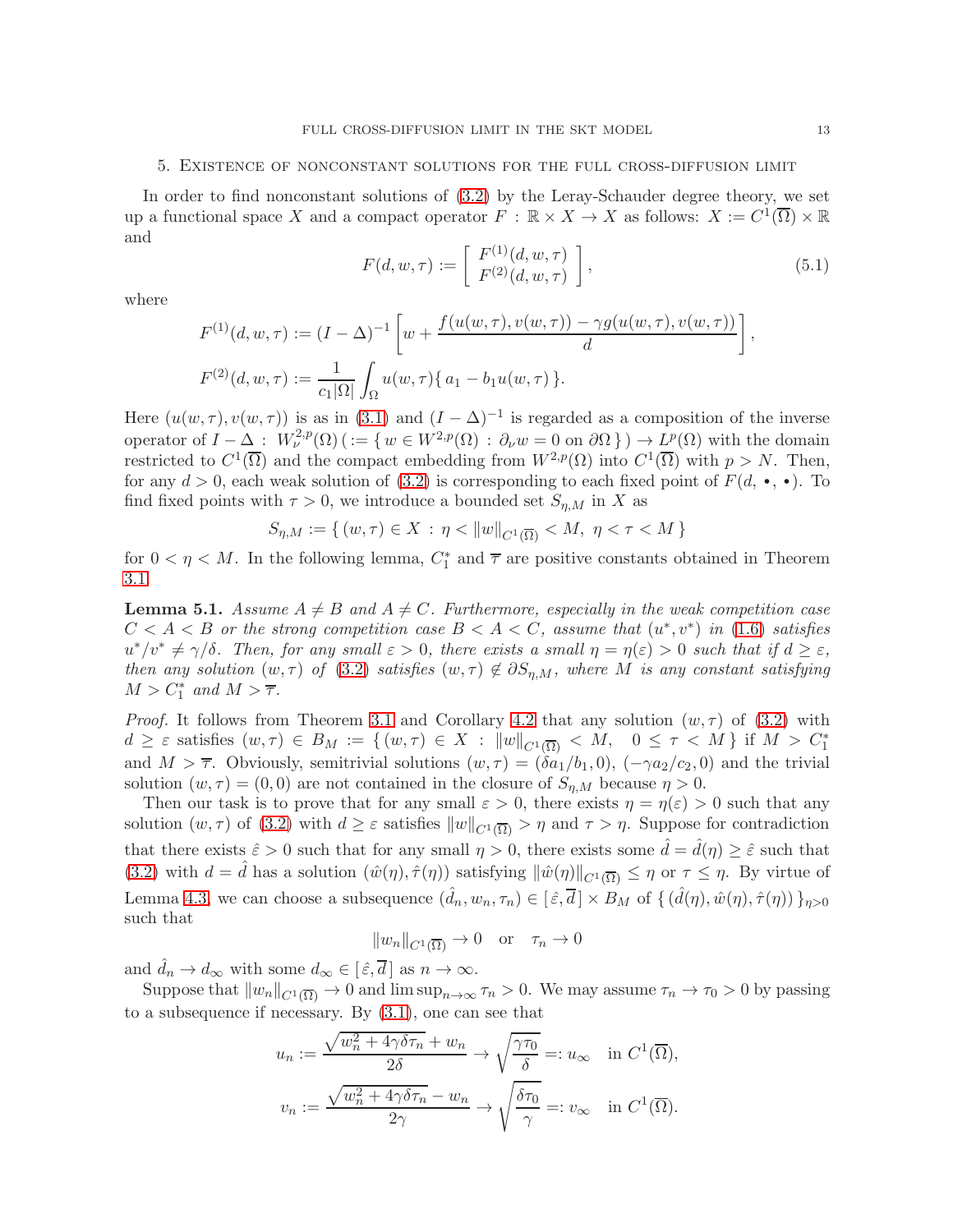Setting  $n \to \infty$  in [\(3.2c\)](#page-5-5) and [\(3.3\)](#page-5-6), we get  $f(u_{\infty}, v_{\infty}) = g(u_{\infty}, v_{\infty}) = 0$ . Hence it follows that  $(u_{\infty}, v_{\infty}) = (u^*, v^*)$ . However, this is impossible under the assumption  $u^*/v^* \neq \gamma/\delta$ . Suppose that  $||w_n||_{C^1(\overline{\Omega})} \to 0$  and  $\tau_n \to 0$ . We set

<span id="page-13-2"></span>
$$
\widetilde{w}_n(x) := \frac{w_n(x)}{\|w_n\|_{\infty}}.\tag{5.2}
$$

Substituting [\(1.2\)](#page-0-1) and [\(3.1\)](#page-5-1) into [\(3.2\)](#page-5-2)-[\(3.3\)](#page-5-6) and dividing the resulting expressions by  $||w_n||_{\infty}$ , one can see that

<span id="page-13-0"></span>
$$
\begin{cases}\n\hat{d}_n \Delta \widetilde{w}_n + \frac{\sqrt{w_n^2 + 4\gamma \delta \tau_n} + w_n}{2\delta \|w_n\|_{\infty}} \left( a_1 - b_1 \frac{\sqrt{w_n^2 + 4\gamma \delta \tau_n} + w_n}{2\delta} - c_1 \frac{\sqrt{w_n^2 + 4\gamma \delta \tau_n} - w_n}{2\gamma} \right) \\
-\frac{\sqrt{w_n^2 + 4\gamma \delta \tau_n} - w_n}{2 \|w_n\|_{\infty}} \left( a_2 - b_2 \frac{\sqrt{w_n^2 + 4\gamma \delta \tau_n} + w_n}{2\delta} - c_2 \frac{\sqrt{w_n^2 + 4\gamma \delta \tau_n} - w_n}{2\gamma} \right) = 0 \quad \text{in } \Omega, \\
\partial_\nu \widetilde{w}_n = 0 \quad \text{on } \partial\Omega\n\end{cases}
$$
\n(5.3)

and

<span id="page-13-1"></span>
$$
\begin{cases}\n\int_{\Omega} \frac{\sqrt{w_n^2 + 4\gamma \delta \tau_n} + w_n}{2||w_n||_{\infty}} \left( a_1 - b_1 \frac{\sqrt{w_n^2 + 4\gamma \delta \tau_n} + w_n}{2\delta} - c_1 \frac{\sqrt{w_n^2 + 4\gamma \delta \tau_n} - w_n}{2\gamma} \right) = 0, \\
\int_{\Omega} \frac{\sqrt{w_n^2 + 4\gamma \delta \tau_n} - w_n}{2||w_n||_{\infty}} \left( a_2 - b_2 \frac{\sqrt{w_n^2 + 4\gamma \delta \tau_n} + w_n}{2\delta} - c_2 \frac{\sqrt{w_n^2 + 4\gamma \delta \tau_n} - w_n}{2\gamma} \right) = 0.\n\end{cases} (5.4)
$$

By applying the elliptic regularity theory to [\(5.3\)](#page-13-0), we find a function  $\widetilde{w} \in W^{2,p}(\Omega)$  for any  $p > 1$ such that

$$
\lim_{n \to \infty} \widetilde{w}_n = \widetilde{w} \quad \text{weakly in } W^{2,p}(\Omega) \text{ and strongly in } C^1(\overline{\Omega})
$$

by passing to a subsequence. Hence it follows that  $\|\tilde{w}\|_{\infty} = 1$ . Then we set  $n \to \infty$  in [\(5.4\)](#page-13-1) to know

$$
\int_{\Omega} \widetilde{w}_{+} = \int_{\Omega} \widetilde{w}_{-} = 0,
$$

which leads to  $\widetilde{w} \equiv 0$ . However, this contradicts  $\|\widetilde{w}\|_{\infty} = 1$ .

Suppose that  $\limsup_{n\to\infty} ||w_n||_{C^1(\overline{\Omega})} > 0$  and  $\tau_n \to 0$ . Similarly, a usual compactness argu-ment applying the elliptic regularity theory to [\(3.2\)](#page-5-2) ensures a function  $w_{\infty} \in W^{2,p}(\Omega)$  for any  $p > 1$  such that  $\lim_{n \to \infty} w_n = w_\infty$  in  $C^1(\overline{\Omega})$ ,  $||w_\infty||_{C^1(\overline{\Omega})} > 0$ , and  $w_\infty$  is a weak solution of  $(1.5)$ with  $d = d_{\infty}$ . By virtue of Proposition [2.2,](#page-4-3) we see that  $w_{\infty} = \delta a_1/b_1$  or  $w_{\infty} = -\gamma a_2/c_2$  in  $\Omega$ . Suppose that  $w_{\infty} = \delta a_1/b_1$  in  $\Omega$ . It follows that

<span id="page-13-3"></span>
$$
\lim_{n \to \infty} (u_n, v_n) = \left(\frac{a_1}{b_1}, 0\right) \quad \text{uniformly in } \overline{\Omega}, \tag{5.5}
$$

where  $(u_n, v_n)$  is defined by  $(5.2)$ . From  $(3.3)$ , we observe that

<span id="page-13-4"></span>
$$
\int_{\Omega} v_n (a_2 - b_2 u_n - c_2 v_n) = 0 \quad \text{for any } n \in \mathbb{N}.
$$
\n
$$
(5.6)
$$

Owing to the assumption  $A \neq B$ , we know from [\(5.5\)](#page-13-3) that

$$
a_2 - b_2 u_n - c_2 v_n > 0
$$
 or  $a_2 - b_2 u_n - c_2 v_n < 0$  in  $\Omega$ 

if n is sufficiently large. This obviously contradicts [\(5.6\)](#page-13-4) because  $v_n > 0$  in  $\Omega$  for any  $n \in \mathbb{N}$ . By a similar way, we can see that  $w_{\infty} = -\gamma a_2/c_2$  is also impossible by the assumption  $A \neq C$ . Consequently, we obtain the required assertion in Lemma [5.1](#page-12-0) by the contradiction argument.  $\Box$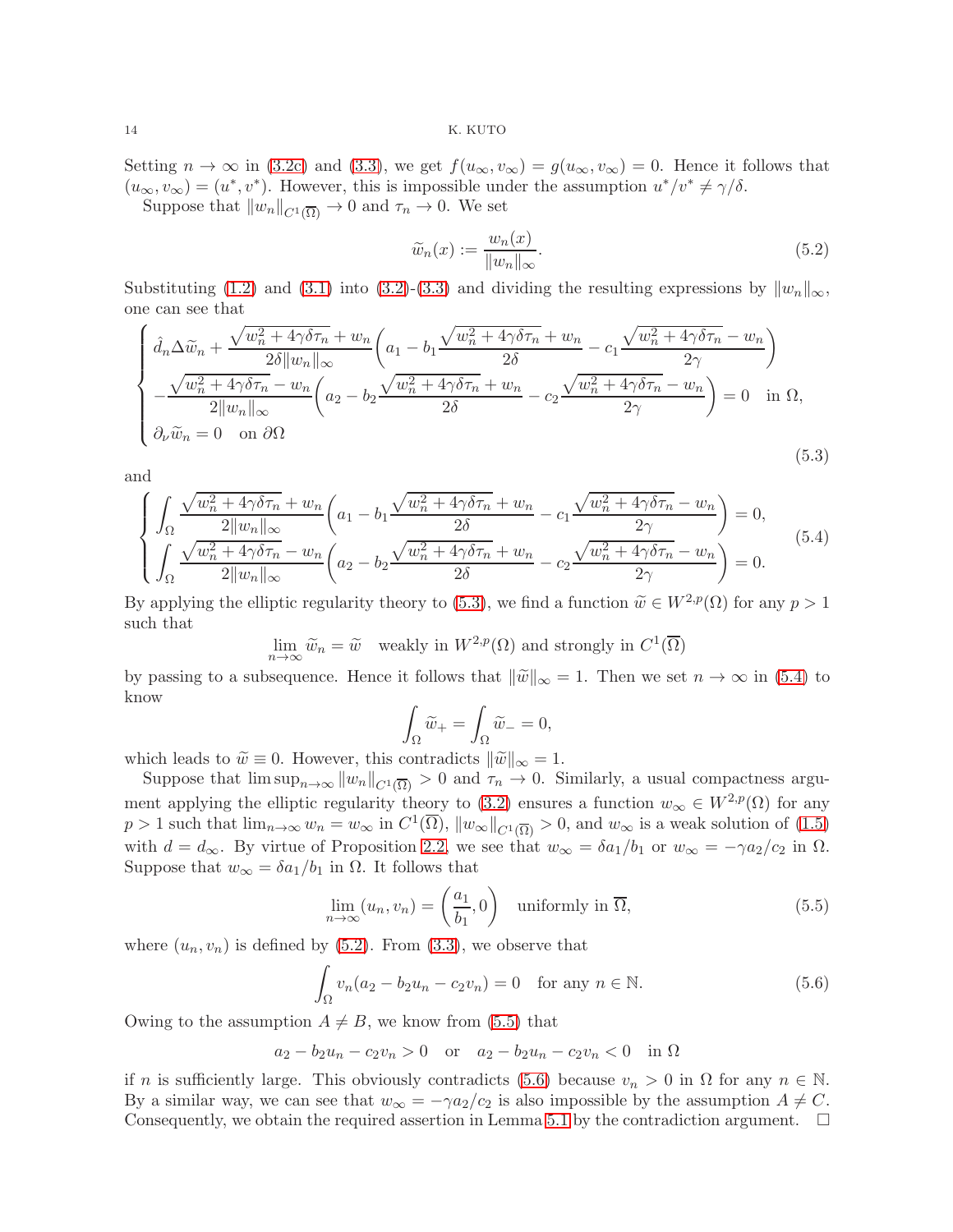Therefore, under assumptions in Lemma [5.1,](#page-12-0) the compact nonlinear map  $F(d, \cdot, \cdot) : X \to X$ has no fixed point on  $\partial S_{n,M}$  for any  $d \geq \varepsilon$ . Hence the homotopy invariance of the Leray-Schauder degree implies that

<span id="page-14-4"></span>
$$
\deg(I - F(d, \bullet, \bullet), S_{\eta, M}, 0) \text{ is constant for any } d \ge \varepsilon. \tag{5.7}
$$

Here we recall Lemma [4.3](#page-10-2) to note that all fixed points of  $F(d, \cdot, \cdot)$  contained in  $S_{\eta,M}$  are restricted to constant solutions of [\(3.2\)](#page-5-2) if  $d > \overline{d}$ . Then, in the weak or strong competition case when such a constant solution is uniquely determined by  $(w^*, \tau^*)$  as in [\(3.4\)](#page-6-2). The following lemma asserts that the index of  $I - F(d, \cdot, \cdot)$  at  $(w^*, \tau^*)$  changes infinitely many times as  $d \searrow 0$  provided  $D(a_i, b_i, c_i, \gamma) > 0$  (see [\(3.5\)](#page-6-0) for the definition of  $D(a_i, b_i, c_i, \gamma) > 0$ ).

<span id="page-14-3"></span>**Lemma 5.2.** Assume the weak competition  $C < A < B$  or the strong competition  $B < A < C$ . Suppose further that  $D(a_i, b_i, c_i, \gamma) > 0$ . Then there exists a sequence  $\{d^{(j)}\}_{j=1}^{\infty}$  with

$$
0 \leftarrow \dots \le d^{(j+1)} \le d^{(j)} \le \dots \le d^{(2)} \le d^{(1)} \le \overline{d}
$$

such that if  $C < A < B$ , then

$$
ind (I - F(d, \bullet, \bullet), (w^*, \tau^*)) = \begin{cases} 1 & \text{for } d \in (d^{(j+1)}, d^{(j)}) \text{ and } j \text{ is even,} \\ -1 & \text{for } d \in (d^{(j+1)}, d^{(j)}) \text{ and } j \text{ is odd,} \end{cases}
$$

whereas, if  $B < A < C$ , then

$$
\text{ind}\,(I - F(d, \bullet, \bullet), (w^*, \tau^*)) = \begin{cases} 1 & \text{for } d \in (d^{(j+1)}, d^{(j)}) \text{ and } j \text{ is odd,} \\ -1 & \text{for } d \in (d^{(j+1)}, d^{(j)}) \text{ and } j \text{ is even.} \end{cases}
$$

*Proof.* For the sake of the calculation of ind  $(I - F(d, \cdot, \cdot), (w^*, \tau^*))$ , the following eigenvalue problem will be considered:

<span id="page-14-0"></span>
$$
(I - L(d)) \begin{bmatrix} \phi \\ \xi \end{bmatrix} = \mu \begin{bmatrix} \phi \\ \xi \end{bmatrix},
$$
\n(5.8)

where  $L(d)$  is a linear compact operator from X to X defined by the linearized operator of  $F(d, \cdot, \cdot)$  around  $(w^*, \tau^*)$  as follows:

$$
L(d) := F_{(w,\tau)}(d, w^*, \tau^*).
$$

It follows from the index formula (see e.g., [\[18,](#page-31-20) Theorem 2.8.1]) that

<span id="page-14-2"></span>
$$
\operatorname{ind} (I - F(d, \bullet, \bullet), (w^*, \tau^*)) = (-1)^{\sigma(d)},\tag{5.9}
$$

.

where  $\sigma(d)$  is the number of negative eigenvalues (counting algebraic multiplicity) of [\(5.8\)](#page-14-0). Hereafter, each entry of  $L(d)$  will be denoted by

$$
L(d) = \begin{bmatrix} L_{11}(d) & L_{12}(d) \\ L_{21}(d) & L_{22}(d) \end{bmatrix} := \begin{bmatrix} F_w^{(1)}(d, w^*, \tau^*) & F_\tau^{(1)}(d, w^*, \tau^*) \\ F_w^{(2)}(d, w^*, \tau^*) & F_\tau^{(2)}(d, w^*, \tau^*) \end{bmatrix}
$$

<span id="page-14-1"></span>It follows from [\(5.1\)](#page-12-1) that

$$
L_{11}(d) = \left(1 + \frac{f_u^* u_w^* + f_v^* v_w^* - \gamma(g_u^* u_w^* + g_v^* v_w^*)}{d}\right) (I - \Delta)^{-1},
$$
  
\n
$$
L_{12}(d) = \frac{f_u^* u_\tau^* + f_v^* v_\tau^* - \gamma(g_u^* u_\tau^* + g_v^* v_\tau^*)}{d} (I - \Delta)^{-1},
$$
  
\n
$$
L_{21}(d) = \frac{(a_1 - 2b_1 u^*) u_w^*}{c_1 |\Omega|} \int_{\Omega} \bullet , \quad L_{22}(d) = \frac{(a_1 - 2b_1 u^*) u_\tau^*}{c_1},
$$
\n(5.10)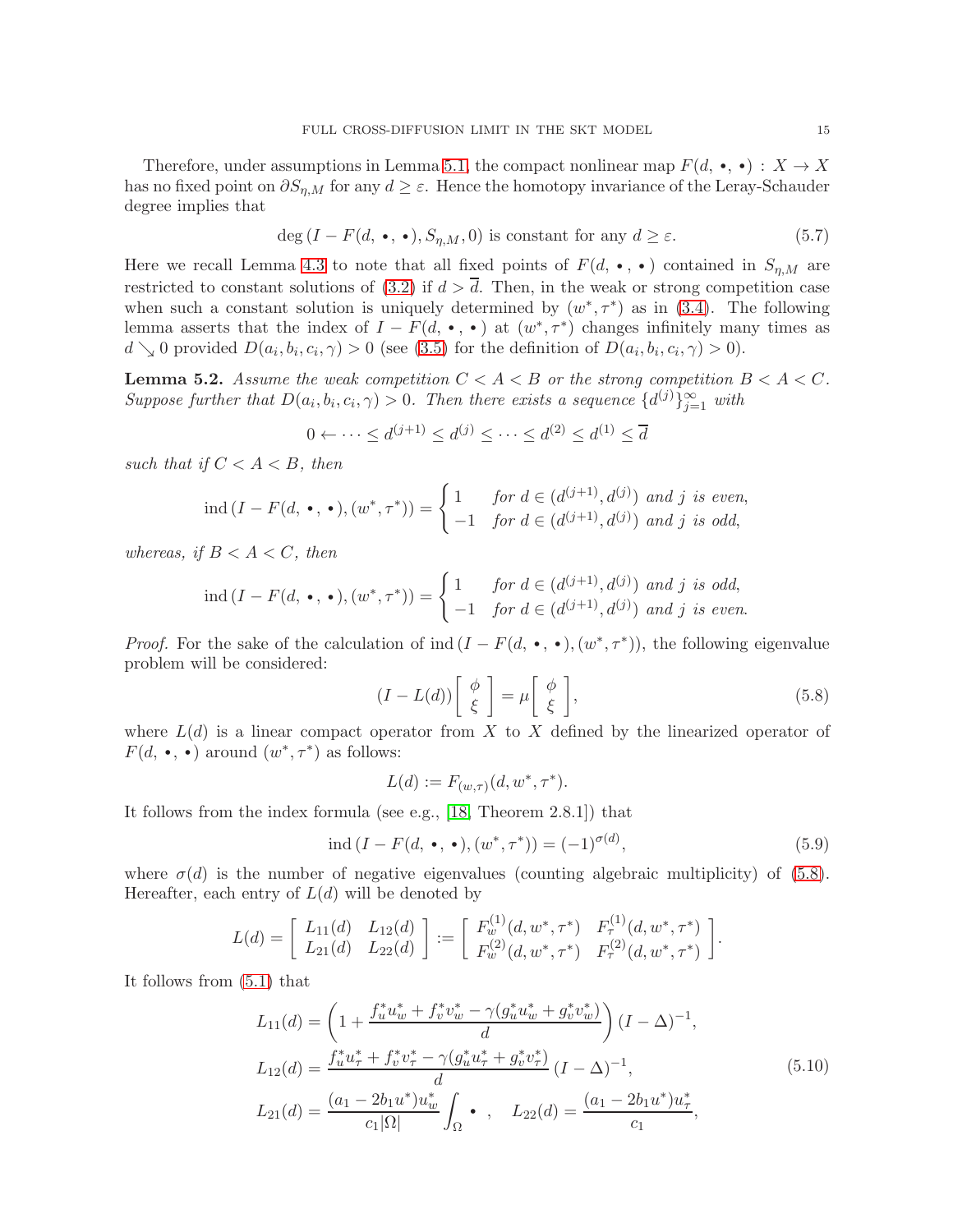where  $f_u^* := f_u(u^*, v^*)$ ,  $u_w^* := u_w(w^*, \tau^*)$  and other notations are defined by the same manner. Observing that  $f(u^*, v^*) = g(u^*, v^*) = 0$  and  $\sqrt{w^2 + 4\gamma \delta \tau} = \delta u + \gamma v$ , one can verify

$$
\begin{bmatrix} f_u^* & f_v^* \\ g_u^* & g_v^* \end{bmatrix} = -\begin{bmatrix} b_1 u^* & c_1 u^* \\ b_2 v^* & c_2 v^* \end{bmatrix}, \quad \begin{bmatrix} u_w^* & u_\tau^* \\ v_w^* & v_\tau^* \end{bmatrix} = \frac{1}{\delta u^* + \gamma v^*} \begin{bmatrix} u^* & \gamma \\ -v^* & \delta \end{bmatrix}
$$

<span id="page-15-0"></span>by a straightforward calculation. Substituting these expressions into [\(5.10\)](#page-14-1), we get

$$
L_{11}(d) = \left(1 + \frac{(\gamma b_2 + c_1)\tau^* - b_1(u^*)^2 - \gamma c_2(v^*)^2}{(\delta u^* + \gamma v^*)d}\right) (I - \Delta)^{-1},
$$
  
\n
$$
L_{12}(d) = -\frac{(\gamma b_1 + \delta c_1)u^* - \gamma(\gamma b_2 + \delta c_2)v^*}{(\delta u^* + \gamma v^*)d} (I - \Delta)^{-1},
$$
  
\n
$$
L_{21}(d) = \frac{c_1 \tau^* - b_1(u^*)^2}{c_1(\delta u^* + \gamma v^*)|\Omega|} \int_{\Omega} \bullet , \quad L_{22}(d) = \frac{\gamma(c_1 v^* - b_1 u^*)}{c_1(\delta u^* + \gamma v^*)},
$$
\n(5.11)

where  $a_1 - 2b_1u^* = c_1v^* - b_1u^*$  is used for expressions of  $L_{21}(d)$  and  $L_{22}(d)$ . Therefore, we substitute [\(5.11\)](#page-15-0) into [\(5.8\)](#page-14-0) to see that the eigenvalue problem [\(5.8\)](#page-14-0) is equivalent to

<span id="page-15-1"></span>
$$
\begin{cases}\n-(1-\mu)\Delta\phi - \frac{(\gamma b_2 + c_1)\tau^* - b_1(u^*)^2 - \gamma c_2(v^*)^2}{(\delta u^* + \gamma v^*)d}\phi \\
+ \frac{(\gamma b_1 + \delta c_1)u^* - \gamma(\gamma b_2 + \delta c_2)v^*}{(\delta u^* + \gamma v^*)d}\xi = \mu\phi \quad \text{in } \Omega, \\
\frac{b_1(u^*)^2 - c_1\tau^*}{c_1(\delta u^* + \gamma v^*)}\overline{\phi} + \frac{(\gamma b_1 + \delta c_1)u^*}{c_1(\delta u^* + \gamma v^*)}\xi = \mu\xi, \\
\partial_\nu\phi = 0\n\end{cases} \tag{5.12}
$$

where  $\overline{\phi} := |\Omega|^{-1} \int_{\Omega} \phi$ . To seek for nontrivial solutions of [\(5.12\)](#page-15-1), we introduce the Fourier expansion of  $\phi$  as

<span id="page-15-2"></span>
$$
\phi(x) = \sum_{j=0}^{\infty} q_j \Phi_j(x),\tag{5.13}
$$

where  $\{\Phi_j\}_{j=0}^{\infty}$  is a complete orthonormal basis in  $L^2(\Omega)$  defined by [\(1.7\)](#page-3-1). Substituting [\(5.13\)](#page-15-2) into the first equation of [\(5.12\)](#page-15-1), we obtain

$$
\sum_{j=0}^{\infty} \left\{ (1 - \mu)\lambda_j - \mu - \frac{(\gamma b_2 + c_1)\tau^* - b_1(u^*)^2 - \gamma c_2(v^*)^2}{(\delta u^* + \gamma v^*)d} \right\} q_j \Phi_j + \frac{(\gamma b_1 + \delta c_1)u^* - \gamma(\gamma b_2 + \delta c_2)v^*}{(\delta u^* + \gamma v^*)d} \xi = 0 \quad \text{in } \Omega.
$$
\n(5.14)

<span id="page-15-3"></span>Integrating  $(5.14)$  over  $Ω$ , we see

$$
-\frac{(\gamma b_2 + c_1)\tau^* - b_1(u^*)^2 - \gamma c_2(v^*)^2}{(\delta u^* + \gamma v^*)d}q_0|\Omega|^{-1/2} + \frac{(\gamma b_1 + \delta c_1)u^* - \gamma(\gamma b_2 + \delta c_2)v^*}{(\delta u^* + \gamma v^*)d}\xi = \mu q_0|\Omega|^{-1/2}.
$$

Here it is noted that  $\Phi_0 = |\Omega|^{-1/2}$  and  $\overline{\phi} = q_0 |\Omega|^{-1/2}$ . Together with the second equation of [\(5.12\)](#page-15-1), we obtain the following equation which  $\xi$  and the constant component of  $\phi$  satisfy

<span id="page-15-4"></span>
$$
M(d; a_i, b_i, c_i, \gamma, \delta) \left[ \begin{array}{c} \overline{\phi} \\ \xi \end{array} \right] = \mu \left[ \begin{array}{c} \overline{\phi} \\ \xi \end{array} \right],
$$
\n(5.15)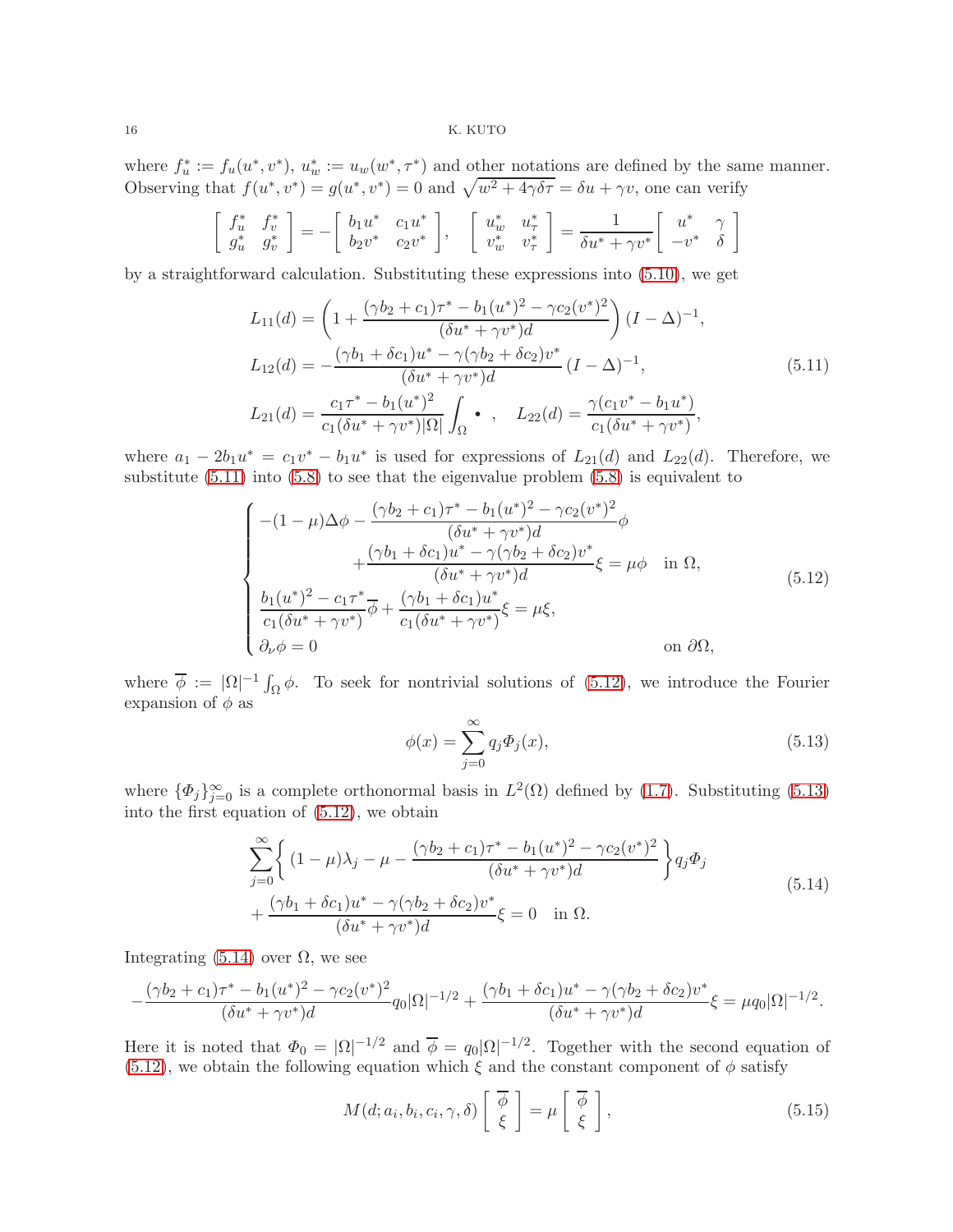where

$$
M(d; a_i, b_i, c_i, \gamma, \delta) = \frac{1}{\delta u^* + \gamma v^*} \left[ \begin{array}{cc} -\frac{(\gamma b_2 + c_1)\tau^* - b_1(u^*)^2 - \gamma c_2(v^*)^2}{d} & \frac{(\gamma b_1 + \delta c_1)u^* - \gamma (\gamma b_2 + \delta c_2)v^*}{d} \\ \frac{b_1(u^*)^2 - c_1\tau^*}{c_1} & \frac{(\gamma b_1 + \delta c_1)u^*}{c_1} \end{array} \right].
$$

In what follows, we denote by  $\mu_0^-(d)$  and  $\mu_0^+(d)$  eigenvalues of [\(5.15\)](#page-15-4) satisfying

$$
\operatorname{Re}\mu_0^-(d) \le \operatorname{Re}\mu_0^+(d)
$$
 and  $\operatorname{Im}\mu_0^-(d) \le \operatorname{Im}\mu_0^+(d)$ .

By a straightforward computation. one can verify that

$$
\mu_0^-(d)\mu_0^+(d) = |M(d; a_i, b_i, c_i, \gamma, \delta)| = \frac{\gamma u^* v^*}{c_1 (\delta u^* + \gamma v^*)^2 d} (b_1 c_2 - b_2 c_1).
$$

Hence it follows that

<span id="page-16-0"></span>
$$
\mu_0^-(d)\mu_0^+(d) \begin{cases} > 0 \quad \text{if } C < A < B, \\ < 0 \quad \text{if } B < A < C. \end{cases} \tag{5.16}
$$

Here we set

 $\sigma_0(d) :=$  the number of negatives of  $\{\mu_0^-(d), \mu_0^+(d)\}.$ 

By  $(5.16)$ , one can see that, for any  $d > 0$ ,

<span id="page-16-3"></span>
$$
\sigma_0(d) = \begin{cases} 0 & \text{or} \quad 2 & \text{if } C < A < B, \\ 1 & \text{if } B < A < C. \end{cases}
$$
 (5.17)

Taking the  $L^2(\Omega)$  inner product of [\(5.14\)](#page-15-3) with  $\Phi_j$ , we know that

$$
\left\{ (1 - \mu)\lambda_j - \mu - \frac{(\gamma b_2 + c_1)\tau^* - b_1(u^*)^2 - \gamma c_2(v^*)^2}{(\delta u^* + \gamma v^*)d} \right\} q_j = 0 \text{ for any } j \in \mathbb{N}.
$$

Then the component of  $\Phi_j$  of [\(5.14\)](#page-15-3) is nontrivial as  $q_j \neq 0$  if

<span id="page-16-1"></span>
$$
\mu = \mu_j(d) := \frac{1}{\lambda_j + 1} \left( \lambda_j - \frac{(\gamma b_2 + c_1)\tau^* - b_1(u^*)^2 - \gamma c_2(v^*)^2}{(\delta u^* + \gamma v^*)d} \right).
$$
(5.18)

Consequently, we deduce that all eigenvalues of  $I - L(d)$  consist of

$$
\{\mu_0^-(d), \mu_0^+(d), \mu_1(d), \mu_2(d), \ldots, \mu_j(d), \ldots\}.
$$

It follows from [\(5.18\)](#page-16-1) that, if  $(\gamma b_2 + c_1)\tau^* - b_1(u^*)^2 - \gamma c_2(v^*)^2 \leq 0$ , then  $\mu_j(d) > 0$  for any d > 0. On the other hand, if  $(\gamma b_2 + c_1)\tau^* - b_1(u^*)^2 - \gamma c_2(v^*)^2 > 0$ , then, for each  $j \in \mathbb{N}$ ,  $\mu_j(d)$ is monotone increasing with respect to  $d > 0$  and satisfies

<span id="page-16-4"></span>
$$
\mu_j(d) \begin{cases} < 0 \quad \text{for } d \in (0, d^{(j)}), \\ = 0 \quad \text{for } d = d^{(j)}, \\ > 0 \quad \text{for } d \in (d^{(j)}, \infty), \end{cases} \tag{5.19}
$$

where

<span id="page-16-2"></span>
$$
d^{(j)} := \frac{(\gamma b_2 + c_1)\tau^* - b_1(u^*)^2 - \gamma c_2(v^*)^2}{(\delta u^* + \gamma v^*)\lambda_j} > 0.
$$
\n(5.20)

By substituting  $(1.6)$  into  $(5.20)$ , one can verify that

<span id="page-16-5"></span>
$$
d^{(j)} = \frac{a_2^2 b_2 c_2}{(b_2 c_1 - b_1 c_2)^2 (\delta u^* + \gamma v^*) \lambda_j} D(a_i, b_i, c_i, \gamma).
$$
 (5.21)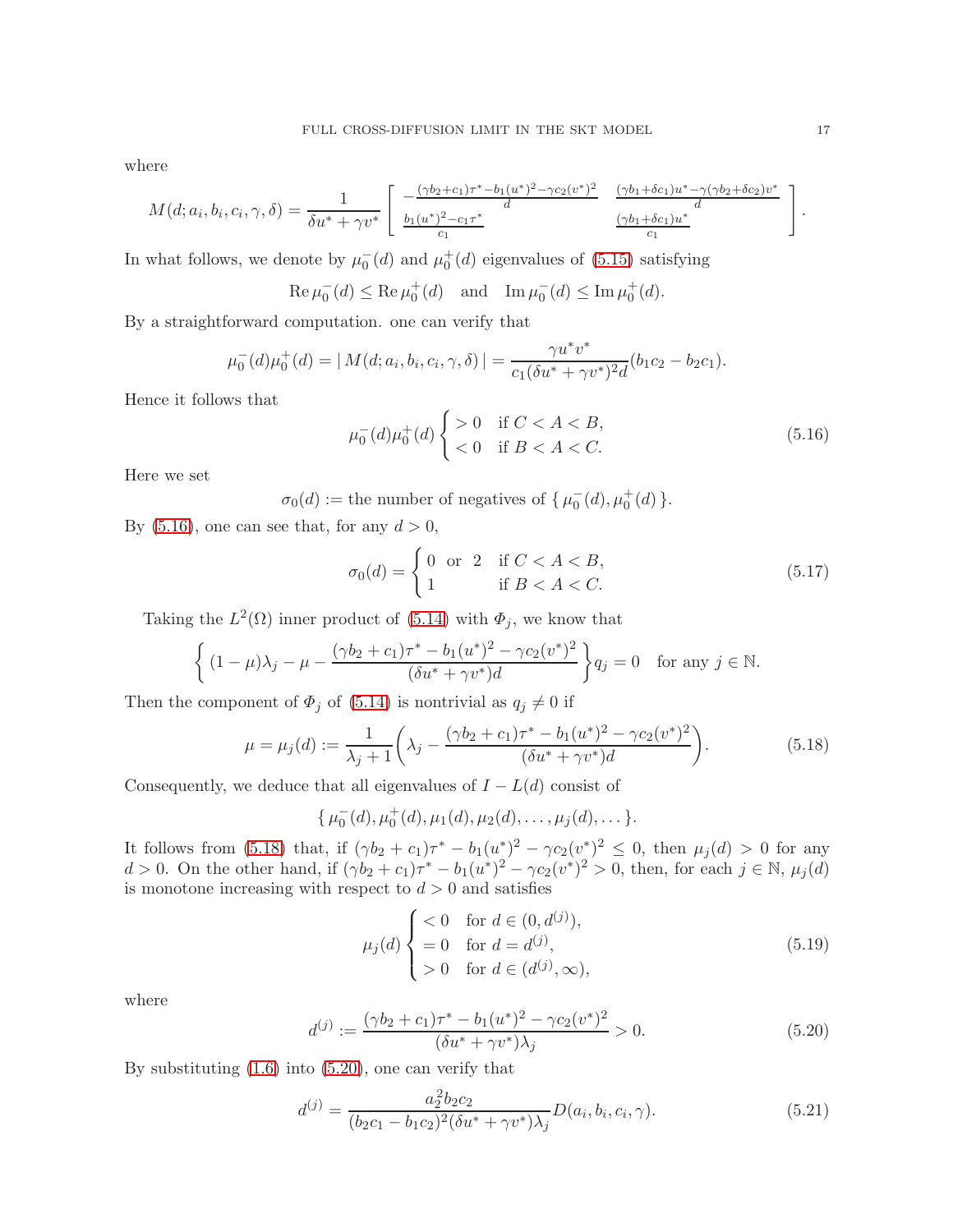It should be noted that  $D(a_i, b_i, c_i, \gamma)$  defined by [\(3.5\)](#page-6-0) is independent of  $j \in \mathbb{N}$ . Hence  $d^{(j)} > 0$ if and only if  $D(a_i, b_i, c_i, \gamma) > 0$ . Furthermore, if  $D(a_i, b_i, c_i, \gamma) > 0$ , then

<span id="page-17-0"></span>
$$
0 < d^{(j+1)} \le d^{(j)} \quad \text{for any } j \in \mathbb{N} \quad \text{and} \quad d^{(j)} = O(\lambda_j^{-1}) \quad \text{as } j \to \infty. \tag{5.22}
$$

Together with [\(5.17\)](#page-16-3) and [\(5.19\)](#page-16-4), we can deduce that the number  $\sigma(d)$  of negative eigenvalues of  $L(d)$  satisfies that

$$
\sigma(d) = \begin{cases} j \text{ or } j+2 & \text{if } C < A < B \\ j+1 & \text{if } B < A < C \end{cases} \text{ and } d \in (d^{(j+1)}, d^{(j)}),
$$

By virtue of  $(5.9)$ , we establish the assertion of Lemma [5.2.](#page-14-3)

Proof of Theorem [3.2.](#page-6-3) Under assumptions of Theorem [3.2,](#page-6-3) we know from Theorem [3.1](#page-6-1) and Lemma [5.1](#page-12-0) that if  $d > d$ , then the following equation of unknowns  $(w, \tau) \in S_{n,M}$ ;

$$
(w,\tau) - F(d, w, \tau) = 0
$$

has the unique solution  $(w^*, \tau^*)$ . Therefore, the well-known property of the Leray-Schauder degree implies that if  $d > \overline{d}$ , then

<span id="page-17-1"></span>
$$
\deg(I - F(d, \bullet, \bullet), S_{\eta, M}, 0) = \text{ind}\,(I - F(d, \bullet, \bullet), (u^*, \tau^*)) = (-1)^{\sigma(d)}.\tag{5.23}
$$

It follows from [\(5.19\)](#page-16-4) and [\(5.22\)](#page-17-0) that  $\mu_i(d) > 0$  for any  $j \in \mathbb{N}$  if  $d > d^{(1)}$ . Then, for any  $d > d^{(1)}$ , the number  $\sigma(d)$  of negative eigenvalues of  $I - L(d)$  is equal to that of negatives of  $\{\mu_0^-(d), \mu_0^+(d)\}\$ , namely,  $\sigma(d) = \sigma_0(d)$ . It follows from [\(5.17\)](#page-16-3) and [\(5.23\)](#page-17-1) that if  $d > \overline{d}$ , then

<span id="page-17-2"></span>
$$
\deg(I - F(d, \bullet, \bullet), S_{\eta, M}, 0) = (-1)^{\sigma_0(d)} = \begin{cases} 1 & \text{if } C < A < B, \\ -1 & \text{if } B < A < C. \end{cases} \tag{5.24}
$$

Together with the homotopy invariance [\(5.7\)](#page-14-4) of deg  $(I - F(d, \cdot, \cdot), S_{\eta,M}, 0)$ , we see that [\(5.24\)](#page-17-2) holds true for any  $d \geq \varepsilon$ .

Assume that  $C < A < B$  in addition to [\(3.6\)](#page-6-4). We shall show that [\(3.2\)](#page-5-2) admits at least one nonconstant solution when  $d \in (d^{(j+1)}, d^{(j)}) \cap [\varepsilon, \infty)$  and j is odd. Suppose for contradiction that there is no nonconstant solution of  $(3.2)$  for some  $\hat{d} \in (d^{(j+1)}, d^{(j)}) \cap [\varepsilon, \infty)$  with some odd j. Then  $(u^*, \tau^*)$  is the only fixed point of  $F(\hat{d}, \bullet, \bullet) : S_{\eta, M} \to X$ . In this situation, we can use the index formula of the Leray-Schauder degree to see

$$
\deg(I - F(\hat{d}, \bullet, \bullet), S_{\eta, M}, 0) = \text{ind}\,(I - F(\hat{d}, \bullet, \bullet), (u^*, \tau^*)) = -1,
$$

where the last equality comes from Lemma [5.2.](#page-14-3) Obviously, this contradicts [\(5.24\)](#page-17-2). By taking account for the arbitrary of  $\varepsilon > 0$ , we obtain the assertion in case (i) of Theorem [3.2.](#page-6-3) Also in the other case  $B < A < C$  with [\(3.6\)](#page-6-4), a similar argument using Lemma [5.2](#page-14-3) proves the assertion in case (ii) of Theorem [3.2.](#page-6-3) Then we complete the proof of Theorem 3.2.  $\Box$ 

### 6. One-dimensional analysis of the full cross-diffusion limit

This section focuses on the global bifurcation structure of nonconstant solutions of [\(3.2\)](#page-5-2) in the one-dimensional case  $\Omega = (0, 1)$ . Then we shall consider the following nonlinear ordinary differential equation

<span id="page-17-4"></span><span id="page-17-3"></span>
$$
dw'' + h(u, \tau) = 0, \quad u > 0 \quad \text{in (0,1)}, \quad \tau > 0,
$$
\n(6.1a)

subject to the homogeneous Neumann boundary condition

<span id="page-17-5"></span>
$$
w'(0) = w'(1) = 0
$$
\n(6.1b)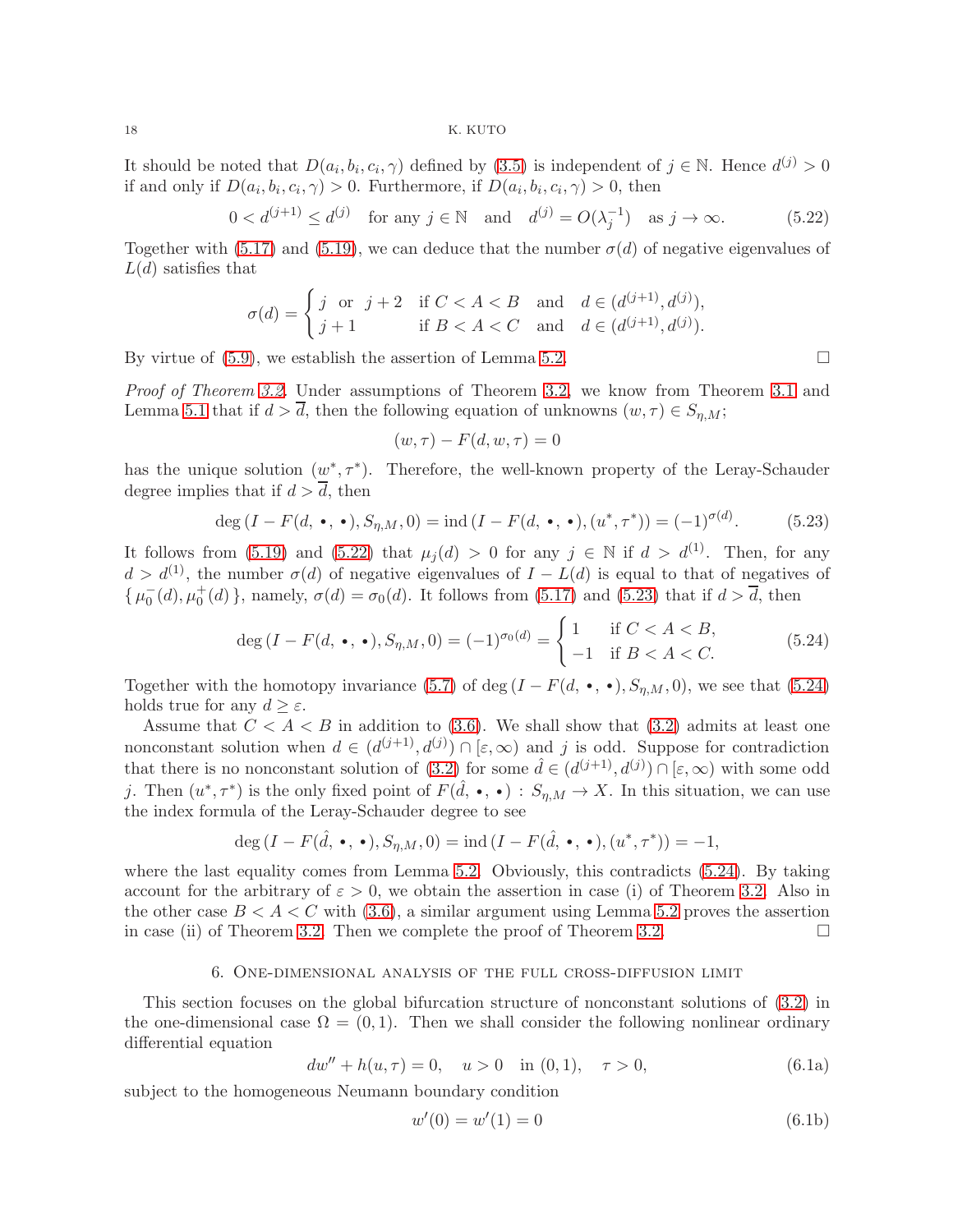with the integral constraint

<span id="page-18-1"></span>
$$
\int_0^1 f\left(u, \frac{\tau}{u}\right) = 0,\tag{6.1c}
$$

where  $u = u(w, \tau)$  is defined by [\(3.1\)](#page-5-1) and  $h(u, \tau)$  is the nonlinear term given as [\(4.3\)](#page-8-4). It follows from [\(3.3\)](#page-5-6) that

<span id="page-18-3"></span>
$$
\int_0^1 g\left(u, \frac{\tau}{u}\right) = 0.
$$
\n(6.2)

In this section, the prime symbol represents the derivative by  $x$ . It will be shown that, for each fixed small  $\tau > 0$ , there exist three zeros of  $h(u, \tau)$  on  $\{u > 0\}$ :

<span id="page-18-0"></span>**Lemma 6.1.** If  $\tau > 0$  is sufficiently small, then  $h(u, \tau)$   $(u > 0)$  possesses three zeros  $0 <$  $z_1(\tau) < z_2(\tau) < z_3(\tau)$  such that

$$
h(u,\tau) \begin{cases} > 0 & \text{for } u \in (0, z_1(\tau)) \cup (z_2(\tau), z_3(\tau)), \\ < 0 & \text{for } u \in (z_1(\tau), z_2(\tau)) \cup (z_3(\tau), \infty) \end{cases}
$$

and

$$
\lim_{\tau \searrow 0} \frac{z_1(\tau)}{\tau} = \frac{c_2}{a_2}, \quad \lim_{\tau \searrow 0} \frac{z_2(\tau)}{\sqrt{\tau}} = \sqrt{\frac{\gamma a_2}{a_1}}, \quad \lim_{\tau \searrow 0} z_3(\tau) = \frac{a_1}{b_1}.
$$

*Proof.* Obviously, the fundamental theorem of algebra ensures that  $h(u, \tau)$  has at most three zeros on  $\{u > 0\}$ . By a straightforward calculation, one can verify

$$
\lim_{\tau \searrow 0} h(\kappa_1 \tau, \tau) = -\frac{\gamma}{\kappa_1} \left( a_2 - \frac{c_2}{\kappa_1} \right) \begin{cases} > 0 & \text{if } \kappa_1 \in (0, c_2/a_2), \\ = 0 & \text{if } \kappa_1 = c_2/a_2, \\ < 0 & \text{if } \kappa_1 \in (c_2/a_2, \infty) \end{cases}
$$

and

$$
\lim_{\tau \searrow 0} \frac{h(\kappa_2 \sqrt{\tau}, \tau)}{\sqrt{\tau}} = \kappa_2 a_1 - \frac{\gamma a_2}{\kappa_2} \begin{cases} < 0 & \text{if } \kappa_2 \in (0, \sqrt{\gamma a_2/a_1}), \\ = 0 & \text{if } \kappa_2 = \sqrt{\gamma a_2/a_1}, \\ > 0 & \text{if } \kappa_2 \in (\sqrt{\gamma a_2/a_1}, \infty) \end{cases}
$$

and

$$
\lim_{\tau \searrow 0} h(u, \tau) = u(a_1 - b_1 u) \begin{cases} > 0 & \text{if } u \in (0, a_1 / b_1), \\ = 0 & \text{if } u = a_1 / b_1, \\ < 0 & \text{if } u \in (a_1 / b_1, \infty). \end{cases}
$$

Therefore, we obtain the required assertion.

We introduce the set  $\mathcal{T} = \mathcal{T}(a_i, b_i, c_i, \gamma)$  such as

$$
\mathcal{T} := \{ \tau \in (0, \overline{\tau}] : h(u, \tau) \text{ has three zeros } 0 < z_1(\tau) < z_2(\tau) < z_3(\tau) \},
$$

where  $\overline{\tau}$  is obtained in Theorem [3.1.](#page-6-1) Hence T is not empty because any small  $\tau > 0$  belongs to  $\mathcal T$  by Lemma [6.1.](#page-18-0) Our strategy of analysis of  $(6.1)$  is as follows: First we obtain solutions of the Neumann problem  $(6.1a)-(6.1b)$  $(6.1a)-(6.1b)$  without the integral constraint  $(6.1c)$ . Next we construct the set of solutions of [\(6.1\)](#page-17-3) by choosing functions satisfying [\(6.1c\)](#page-18-1) in the set of solutions of  $(6.1a)-(6.1b)$  $(6.1a)-(6.1b)$  $(6.1a)-(6.1b)$ . To this end, we first obtain the following existence of solutions of  $(6.1a)-(6.1b)$ :

<span id="page-18-2"></span>**Proposition 6.2.** Suppose that  $\tau \in \mathcal{T}$  and  $h_u(z_2(\tau), \tau) > 0$ . For each  $j \in \mathbb{N}$ , if

$$
0 < d < \frac{h_u(z_2(\tau), \tau)}{(\delta + \frac{\gamma \tau}{z_2(\tau)})(j\pi)^2},
$$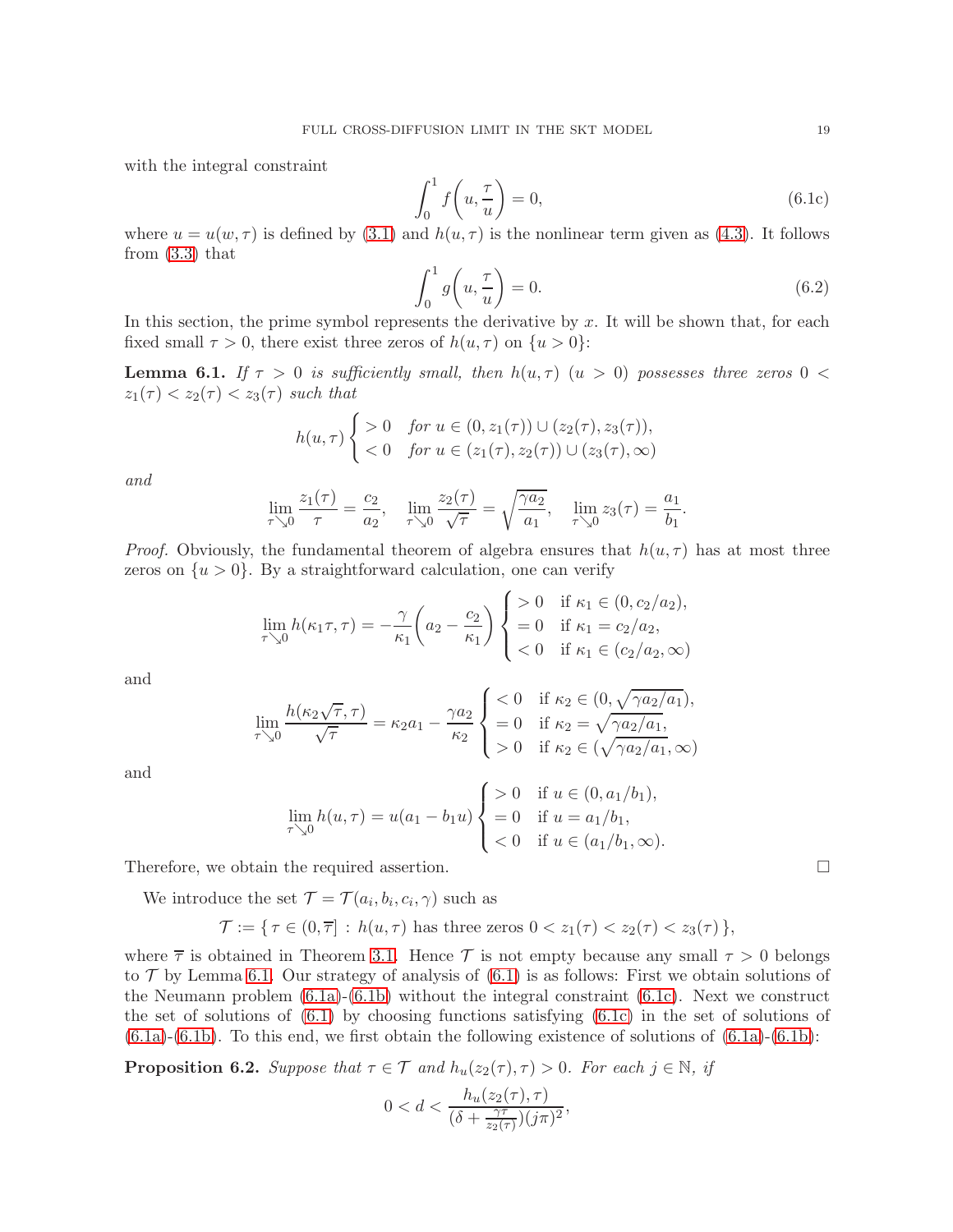then [\(6.1a\)](#page-17-4)-[\(6.1b\)](#page-17-5) admits at least two solutions  $w_j^+(x; d, \tau)$  and  $w_j^-(x; d, \tau)$  which satisfy

<span id="page-19-5"></span>
$$
(-1)^{i-1}(w_j^+)'(x;d,\tau) > 0 \quad \text{for any } x \in \left(\frac{i-1}{j}, \frac{i}{j}\right), \quad (i = 1, 2, \dots, j) \tag{6.3}
$$

and

<span id="page-19-6"></span>
$$
(-1)^{i-1}(w_j^-)'(x;d,\tau) < 0 \quad \text{for any } x \in \left(\frac{i-1}{j}, \frac{i}{j}\right), \quad (i = 1, 2, \dots, j). \tag{6.4}
$$

*Proof.* In order to find solutions of the Neumann problem  $(6.1a)-(6.1b)$  $(6.1a)-(6.1b)$  by the shooting method, we consider the associated initial-value problem

<span id="page-19-0"></span>
$$
\begin{cases}\n dw'' + h(u, \tau) = 0, & x > 0, \\
 w(0) = m > 0, & w'(0) = 0,\n\end{cases}
$$
\n(6.5)

where  $u$  is defined by  $(3.1)$ . In the rising part of the proof, following the standard shooting method, we multiply the differential equation of  $(6.5)$  by w' as follows:

<span id="page-19-1"></span>
$$
dw'w'' + h(u, \tau)w' = 0.
$$
\n(6.6)

Noting here  $w = \delta u - \gamma \tau / u$ , we substitute

<span id="page-19-2"></span>
$$
w' = \left(\delta + \frac{\gamma \tau}{u^2}\right)u'
$$
\n(6.7)

into the latter  $w$  in  $(6.6)$  to get

$$
\left(\frac{d}{2}w'(x)^2 + H(u(x), \tau)\right)' = 0,
$$

where

<span id="page-19-4"></span>
$$
H(u,\tau) = \int_{z_2(\tau)}^{u} h(s,\tau) \left(\delta + \frac{\gamma \tau}{s^2}\right) ds.
$$
 (6.8)

Obviously, for each fixed  $\tau \in \mathcal{T}$ , the function  $H(u, \tau)$   $(u > 0)$  attains local maximums at  $u = z_1(\tau)$ ,  $z_3(\tau)$  and a local minimum at  $u = z_2(\tau)$ . Then we obtain

$$
\frac{d}{2}w'(x)^2 + H(u(x), \tau) = H(m, \tau)
$$

for any x as long as the solution of  $(6.5)$  exists. Hence any solution w with monotone increasing for small  $x > 0$  satisfies

$$
w'(x) = \sqrt{\frac{2}{d}} \sqrt{H(m,\tau) - H(u,\tau)}
$$

With [\(6.7\)](#page-19-2), one can see

$$
u'(x) = \sqrt{\frac{2}{d}} \frac{\sqrt{H(m,\tau) - H(u,\tau)}}{\delta + \frac{\gamma\tau}{u^2}}.
$$

Therefore, derivatives of inverse functions give

<span id="page-19-3"></span>
$$
\frac{dx}{du} = \sqrt{\frac{d}{2}} \left( \frac{\delta}{\sqrt{H(m,\tau) - H(u,\tau)}} + \frac{\gamma \tau}{u^2 \sqrt{H(m,\tau) - H(u,\tau)}} \right) \tag{6.9}
$$

for any x as long as the solution  $w(x)$  of [\(6.5\)](#page-19-0) fulfills  $u'(x) > 0$ .

If necessary, we denote by  $w(x, m)$  and  $u(x, m)$  the solution w of [\(6.5\)](#page-19-0) and u defined by [\(3.1\)](#page-5-1) in order to specify the dependence on m. By [\(6.7\)](#page-19-2), increase/decrease of  $w(x, m)$  and  $u(x, m)$ matches.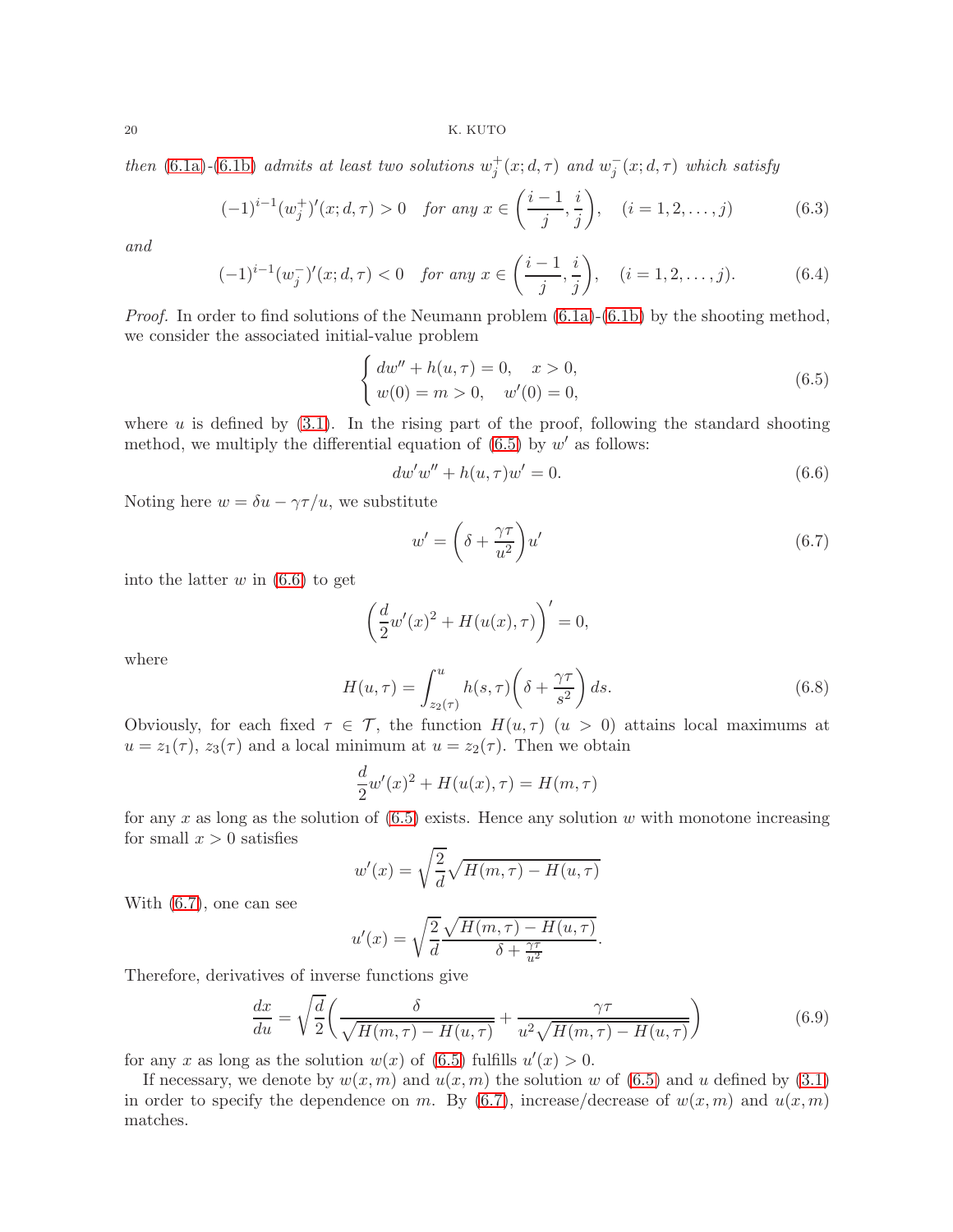The following shooting argument using the  $(u, u')$  phase plane will be divided into two cases  $(i)$  and  $(ii);$ 

(i) 
$$
H(z_1(\tau), \tau) \leq H(z_3(\tau), \tau)
$$
; (ii)  $H(z_1(\tau), \tau) > H(z_3(\tau), \tau)$ .

In case (i), for any  $m \in (z_1(\tau), z_2(\tau))$ , there exists  $M(m, \tau) \in (z_2(\tau), z_3(\tau))$  such that

$$
H(m,\tau) = H(M(m,\tau),\tau) \text{ and } M(m,\tau) \searrow z_2(\tau) \text{ as } m \nearrow z_2(\tau).
$$

Here we set

<span id="page-20-3"></span>
$$
X(m, \tau) := \sup \{ \tilde{x} > 0 : u'(x, m) > 0 \text{ for any } x \in (0, \tilde{x}) \}
$$
 (6.10)

for  $\tau \in \mathcal{T}$ . From [\(6.9\)](#page-19-3), a standard analysis using the  $(u, u')$  phase plane enables us to see that  $X(m, \tau)$  is well-defined and finite if and only if  $m \in (z_1(\tau), z_2(\tau))$ . In this case,  $u(x, m)$  is monotone increasing for  $x \in (0, X(m, \tau))$  with  $u(X(m, \tau), \tau) = M(m, \tau)$ . Actually, integrating [\(6.9\)](#page-19-3) by u over  $(m, M(m, \tau))$ , we get

<span id="page-20-2"></span>
$$
X(m.\tau) = \sqrt{\frac{d}{2}} \left\{ \delta I(m,\tau) + \gamma \tau J(m,\tau) \right\}
$$
\n(6.11)

for any  $(m, \tau) \in (z_1(\tau), z_2(\tau)) \times \mathcal{T}$ , where

$$
I(m,\tau) := \int_{m}^{M(m,\tau)} \frac{du}{\sqrt{H(m,\tau) - H(u,\tau)}}
$$

and

$$
J(m,\tau) := \int_m^{M(m,\tau)} \frac{du}{u^2 \sqrt{H(m,\tau) - H(u,\tau)}}.
$$

By the change of variables  $u = m + (M(m, \tau) - m)\theta$ , one can see

<span id="page-20-0"></span>
$$
I(m,\tau) = (M(m,\tau) - m) \int_0^1 \frac{d\theta}{\sqrt{H(m,\tau) - H(m + (M(m,\tau) - m)\theta, \tau)}}
$$
(6.12)

and

<span id="page-20-1"></span>
$$
J(m,\tau) = (M(m,\tau)-m)\int_0^1 \frac{d\theta}{\{m + (M(m,\tau)-m)\theta\}^2 \sqrt{H(m,\tau)-H(m+(M(m,\tau)-m)\theta,\tau)}}.
$$
\n(6.13)

In order to derive the asymptotic behavior of  $I(m, \tau)$  and  $J(m, \tau)$  as  $m \nearrow z_2(\tau)$ , we expand  $H(m, \tau)$  and  $H(m + (M(m, \tau) - m)\theta, \tau)$  into Taylor's series around  $z_2(\tau)$  as follows:

$$
H(m,\tau) - H(m + (M(m,\tau) - m)\theta, \tau)
$$
  
= $H(m,\tau) - H(z_2(\tau),\tau) - \{H(m + (M(m,\tau) - m)\theta, \tau) - H(z_2(\tau),\tau)\}$   
= $H_u(z_2(\tau),\tau)(m - z_2(\tau)) + \frac{H_{uu}(z_2(\tau),\tau)}{2}(m - z_2(\tau))^2 + o((m - z_2(\tau))^2)$   
 $- H_u(z_2(\tau),\tau)\{m + (M(m,\tau) - m)\theta - z_2(\tau)\} - \frac{H_{uu}(z_2(\tau),\tau)}{2}\{m + (M(m,\tau) - m)\theta - z_2(\tau)\}^2$   
+ $o(\{m + (M(m,\tau) - m)\theta - z_2(\tau)\}^2).$ 

Here we recall [\(6.8\)](#page-19-4) to note

$$
H_u(z_2(\tau), \tau) = 0 \text{ and } H_{uu}(z_2(\tau), \tau) = h_u(z_2(\tau), \tau) \left( \delta + \frac{\gamma \tau}{z_2(\tau)^2} \right).
$$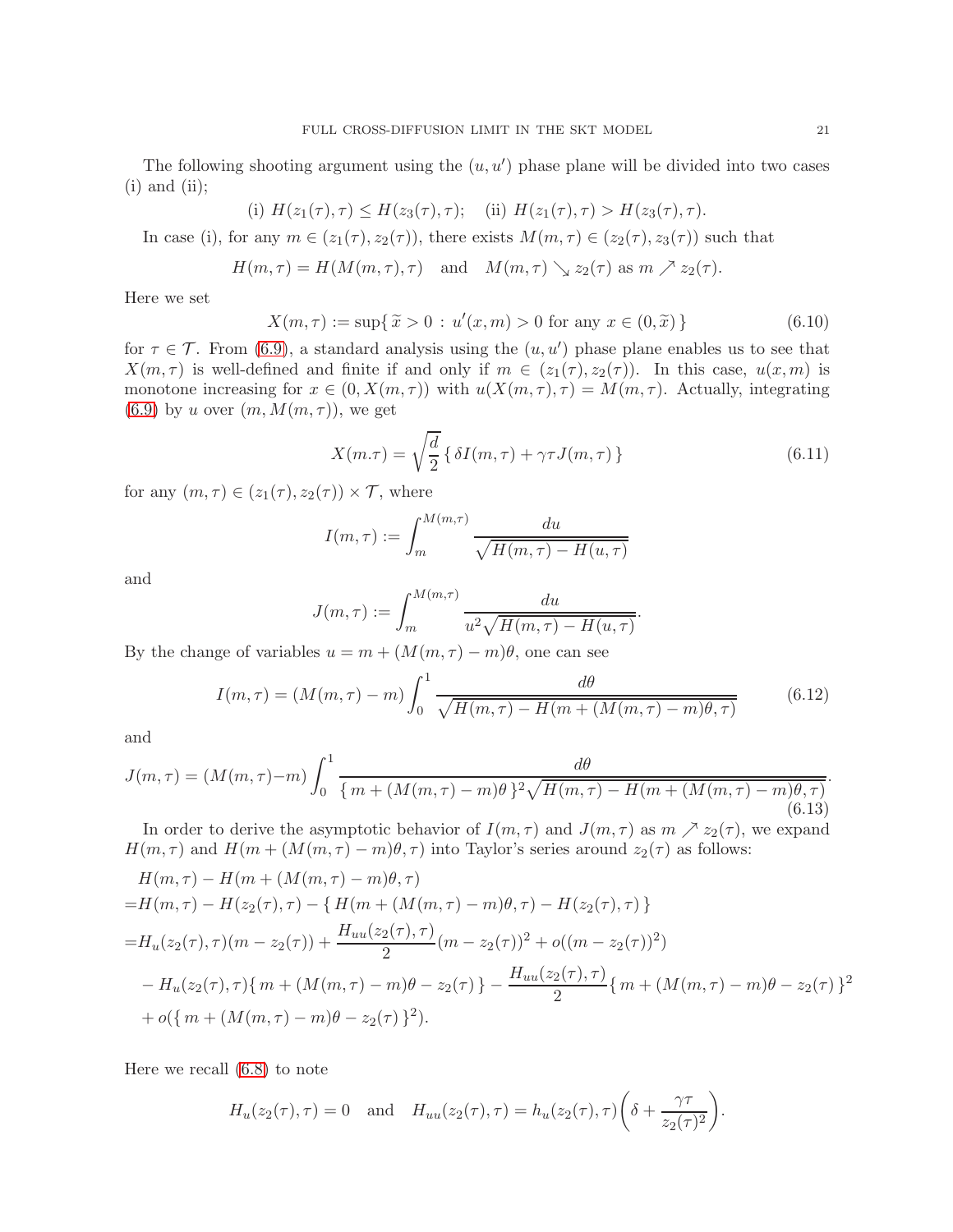<span id="page-21-1"></span>Then it follows that

$$
H(m,\tau) - H(m + (M(m,\tau) - m)\theta, \tau)
$$
  
= 
$$
\frac{h_u(z_2(\tau), \tau)}{2} \left( \delta + \frac{\gamma \tau}{z_2(\tau)^2} \right) (M(m,\tau) - m)^2 \left( \frac{2(z_2(\tau) - m)}{M(m,\tau) - m} - \theta \right) \theta
$$
(6.14)  
+ 
$$
o((m - z_2(\tau))^2) + o((m + (M(m,\tau) - m)\theta - z_2(\tau))^2)
$$

as  $m \nearrow z_2(\tau)$ . Here we shall show

<span id="page-21-0"></span>
$$
\lim_{m \to \infty} \frac{2(z_2(\tau) - m)}{M(m, \tau) - m} = 1.
$$
\n(6.15)

Differentiating  $H(m, \tau) = H(M(m, \tau), \tau)$  by m, we see  $H_u(m, \tau) = H_u(M(m, \tau), \tau)M_m(m, \tau)$ for any  $(m, \tau) \in (z_1(\tau), z_2(\tau)) \times \mathcal{T}$ . By Hôpital's rule, it is easy to check that

$$
\lim_{m \nearrow z_2(\tau)} M_m(m, \tau) = \lim_{m \nearrow z_2(\tau)} \frac{H_u(m, \tau)}{H_u(M(m, \tau), \tau)} = \lim_{m \nearrow z_2(\tau)} \frac{h_u(m, \tau)}{h_u(M(m, \tau), \tau)M_m(m, \tau)}.
$$

Therefore, we obtain

$$
\lim_{m \nearrow z_2(\tau)} M_m(m, \tau)^2 = \lim_{m \nearrow z_2(\tau)} \frac{h_u(m, \tau)}{h_u(M(m, \tau), \tau)} = 1
$$

because  $h_u(z_2(\tau), \tau) > 0$ . By the fact that  $M(m, \tau)$  is monotone decreasing for  $m \in (z_1(\tau), z_2(\tau))$ with each fixed  $\tau \in \mathcal{T}$ , we know that  $M_m(m, \tau) \to -1$  as  $m \nearrow z_2(\tau)$ . Therefore, we obtain  $(6.15)$  by using Hôpital's rule as follows:

$$
\lim_{m \nearrow z_2(\tau)} \frac{2(z_2(\tau) - m)}{M(m, \tau) - m} = \lim_{m \nearrow z_2(\tau)} \frac{-2}{M_m(m, \tau) - 1} = 1.
$$

Substituting [\(6.14\)](#page-21-1) into [\(6.12\)](#page-20-0) and [\(6.13\)](#page-20-1), and then, setting  $m \nearrow z_2(\tau)$ , we know from [\(6.15\)](#page-21-0) that

$$
\lim_{m \nearrow z_2(\tau)} I(m,\tau) = \sqrt{\frac{2}{h_u(z_2(\tau),\tau)(\delta + \frac{\gamma \tau}{z_2(\tau)^2})}} \int_0^1 \frac{d\theta}{\sqrt{\theta(1-\theta)}} = \sqrt{\frac{2}{h_u(z_2(\tau),\tau)(\delta + \frac{\gamma \tau}{z_2(\tau)^2})}} \pi
$$

and

$$
\lim_{m \nearrow z_2(\tau)} J(m, \tau) = \frac{1}{z_2(\tau)^2} \sqrt{\frac{2}{h_u(z_2(\tau), \tau)(\delta + \frac{\gamma \tau}{z_2(\tau)^2})}} \pi.
$$

Consequently, we set  $m \nearrow z_2(\tau)$  in [\(6.11\)](#page-20-2) to get

$$
\lim_{m \nearrow z_2(\tau)} X(m, \tau) = \sqrt{\frac{d(\delta + \frac{\gamma \tau}{z_2(\tau)^2})}{h_u(z_2(\tau), \tau)}} \pi.
$$
\n(6.16)

In case (i), for the derivation of the asymptotic behavior of  $X(m, \tau)$  as  $m \searrow z_1(\tau)$ , we use the Taylor expansion of  $\theta \mapsto H(m + (M(m, \tau) - m)\theta, \tau)$  around  $\theta = 0$  to observe

$$
H(m,\tau) - H(m + (M(m,\tau) - m)\theta, \tau)
$$
  
=  $-h(m,\tau)\left(\delta + \frac{\gamma\tau}{m^2}\right)(M(m,\tau) - m)\theta$   
 $- \frac{1}{2}\left\{h_u(m,\tau)\left(\delta + \frac{\gamma\tau}{m^2}\right) - h(m,\tau)\frac{2\gamma\tau}{m^3}\right\}(M(m,\tau) - m)^2\theta^2 + o((M(m,\tau) - m)^2\theta^2)$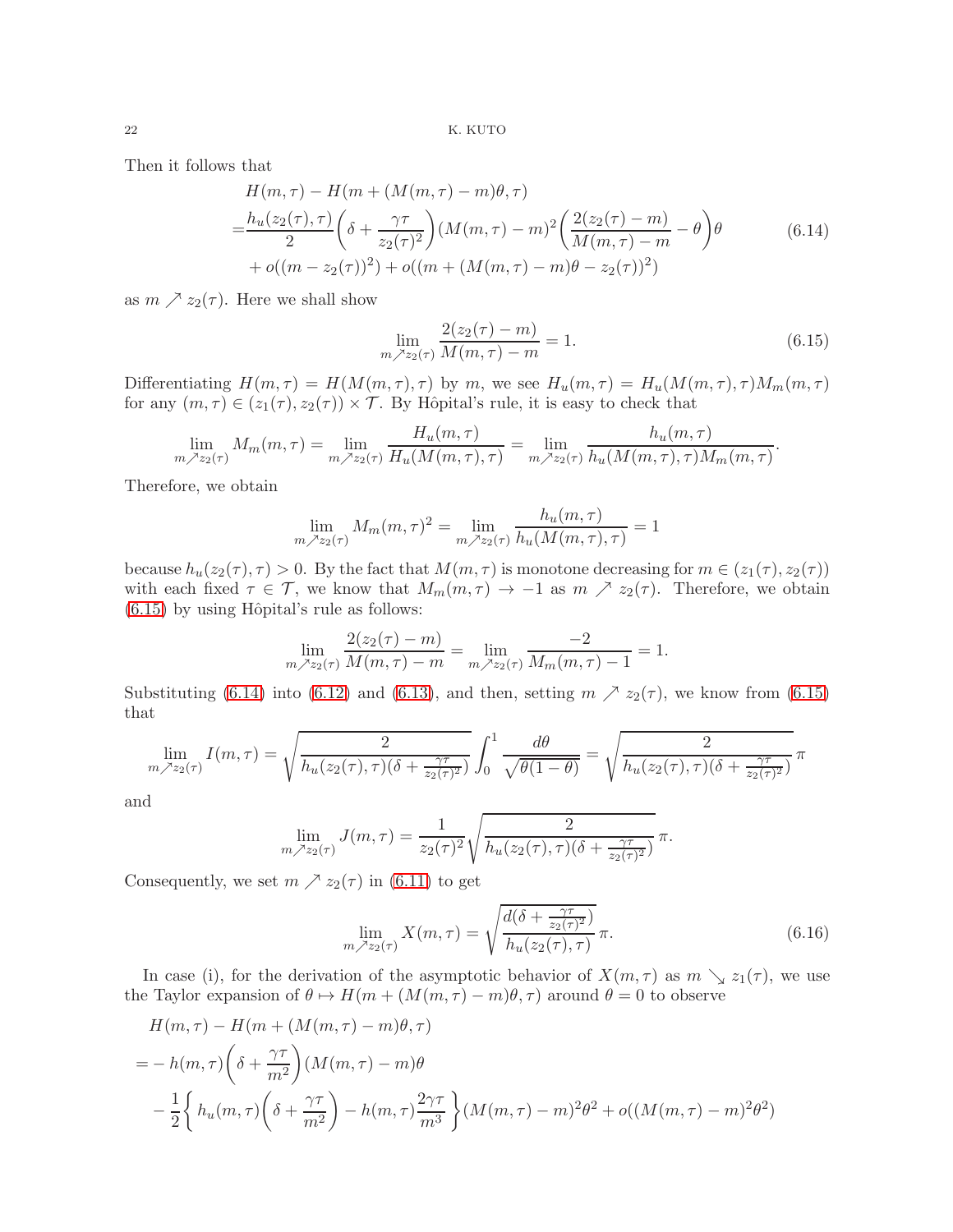for each  $m \in (z_1(\tau), z_2(\tau))$  as  $\theta \searrow 0$ . Here we assume  $h_u(z_1(\tau), \tau) < 0$ . Then for any  $\tau \in \mathcal{T}$ , there exist  $k_i(m, \tau) > 0$   $(i = 1, 2)$  with  $\lim_{m \searrow z_1(\tau)} k_1(m, \tau) = 0$  and  $\lim_{m \searrow z_1(\tau)} k_2(m, \tau) > 0$ such that if  $\theta > 0$  is sufficiently small and  $m \in (z_1(\tau), z_2(\tau))$  is sufficiently close to  $z_1(\tau)$ , then

$$
H(m,\tau) - H(m + (M(m,\tau) - m)\theta, \tau) \le k_1(m,\tau)\theta + k_2(m,\tau)\theta^2.
$$

Therefore, there exists a small  $\varepsilon > 0$  such that

$$
I(m,\tau) \ge (M(m,\tau) - m) \int_0^{\varepsilon} \frac{d\theta}{\sqrt{k_1(m,\tau)\theta + k_2(m,\tau)\theta^2}}
$$

and

$$
J(m,\tau) \ge \frac{M(m,\tau) - m}{z_2(\tau)^2} \int_0^{\varepsilon} \frac{d\theta}{\sqrt{k_1(m,\tau)\theta + k_2(m,\tau)\theta^2}}
$$

if  $m \in (z_1(\tau), z_2(\tau))$  is sufficiently close to  $z_1(\tau)$ . Consequently, we know from [\(6.11\)](#page-20-2) that, in case (i),

<span id="page-22-0"></span>
$$
\lim_{m \searrow z_1(\tau)} X(m, \tau) = \infty. \tag{6.17}
$$

It is easy to check that [\(6.17\)](#page-22-0) holds true even when  $h_u(z_1(\tau), \tau) = 0$  by observing the higher order expansion of  $\theta \mapsto H(m + (M(m, \tau) - m)\theta, \tau)$ .

Next we consider the other case (ii);  $H(z_1(\tau), \tau) > H(z_3(\tau), \tau)$ ). For such  $\tau \in \mathcal{T}$ , there exists a unique  $\underline{m}(\tau) \in (z_1(\tau), z_2(\tau))$  such that  $H(\underline{m}(\tau), \tau) = H(z_3(\tau), \tau)$ . In case (ii),  $X(m, \tau)$  in [\(6.10\)](#page-20-3) is well-defined and finite if and only if  $m \in (\underline{m}(\tau), z_2(\tau))$ , and moreover, it is represented as [\(6.11\)](#page-20-2). By a similar manner as in case (i), one can verify that

$$
\lim_{m \searrow m(\tau)} X(m, \tau) = \infty \quad \text{and} \quad \lim_{m \nearrow z_2(\tau)} X(m, \tau) = \sqrt{\frac{d(\delta + \frac{\gamma \tau}{z_2(\tau)^2})}{h_u(z_2(\tau), \tau)}} \pi
$$

in case (ii).

Therefore, in both cases (i) and (ii), the algebraic equation  $X(m, \tau) = 1/j$  admits at least one root  $m = m_j(\tau) \in (z_1(\tau), z_2(\tau))$  or  $(\underline{m}(\tau), z_2(\tau))$  provided

$$
\lim_{m \nearrow z_2(\tau)} X(m,\tau) = \sqrt{\frac{d(\delta + \frac{\gamma \tau}{z_2(\tau)^2})}{h_u(z_2(\tau),\tau)}} \pi < \frac{1}{j}, \quad \text{that is,} \quad 0 < d < \frac{h_u(z_2(\tau),\tau)}{(\delta + \frac{\gamma \tau}{z_2(\tau)^2})(j\pi)^2}.
$$

For such d, the solution  $w(x, m_j(\tau))$  of the initial-value problem [\(6.5\)](#page-19-0) satisfies  $w'(x, m_j(\tau)) > 0$  $\text{for } x \in (0, 1/j); w'(1/j, m_j(\tau)) = 0; w'(x, m_j(\tau)) < 0 \text{ for } x \in (1/j, 2/j); w(2/j, m_j(\tau)) = 0$  $w(0, m_j(\tau)); w'(2/j, m_j(\tau)) = 0$ , and moreover, oscillates periodically for  $x > 0$ . Then

$$
w_j^+(x;d,\tau):=w(x,m_j(\tau))
$$

becomes a solution of the Neumann problem [\(6.1a\)](#page-17-4)-[\(6.1b\)](#page-17-5) and it satisfies [\(6.3\)](#page-19-5). Furthermore,  $w_j^-(x; d, \tau) := w(x + 1/j, m_j(\tau))$  is also a solution of [\(6.1a\)](#page-17-4)-[\(6.1b\)](#page-17-5) and satisfies [\(6.4\)](#page-19-6). The proof of Proposition [6.2](#page-18-2) is complete.  $\Box$ 

**Remark 6.3.** It is possible to prove that if  $h_u(z_2(\tau), \tau) = 0$ , then  $\lim_{m \nearrow z_2(\tau)} X(m, \tau) =$  $\infty$ . Together with  $\lim_{m\searrow z_1(\tau)} X(m,\tau) = \infty$  or  $\lim_{m\searrow m(\tau)} X(m,\tau) = \infty$ , for each  $j \in \mathbb{N}$ , there exists  $\hat{d}^{(j)} > 0$  such that if  $d \in (0, \hat{d}^{(j)})$ , then  $(6.1a)$ - $(6.1b)$  has at least four solutions  $\overline{w}_j^+(x; d, \tau)$ ,  $\underline{w}_j^+(x; d, \tau)$ ,  $\overline{w}_j^-(x; d, \tau)$  and  $\underline{w}_j^-(x; d, \tau)$ , where  $\overline{w}_j^+(x; d, \tau)$  and  $\underline{w}_j^+(x; d, \tau)$  satisfy [\(6.3\)](#page-19-5);  $\overline{w}_j(x; d, \tau)$  and  $\underline{w}_j(x; d, \tau)$  satisfy [\(6.4\)](#page-19-6).

<span id="page-22-1"></span>**Remark 6.4.** If  $\tau \notin \mathcal{T}$ , then [\(6.1\)](#page-17-3) does not admit any nonconstant solution. Actually, a standard phase plane analysis implies that any solution of  $(6.5)$  cannot satisfy  $w'(1) = 0$  in case the number of zeros of  $h(u, \tau)$  is less than three.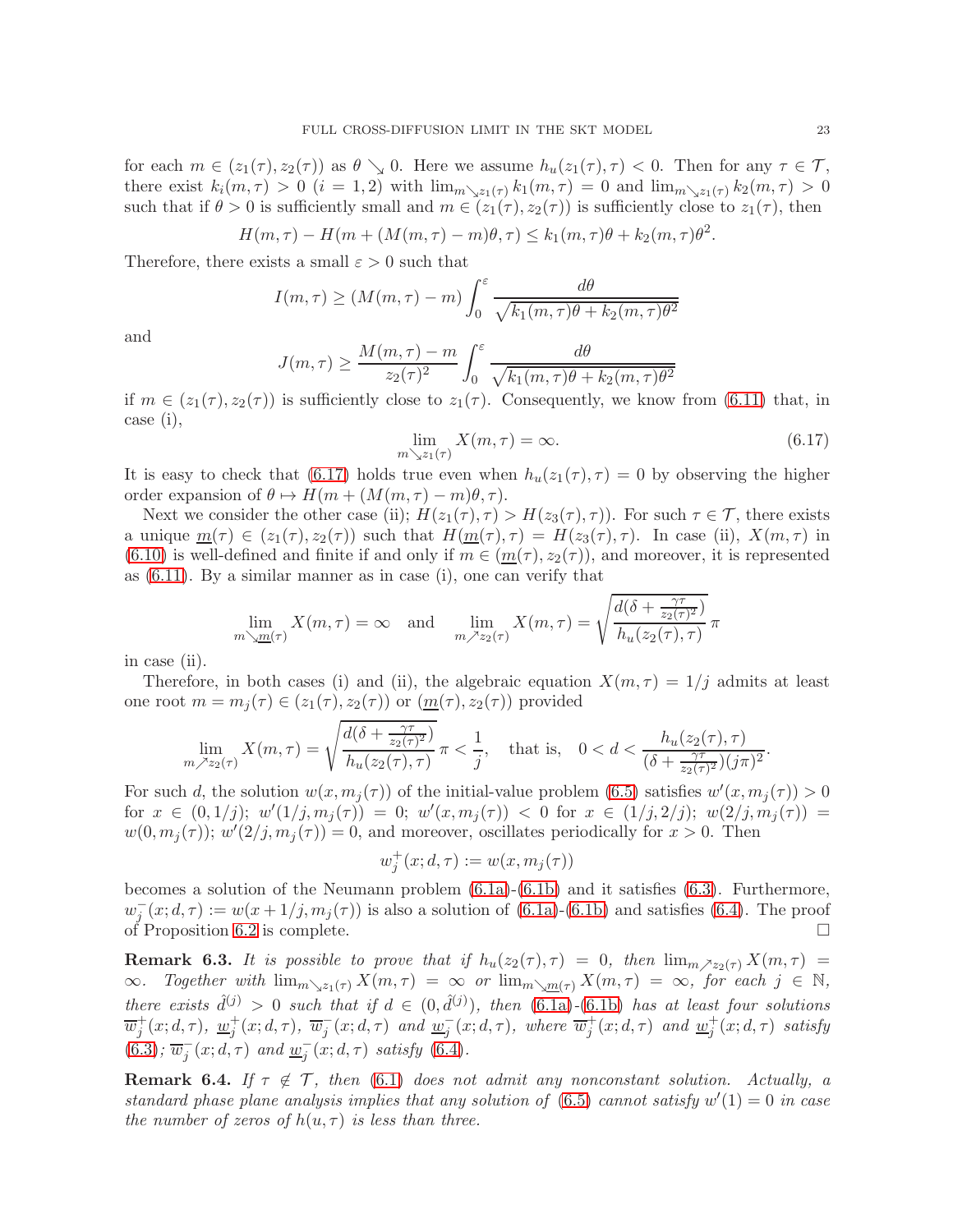Concerning the Neumann problem  $(6.1a)-(6.1b)$  $(6.1a)-(6.1b)$  (without  $(6.1c)$ ), we discuss the singular limit as  $d \searrow 0$  of solutions obtained in Proposition [6.2.](#page-18-2) It is possible to verify that, for  $n \geq 2$ , each  $w_n^{\pm}(x; d, \tau)$  can be constructed by connecting suitable rescaled or reflected pieces of  $w_1^+(x; d, \tau)$ . Then we study the singular limit as  $d \searrow 0$  of  $w_1^+(x; d, \tau)$ . Hereafter we use another notation  $\tilde{h}(w, \tau)$  of the nonlinear term of [\(6.1a\)](#page-17-4) by substituting  $u(w, \tau)$  defined by [\(3.1\)](#page-5-1) into  $h(u, \tau)$  such as  $h(w, \tau) := h(u(w, \tau), \tau)$ . Then [\(6.1a\)](#page-17-4)-[\(6.1b\)](#page-17-5) can be represented as

<span id="page-23-1"></span>
$$
\begin{cases}\ndw'' + \widetilde{h}(w,\tau) = 0 & \text{in } (0,1), \quad \tau > 0, \\
w'(0) = w'(1) = 0.\n\end{cases}
$$
\n(6.18)

In view of Lemma [6.1,](#page-18-0) we define  $\xi_i(\tau)$   $(i = 1, 2, 3)$  by

$$
z_i(\tau) = u(\xi_i(\tau), \tau)
$$
, conversely,  $\xi_i(\tau) := \delta z_i(\tau) - \frac{\gamma \tau}{z_i(\tau)}$ .

From the monotone increasing relation of  $w \mapsto u(w, \tau)$  by [\(6.7\)](#page-19-2), we know from Lemma [6.1](#page-18-0) that if  $\tau \in \mathcal{T}$ , then

$$
\widetilde{h}(w,\tau)\begin{cases}\n>0 & \text{for } w \in (-\infty,\xi_1(\tau)) \cup (\xi_2(\tau),\xi_3(\tau)), \\
< 0 & \text{for } w \in (\xi_1(\tau),\xi_2(\tau)) \cup (\xi_3(\tau),\infty).\n\end{cases}
$$

For such a bistable nonlinear term, we set

<span id="page-23-0"></span>
$$
\widetilde{H}(w,\tau) := \int_{\xi_2(\tau)}^w \widetilde{h}(s,\tau) \, ds. \tag{6.19}
$$

Concerning the Neumann problem of ordinary differential equations with a class of bistable nonlinearities such as  $h(w, \tau)$ , it is well known that the singular limit of solutions as  $d \searrow 0$ crucially depends on the sign of  $\widetilde{H}(\xi_3(\tau), \tau) - \widetilde{H}(\xi_1(\tau), \tau)$  as follows (see e.g., Nishiura [\[19,](#page-31-21) Lemma 3.1], Shi [\[22,](#page-31-22) Proposition 2.6]):

(i) If  $\widetilde{H}(\xi_1(\tau), \tau) < \widetilde{H}(\xi_3(\tau), \tau)$ , then

$$
\lim_{d \searrow 0} w_1^+(x; d, \tau) = \begin{cases} \xi_1(\tau) & \text{for } x \in [0, 1), \\ \tilde{\eta}(\tau) & \text{for } x = 1, \end{cases}
$$

where  $\widetilde{\eta}(\tau) \in (\xi_2(\tau), \xi_3(\tau))$  is defined by  $\int_{\xi_1(\tau)}^{\widetilde{\eta}(\tau)} \widetilde{h}(s, \tau) ds = 0$ . (ii) If  $\widetilde{H}(\xi_1(\tau), \tau) = \widetilde{H}(\xi_3(\tau), \tau)$ , then

$$
\lim_{d \searrow 0} w_1^+(x; d, \tau) = \begin{cases} \xi_1(\tau) & \text{for } x \in [0, 1/2), \\ (\xi_1(\tau) + \xi_3(\tau))/2 & \text{for } x = 1/2, \\ \xi_3(\tau) & \text{for } x \in (1/2, 1]. \end{cases}
$$

(iii) If  $\widetilde{H}(\xi_1(\tau), \tau) > \widetilde{H}(\xi_3(\tau), \tau)$ , then

$$
\lim_{d \searrow 0} w_1^+(x; d, \tau) = \begin{cases} \widetilde{\zeta}(\tau) & \text{for } x = 0, \\ \xi_3(\tau) & \text{for } x \in (0, 1], \end{cases}
$$

where  $\tilde{\zeta}(\tau) \in (\xi_1(\tau), \xi_2(\tau))$  is defined by  $\int_{\tilde{\zeta}(\tau)}^{\xi_3(\tau)} \tilde{h}(s, \tau) ds = 0$ .

Here we note that the change of variables  $w = \delta u - \gamma \tau / u$  links [\(6.8\)](#page-19-4) with [\(6.19\)](#page-23-0) in the sense of  $H(w, \tau) = H(u, \tau)$ . Then by the change of variables, the above (i)-(iii) give the following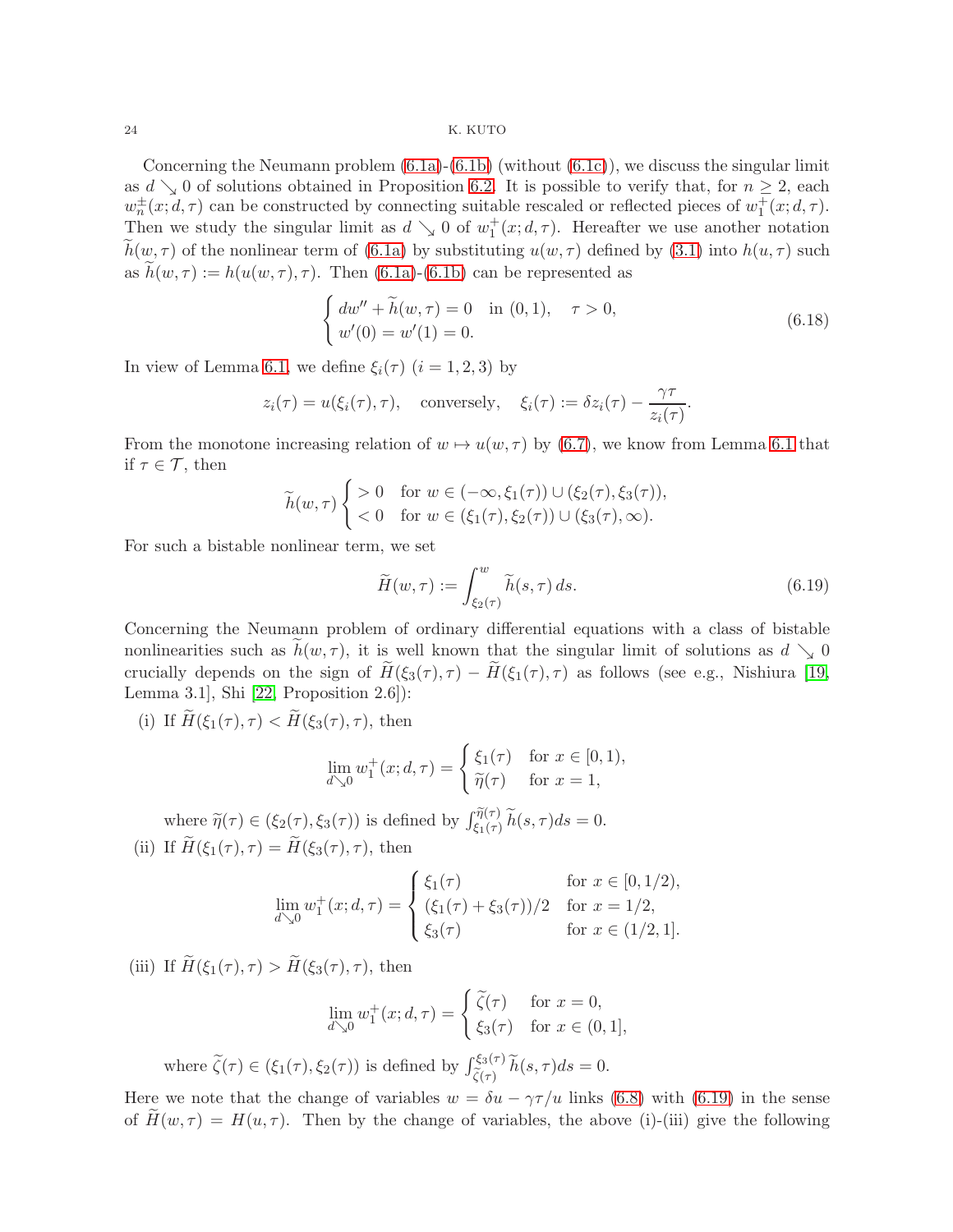singular limiting behavior of

<span id="page-24-2"></span>
$$
u_1^+(x; d, \tau) := \frac{\sqrt{w_1^+(x; d, \tau)^2 + 4\gamma \delta \tau} + w_1^+(x; d, \tau)}{2\delta}
$$
(6.20)

as  $d \searrow 0$ :

<span id="page-24-1"></span>**Lemma 6.5.** Suppose that  $\tau \in \mathcal{T}$ . The function  $u_1^+(x; d, \tau)$  satisfies either one of the following (i)-(iii) depending on the sign of  $H(z_3(\tau), \tau) - H_1(z_1(\tau), \tau)$ :

(i) If  $H(z_1(\tau), \tau) < H(z_3(\tau), \tau)$ , then

$$
\lim_{d \searrow 0} u_1^+(x; d, \tau) = \begin{cases} z_1(\tau) & \text{for } x \in [0, 1), \\ \eta(\tau) & \text{for } x = 1, \end{cases}
$$

where  $\eta(\tau) \in (z_2(\tau), z_3(\tau))$  is defined by  $\int_{z_1(\tau)}^{\eta(\tau)} h(s, \tau) (\delta + \frac{\gamma \tau}{s^2})$  $\frac{\gamma\tau}{s^2}$ ) $ds = 0$ . (ii) If  $H(z_1(\tau), \tau) = H(z_3(\tau), \tau)$ , then

$$
\lim_{d \searrow 0} u_1^+(x; d, \tau) = \begin{cases} z_1(\tau) & \text{for } x \in [0, 1/2), \\ (z_1(\tau) + z_3(\tau))/2 & \text{for } x = 1/2, \\ z_3(\tau) & \text{for } x \in (1/2, 1]. \end{cases}
$$

(iii) If  $H(z_1(\tau), \tau) > H(z_3(\tau), \tau)$ , then

$$
\lim_{d \searrow 0} u_1^+(x; d, \tau) = \begin{cases} \zeta(\tau) & \text{for } x = 0, \\ z_3(\tau) & \text{for } x \in (0, 1], \end{cases}
$$
  
where  $\zeta(\tau) \in (z_1(\tau), z_2(\tau))$  is defined by  $\int_{\zeta(\tau)}^{z_3(\tau)} h(s, \tau) (\delta + \frac{\gamma \tau}{s^2}) ds = 0$ .

Our next task is to construct the set of nonconstant solutions of  $(6.1)$  by choosing functions in the set of solutions of  $(6.1a)-(6.1b)$  $(6.1a)-(6.1b)$  to match  $(6.1c)$ . The following lemma will be useful to catch up with the global bifurcation branch of nonconstant solutions of [\(6.1\)](#page-17-3).

<span id="page-24-0"></span>**Lemma 6.6.** Suppose that  $\tau > 0$  is sufficiently small. Then the following properties hold: (i) If  $B < A < C$ , then

$$
f\left(z_1(\tau), \frac{\tau}{z_1(\tau)}\right) < 0, \quad f\left(z_2(\tau), \frac{\tau}{z_2(\tau)}\right) > 0 \quad \text{and} \quad f\left(z_3(\tau), \frac{\tau}{z_3(\tau)}\right) < 0.
$$

(ii) If  $C < A < B$ , then

$$
f\left(z_1(\tau), \frac{\tau}{z_1(\tau)}\right) > 0
$$
,  $f\left(z_2(\tau), \frac{\tau}{z_2(\tau)}\right) > 0$  and  $f\left(z_3(\tau), \frac{\tau}{z_3(\tau)}\right) > 0$ .

*Proof.* In view of [\(4.3\)](#page-8-4), we note that three zeros of  $h(u, \tau)$  are corresponding to three intersections of  $u \mapsto f(u, \tau/u)$  and  $u \mapsto g(u, \tau/u)$  on  $\{u > 0\}$ . Thus we summarize the profiles of

$$
f\left(u, \frac{\tau}{u}\right) = u(a_1 - b_1 u) - c_1 \tau
$$
 and  $g\left(u, \frac{\tau}{u}\right) = \frac{\tau}{u}\left(a_2 - \frac{c_2 \tau}{u}\right) - b_2 \tau$ 

for  $u > 0$  with each fixed small  $\tau > 0$ . It is noted that

$$
\lim_{u \searrow 0} f\left(u, \frac{\tau}{u}\right) = -c_1 \tau, \quad \lim_{u \to \infty} f\left(u, \frac{\tau}{u}\right) = -\infty,
$$

$$
\lim_{u \searrow 0} g\left(u, \frac{\tau}{u}\right) = -\infty, \quad \lim_{u \to \infty} g\left(u, \frac{\tau}{u}\right) = -b_2 \tau.
$$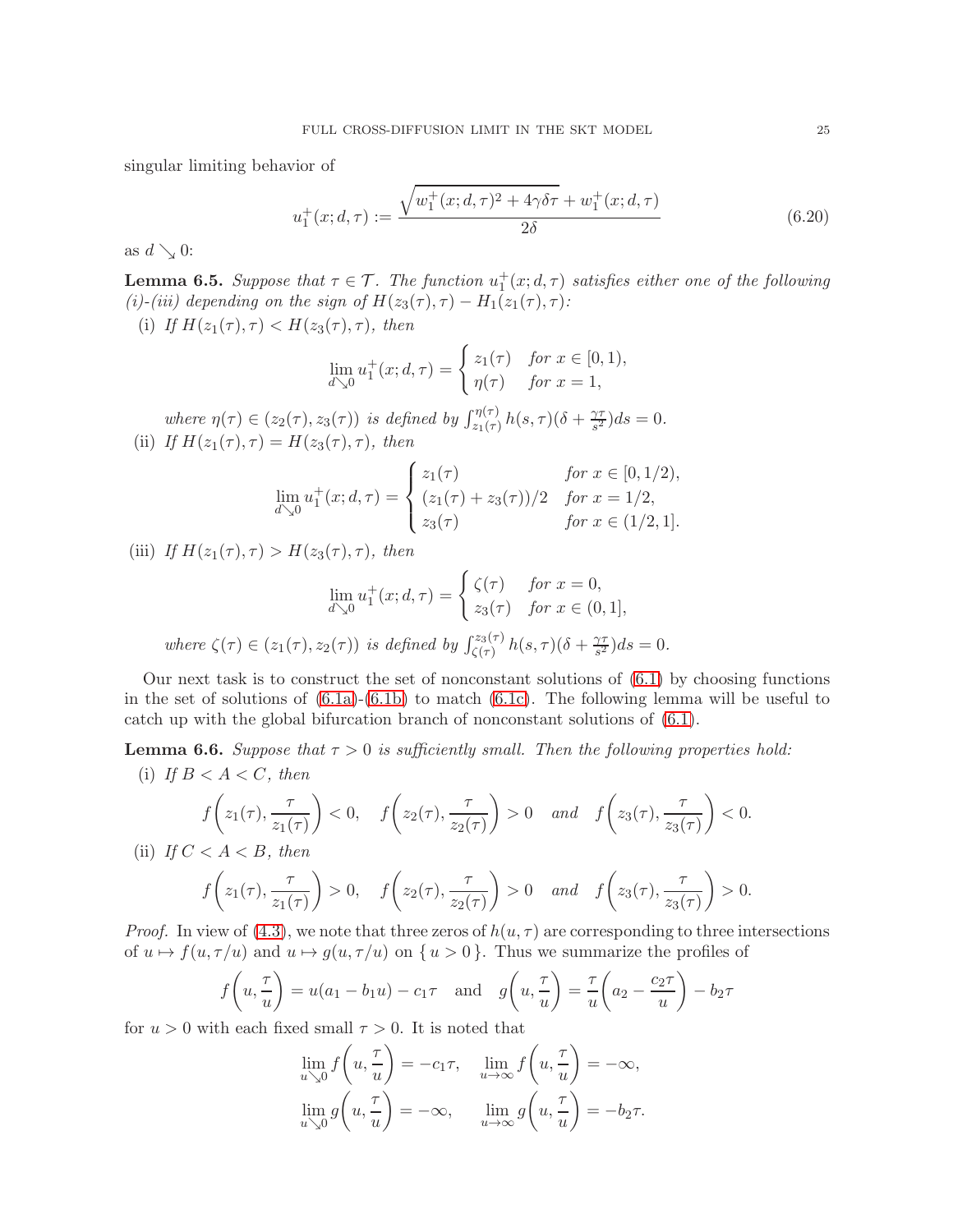Clearly,  $u \mapsto f(u, \tau/u)$  has two zeros

$$
0 < Z_1(f, \tau) := \frac{a_1 - \sqrt{a_1^2 - 4b_1c_1\tau}}{2b_1} < Z_2(f, \tau) := \frac{a_1 + \sqrt{a_1^2 - 4b_1c_1\tau}}{2b_1}
$$

if  $\tau \in (0, a_1^2/4b_1c_1)$ , whereas  $u \mapsto g(u, \tau/u)$  has two zeros

$$
0 < Z_1(g,\tau) := \frac{a_2 - \sqrt{a_2^2 - 4b_2c_2\tau}}{2b_2} < Z_2(g,\tau) := \frac{a_2 + \sqrt{a_2^2 - 4b_2c_2\tau}}{2b_2}
$$

if  $\tau \in (0, a_2^2/4b_2c_2)$ . It follows from

$$
\lim_{\tau \searrow 0} \frac{Z_1(f, \tau)}{\tau} = \frac{c_1}{a_1} \quad \text{and} \quad \lim_{\tau \searrow 0} \frac{Z_1(g, \tau)}{\tau} = \frac{c_2}{a_2}
$$

that

<span id="page-25-0"></span>
$$
\begin{cases} Z_1(g,\tau) < Z_1(f,\tau) \quad \text{if } A < C, \\ Z_1(f,\tau) < Z_1(g,\tau) \quad \text{if } C < A. \end{cases} \tag{6.21}
$$

for sufficiently small  $\tau > 0$ . Furthermore, it follows from

$$
\lim_{\tau \searrow 0} Z_2(f, \tau) = \frac{a_1}{b_1} \quad \text{and} \quad \lim_{\tau \searrow 0} Z_2(g, \tau) = \frac{a_2}{b_2}
$$

that

<span id="page-25-1"></span>
$$
\begin{cases} (Z_1(f,\tau) <) Z_2(g,\tau) < Z_2(f,\tau) \quad \text{if } B < A, \\ (Z_1(g,\tau) <) Z_2(f,\tau) < Z_2(g,\tau) \quad \text{if } A < B. \end{cases} \tag{6.22}
$$

for sufficiently small  $\tau > 0$ . Therefore, we know from [\(6.21\)](#page-25-0) and [\(6.22\)](#page-25-1) that

<span id="page-25-2"></span>
$$
\begin{cases} Z_1(g,\tau) < Z_1(f,\tau) < Z_2(g,\tau) < Z_2(f,\tau) \quad \text{if } B < A < C, \\ Z_1(f,\tau) < Z_1(g,\tau) < Z_2(f,\tau) < Z_2(g,\tau) \quad \text{if } C < A < B \end{cases} \tag{6.23}
$$

for sufficiently small  $\tau > 0$ .

In the strong competition case  $B < A < C$ , we know from [\(4.3\)](#page-8-4) and [\(6.23\)](#page-25-2) that three zeros  $z_i(\tau)$   $(j = 1, 2, 3)$  of  $h(u, \tau)$  are located as

$$
0 < z_1(\tau) < Z_1(g, \tau) < Z_1(f, \tau) < z_2(\tau) < Z_2(g, \tau) < Z_2(f, \tau) < z_3(\tau)
$$

if  $\tau > 0$  is sufficiently small. Hence the intermediate value theorem yields the assertion (i).

Next we consider the weak competition case  $C < A < B$ . By virtue of [\(6.23\)](#page-25-2), the intermediate value theorem ensures that the number of zeros of  $h(u, \tau)$  in  $u \in (Z_1(g, \tau), Z_2(f, \tau))$  is one or three if  $\tau > 0$  is sufficiently small. Here we recall Lemma [6.1](#page-18-0) to note

$$
\frac{1}{\tau} f\left(z_1(\tau), \frac{\tau}{z_1(\tau)}\right) = \frac{z_1(\tau)}{\tau} (a_1 - b_1 z_1(\tau)) - c_1 \to \frac{c_2}{a_2} a_1 - c_1 = c_2(A - C) > 0,
$$
  

$$
\frac{1}{\sqrt{\tau}} f\left(z_2(\tau), \frac{\tau}{z_2(\tau)}\right) = \frac{z_2(\tau)}{\sqrt{\tau}} (a_1 - b_1 z_2(\tau)) - c_1 \sqrt{\tau} \to \sqrt{\gamma a_1 a_2} > 0
$$

as  $\tau \searrow 0$ . Then  $f(z_i(\tau), \tau/z_i(\tau)) > 0$  for  $i = 1, 2$  if  $\tau > 0$  is sufficiently small. Hence the number of zeros of  $h(u, \tau)$  in  $u \in (Z_1(g, \tau), Z_2(f, \tau))$  is three, thereby,  $f(z_i(\tau), \tau/z_i(\tau)) > 0$  for  $i = 1, 2, 3$ .<br>Consequently, the assertion (ii) follows Consequently, the assertion (ii) follows.

The next lemma gives infinitely many pieces of local bifurcation curves that bifurcate from  $(d^{(j)}, u^*, \tau^*)$  for every  $j \in \mathbb{N}$ , where  $d^{(j)}$  is the positive number defined by [\(5.21\)](#page-16-5).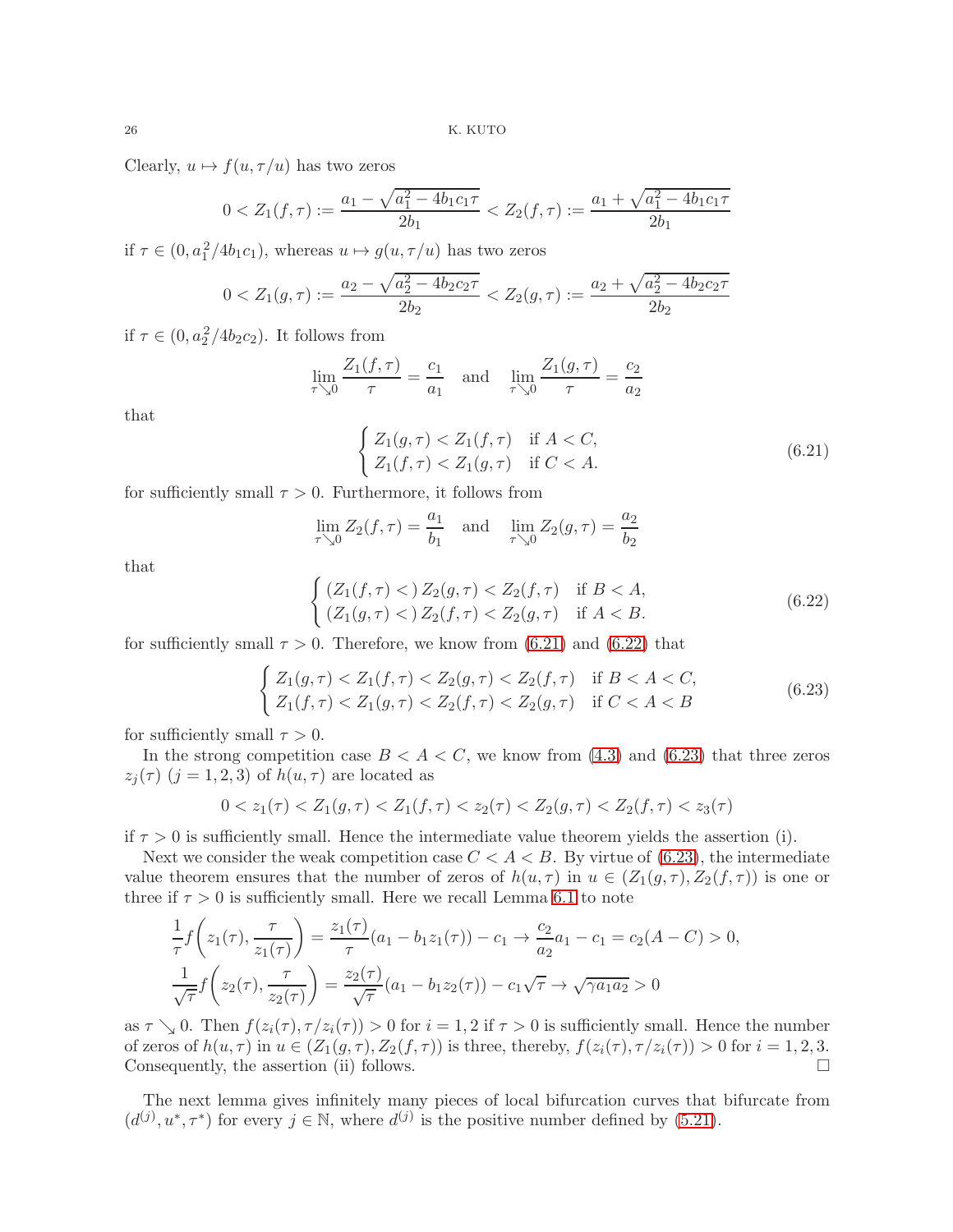<span id="page-26-3"></span>**Lemma 6.7.** Suppose that  $B < A < C$  or  $C < A < B$ . Suppose further that  $D(a_i, b_i, c_i, \gamma) > 0$ . For each  $j \in \mathbb{N}$ , there exists a local curve

$$
\varGamma_{j,\varepsilon}=\{\,(d(s),u(s),\tau(s))\,:\,-\varepsilon
$$

such that

$$
\begin{aligned} \varGamma_{j,\varepsilon}^+ &:= \{ \, (d(s), u(s), \tau(s)) \, : \, 0 < s < \varepsilon \, \} \subset \mathcal{S}_j^+, \\ \varGamma_{j,\varepsilon}^- &:= \{ \, (d(s), u(s), \tau(s)) \, : \, -\varepsilon < s < 0 \, \} \subset \mathcal{S}_j^-, \\ \lim_{s \to 0} (d(s), u(s), \tau(s)) &= (d^{(j)}, u^*, \tau^*) \quad \text{in } \mathbb{R} \times X. \end{aligned}
$$

Proof. By a similar manner as the proof of [\[8,](#page-31-0) Theorem 4.1], we can construct the required local curve  $\Gamma_{i,\varepsilon}$  which forms a piece of a bifurcation curve of solutions of [\(6.1\)](#page-17-3) bifurcating from the pitchfork bifurcation point  $(d^{(j)}, u^*, \tau^*)$ .

Actually, in view of the proof of Lemma [5.2,](#page-14-3) one can recall that the operator  $F(d, w, \tau)$  in [\(5.1\)](#page-12-1) associated with [\(6.1\)](#page-17-3) is degenerate, in the sense that the operator  $I - L(d)$  has a zero eigenvalue, if and only if  $d = d^{(j)}$  with some  $j \in \mathbb{N}$ . Additional conditions for use of the local bifurcation theorem [\[2,](#page-30-1) Theorem 1.7] by Crandall and Rabinowitz can be verified by a similar argument to the proof of [\[8,](#page-31-0) Theorem 4.1].

By virtue of Lemma [6.1,](#page-18-0) we set

$$
T := \sup\{T : h(u,\tau) \text{ has three zeros } 0 < z_1(\tau) < z_2(\tau) < z_3(\tau) \text{ for any } \tau \in (0,T)\},
$$

and

$$
\widetilde{\tau} = \min\{\,\widetilde{T},\overline{\tau}\,\},\
$$

where  $\bar{\tau}$  is defined by Theorem [3.1.](#page-6-1)

<span id="page-26-0"></span>**Lemma 6.8.** Suppose that  $B < A < C$  or  $C < A < B$ . Suppose further that  $D(a_i, b_i, c_i, \gamma) > 0$ . Then it holds that  $\tau^* \in \mathcal{T}$  and  $u^* = z_2(\tau^*)$ . Furthermore, the following (i) and (ii) hold true:

- (i) If  $B < A < C$  and  $D(a_i, b_i, c_i, \gamma) > 0$ , then  $\tau^* \in (0, \tilde{\tau})$ .<br>(iii) If  $C < A < B$  and  $D(a_i, b_i, c_i, \gamma) > 0$ , then  $\tau^* \notin (0, \tilde{\tau})$ .
- (ii) If  $C < A < B$  and  $D(a_i, b_i, c_i, \gamma) > 0$ , then  $\tau^* \notin (0, \tilde{\tau})$ .

<span id="page-26-4"></span>**Remark 6.9.** By virtue of  $\tau^* \in \mathcal{T}$ , the assertion (ii) of Lemma [6.8](#page-26-0) implies that  $\mathcal{T}$  is not connected in case where  $C < A < B$  and  $D(a_i, b_i, c_i, \gamma) > 0$ . An example of profiles of  $h(u, \tau)$  in case  $B < A < C$  and  $D(a_i, b_i, c_i, \gamma) > 0$  is shown in Figure 2. In the same setting as [\[1,](#page-30-0) Figure 11] for the case  $C < A < C$  and  $D(a_i, b_i, c_i, \gamma) > 0$ , profiles of  $h(u, \tau)$  are shown in Figure 3. In view of Figure 3, one can see that  $\mathcal T$  is not connected in this case.

*Proof of Lemma [6.8.](#page-26-0)* Suppose that  $B < A < C$  or  $C < A < B$ . We recall that [\(6.1\)](#page-17-3) has a unique positive constant solution  $(u, \tau) = (u^*, \tau^*) (w^* = \delta u^* - \gamma \tau^* / u^*)$  for any  $d > 0$ , that is,

$$
f(u^*, v^*) = g(u^*, v^*) = 0
$$
 with  $v^* = \frac{\tau^*}{u^*}$ .

By a straightforward calculation, one can verify that  $D(a_i, b_i, c_i, \gamma) > 0$  is equivalent to

$$
h_u(u^*, \tau^*) > 0.
$$

Taking account for facts that  $\lim_{u\to 0} h(u,\tau) = \infty$ ,  $h(u^*, \tau^*) = 0$  and  $\lim_{u\to \infty} h(u,\tau) = -\infty$ , we see that

<span id="page-26-1"></span>
$$
u^* = z_2(\tau^*), \tag{6.24}
$$

thereby,

<span id="page-26-2"></span>
$$
f\left(z_2(\tau^*), \frac{\tau^*}{z_2(\tau^*)}\right) = g\left(z_2(\tau^*), \frac{\tau^*}{z_2(\tau^*)}\right) = 0.
$$
 (6.25)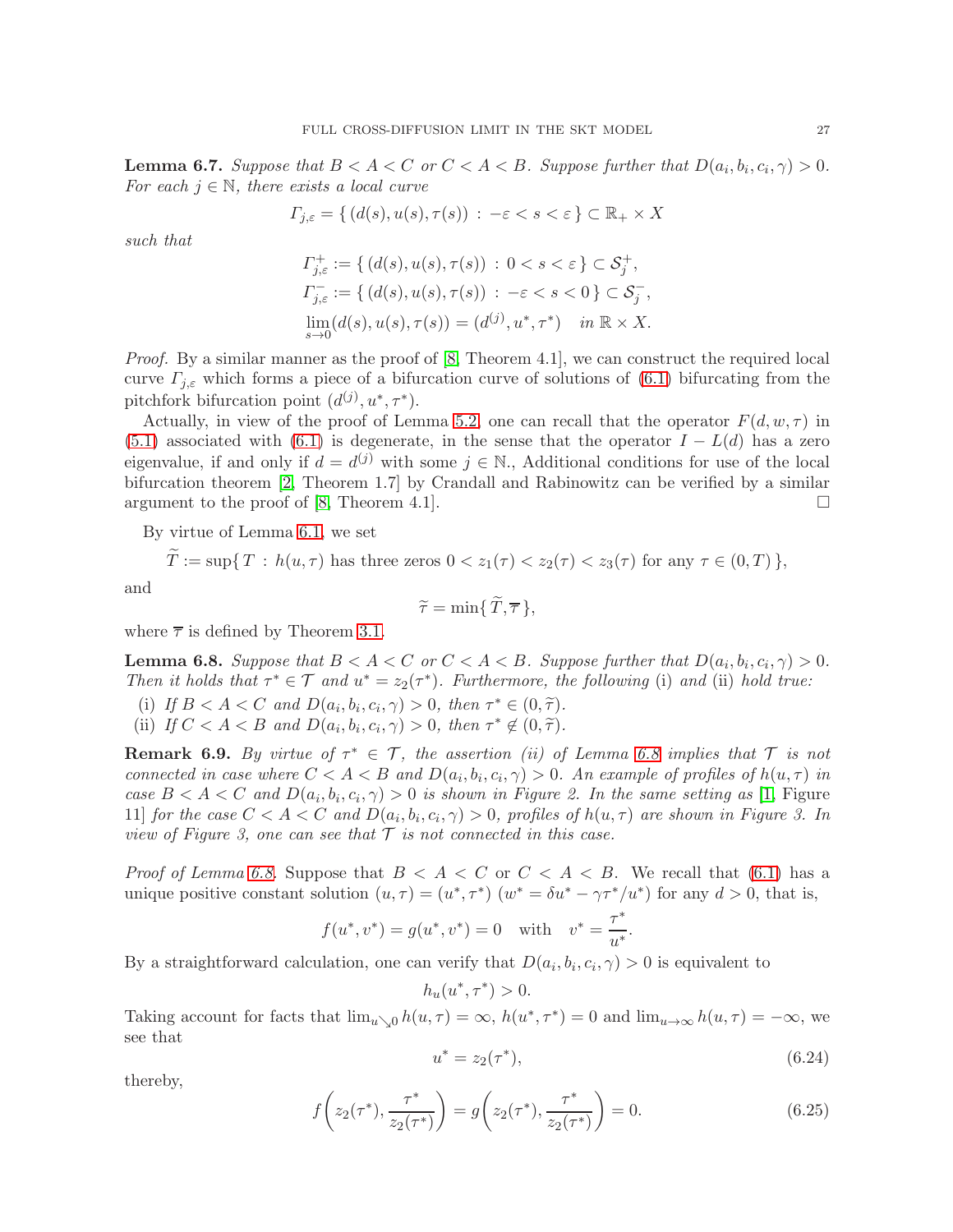

FIGURE 3. Profiles of  $h(u, \tau)$  with  $(a_1, a_2, b_1, b_2, c_1, c_2, \gamma) = (15/2, 16/7, 4, 1, 6, 2, 1)$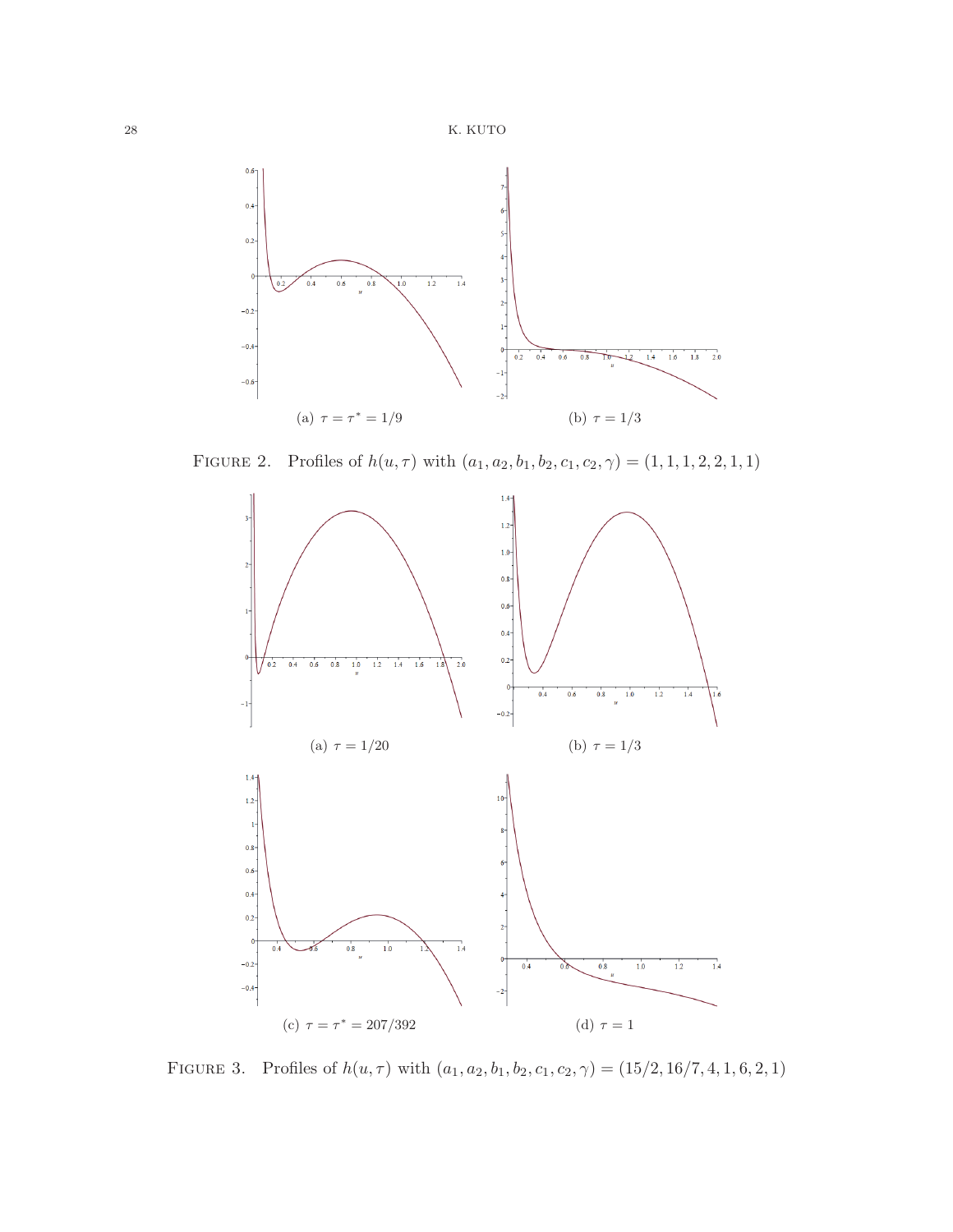Furthermore, we obtain  $\tau^* \in \mathcal{T}$ . Actually, if  $\tau^* \notin \mathcal{T}$ , then  $\tau^* > \overline{\tau}$  because  $h(u, \tau^*)$  has three zeros on  $\{u > 0\}$ . However, [\(4.1\)](#page-8-0) and [\(4.2\)](#page-8-1) ensure  $\tau^* \leq \overline{\tau}$ . This is a contradiction.

In order to prove the assertion (i), we assume that  $B < A < C$  and  $D(a_i, b_i, c_i, \gamma) > 0$ . In view of (i) of Lemma [6.6,](#page-24-0) we recall that

<span id="page-28-0"></span>
$$
f\left(z_1(\tau), \frac{\tau}{z_1(\tau)}\right) < 0 \quad \text{and} \quad f\left(z_3(\tau), \frac{\tau}{z_3(\tau)}\right) < 0 \tag{6.26}
$$

and

<span id="page-28-1"></span>
$$
f\left(z_2(\tau), \frac{\tau}{z_2(\tau)}\right) > 0\tag{6.27}
$$

for sufficiently small  $\tau > 0$ . We shall show that [\(6.26\)](#page-28-0) holds true for any  $\tau \in (0, \tilde{\tau})$ . Suppose for contradiction that there exists  $\tau_0 \in (0, \tilde{\tau})$  such that

<span id="page-28-2"></span>
$$
f\left(z_{i_0}(\tau_0), \frac{\tau_0}{z_{i_0}(\tau_0)}\right) = 0 \quad \text{with some } i_0 \in \{1, 3\}. \tag{6.28}
$$

Furthermore,  $h(z_{i_0}(\tau_0), \tau_0) = 0$  implies

$$
f\left(z_{i_0}(\tau_0), \frac{\tau_0}{z_{i_0}(\tau_0)}\right) = g\left(z_{i_0}(\tau_0), \frac{\tau_0}{z_{i_0}(\tau_0)}\right) = 0.
$$

Hence it follows that  $(z_{i_0}(\tau_0), \tau_0) = (u^*, \tau^*)$ . Together with  $(6.24)$ , we see that  $z_2(\tau^*) = z_{i_0}(\tau^*)$ , thereby, the degeneracy of zeros of  $h(u, \tau)$  occurs at  $\tau = \tau^*$ . However, this contradicts the fact  $\tau^* \in \mathcal{T}$ . Therefore, by taking account for the uniqueness of positive roots of  $f(u, \tau/u) =$  $g(u, \tau/u) = 0$ , we know from [\(6.25\)](#page-26-2) and [\(6.27\)](#page-28-1) that

$$
f\left(z_2(\tau), \frac{\tau}{z_2(\tau)}\right) \begin{cases} > 0 \quad \text{for } \tau \in (0, \tau^*), \\ = 0 \quad \text{for } \tau = \tau^*, \\ < 0 \quad \text{for } \tau \in (\tau^*, \infty) \cap \mathcal{T}, \end{cases}
$$

and moreover,  $(6.26)$  holds true for any  $\tau \in (0, \tilde{\tau})$ . Together with  $\tau^* \leq \overline{\tau}$ , we obtain  $\tau^* \leq \tilde{\tau}$ .

For the proof of the assertion (ii), we assume that  $C < A < B$  and  $D(a_i, b_i, c_i, \gamma) > 0$ . From (ii) of Lemma [6.6,](#page-24-0) we recall that

$$
f\left(z_1(\tau), \frac{\tau}{z_1(\tau)}\right) > 0, \quad f\left(z_2(\tau), \frac{\tau}{z_2(\tau)}\right) > 0, \quad f\left(z_3(\tau), \frac{\tau}{z_3(\tau)}\right) > 0
$$

for sufficiently small  $\tau > 0$ . Suppose for contradiction that  $\tau^* \in (0, \tilde{\tau})$ . Then by [\(6.25\)](#page-26-2) and<br>the continuity of  $\tau \mapsto f(x(\tau), \tau(x(\tau)))$ , there exists  $\tau \in (0, \tau^*)$  extigling (6.28). As in the the continuity of  $\tau \mapsto f(z_i(\tau), \tau/z_i(\tau))$ , there exists  $\tau_0 \in (0, \tau^*)$  satisfying [\(6.28\)](#page-28-2). As in the argument above, we are led to  $z_2(\tau^*) = z_{i_0}(\tau^*)$  with some  $i_0 \in \{1,3\}$ . Again this contradicts the fact  $\tau^* \in \mathcal{T}$ . Therefore, we can deduce that  $\tau^* \notin (0, \overline{\tau})$  in case that  $C < A < B$  and  $D(a_i, b_i, c_i, \gamma) > 0$ . The proof of Lemma [6.8](#page-26-0) is complete.

*Proof of Theorem [3.3.](#page-7-0)* In what follows, we denote by  $\Gamma_j^{\pm}$  the connected component of  $\{ (d, u, \tau) \in$  $\mathbb{R}_+ \times X$ :  $(d, u, \tau)$  satisfies  $(6.1)$  which contains  $\Gamma^{\pm}_{j,\varepsilon}$  obtained in Lemma [6.7.](#page-26-3) We recall Remark [6.4](#page-22-1) to note that any  $(d, u, \tau) \in \Gamma_j^{\pm}$  satisfies  $\tau \in \mathcal{T}$ .

We first show  $\Gamma_1^+ \subset \mathcal{S}_1^+$ , that is, what  $\Gamma_1^+$  does not connects with any other  $\Gamma_j^{\pm}$ . If not, there exist a solution  $(\hat{d}, \hat{u}, \hat{\tau}) \, (\neq (d_1^{\left(1\right)}, u^*, \tau^*))$  of  $(6.1)$  and a sequence  $\{ (d_{2,n}, u_n, \tau_n) \} \subset \Gamma_1^+$ such that  $\lim_{n\to\infty}(d_{2,n},u_n,\tau_n)=(\hat{d},\hat{u},\hat{\tau})$  in  $\mathbb{R}\times X$  and  $\hat{u}(x)$  has a degenerate critical point,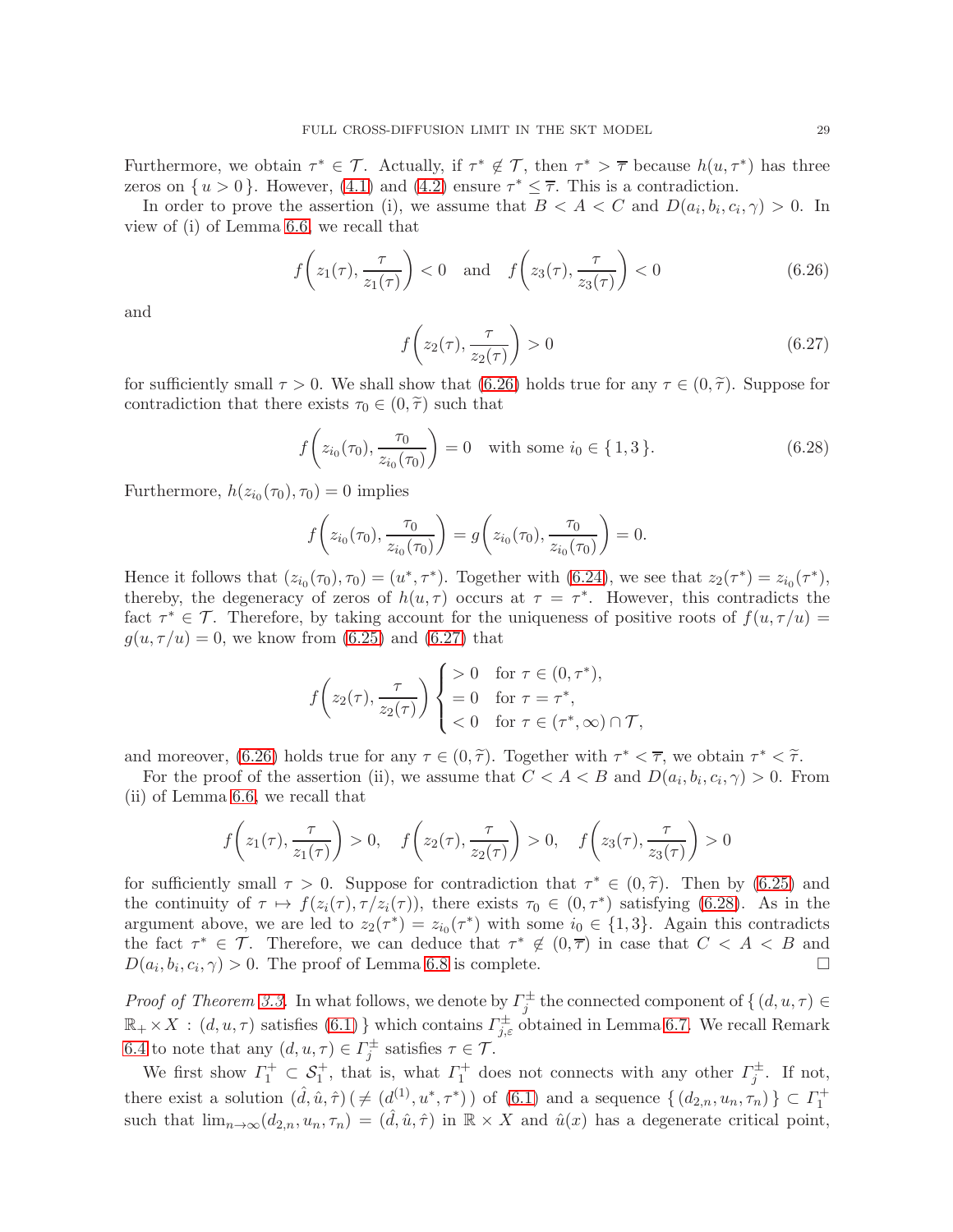that is,  $\hat{u}''(x_0) = \hat{u}'(x_0) = 0$  with some  $x_0 \in [0,1]$ . Differentiating [\(6.1a\)](#page-17-4) by x, we see that  $\hat{w} := \delta \hat{u} - \gamma \hat{\tau}/\hat{u}$  satisfies

$$
\begin{cases} \n\hat{d}(\hat{w}')'' + h_u(\hat{u}, \hat{\tau})\hat{u}' = 0, \quad 0 < x < 1, \\ \n\hat{w}'(x_0) = \hat{w}''(x_0) = 0, \n\end{cases}
$$

where the initial condition at  $x_0$  comes from [\(6.7\)](#page-19-2). By the uniqueness of solutions of this initial value problem, one can see that  $\hat{w}' = 0$ , thereby,  $\hat{u}$  is a nonnegative constant. If  $\hat{\tau} > 0$ , then  $(\hat{u}, \hat{\tau}) = (u^*, \tau^*)$ . In view of Lemma [6.7,](#page-26-3) we recall that the branch of monotone solutions of [\(6.1\)](#page-17-3) bifurcates from the constant solution  $(u^*, \tau^*)$  only at  $d = d^{(1)}$ . This fact implies  $\hat{d} = d^{(1)}$ . However, it contradicts the assumption. If  $\hat{\tau} = 0$ , then [\(6.18\)](#page-23-1) ensures that  $w_n = \delta u_n - \gamma \tau_n / u_n \rightarrow$  $\hat{w}$  in  $C^1(\overline{\Omega})$  and  $(\hat{d}, \hat{w})$  satisfies [\(1.5\)](#page-2-2). Then, Proposition [2.2](#page-4-3) leads to  $\hat{w} = \delta a_1/b_1$  or  $\hat{w} = 0$  or  $\hat{w} = -\gamma a_2/c_2$ . However, one can verify that all of them are impossible following the argument below [\(5.2\)](#page-13-2) in the proof of Lemma [5.1.](#page-12-0) Consequently,  $\hat{\tau} = 0$  is also impossible. Therefore, we obtain  $\Gamma_1^+ \subset \mathcal{S}_1^+$ . By an essentially same argument, one can verify that  $\Gamma_j^+ \subset \mathcal{S}_j^+$  and  $\Gamma_j^- \subset \mathcal{S}_j^$ for each  $j \in \mathbb{N}$ .

According to the global bifurcation theorem [\[21\]](#page-31-23) by Rabinowitz (see also the unilateral global bifurcation theorem by Lopéz-Goméz [\[11,](#page-31-24) Theorem 6.4.3]), we can deduce that  $\Gamma_1^+$  reaches a singular limit  $d \searrow 0$  or a state with some  $d > 0$  and  $\tau = 0$  because  $\Gamma_1^+$  cannot attain any bifurcation point  $(d^{(j)}, u^*, \tau^*)$ , the  $(d, \tau)$  component of  $\Gamma_1^+$  is uniformly bounded by Theorem [3.1,](#page-6-1) and the u component of  $\Gamma_1^+$  cannot blow up in  $C^1([0,1])$  at any positive  $d > 0$  by Corollary [4.2.](#page-10-3) Then, we take any sequence  $\{(u_n, \tau_n, d_{2,n})\} \subset \Gamma_1^+$  satisfying  $\lim_{n\to\infty} d_{2,n}\tau_n = 0$ . It follows from Theorem [3.1](#page-6-1) that  $\tau_n \in (0, \overline{\tau})$  for any  $n \in \mathbb{N}$ . Then we may assume that  $\lim_{n\to\infty} \tau_n = \tau_0$ for some  $\tau_0 \in [0, \overline{\tau}]$  by passing to a subsequence if necessary. We shall show that either of the following is true:

(I) 
$$
\tau_0 = 0;
$$

(II) 
$$
\tau_0 > 0
$$
 and  $H(z_1(\tau_0), \tau_0) = H(z_3(\tau_0), \tau_0)$ .

Suppose for contradiction that  $\tau_0 > 0$  and  $H(z_1(\tau_0), \tau_0) < H(z_3(\tau_0), \tau_0)$ . Hence it follows that  $\lim_{n\to\infty} d_{2,n} = 0$ . Then we can verify

$$
\lim_{n \to \infty} u_n(x) = \begin{cases} z_1(\tau_0) & \text{for } x \in [0, 1), \\ \eta(\tau_0) & \text{for } x = 1 \end{cases}
$$

by a slight modification of the usual scaling procedure to prove (i) of Lemma [6.5.](#page-24-1) Here we remark that  $\{u_n\}$  satisfies the integral constraint [\(6.1c\)](#page-18-1) as well as [\(6.2\)](#page-18-3):

<span id="page-29-0"></span>
$$
\int_0^1 f\left(u_n, \frac{\tau_n}{u_n}\right) = \int_0^1 g\left(u_n, \frac{\tau_n}{u_n}\right) = 0 \quad \text{for any } n \in \mathbb{N}.
$$
 (6.29)

By the Lebesgue dominated convergence theorem, we set  $n \to \infty$  in [\(6.29\)](#page-29-0) to get

$$
f\left(z_1(\tau_0), \frac{\tau_0}{z_1(\tau_0)}\right) = g\left(z_1(\tau_0), \frac{\tau_0}{z_1(\tau_0)}\right) = 0.
$$

Therefore, the positivity of  $\tau_0$  leads to  $(z_1(\tau_0), \tau_0) = (u^*, \tau^*)$ . Together with Lemma [6.8,](#page-26-0) we see that  $z_1(\tau^*) = u^* = z_2(\tau^*)$ . Obviously, this contradicts the fact that  $\tau^* \in \mathcal{T}$ .

Suppose for contradiction that  $\tau_0 > 0$  and  $H(z_1(\tau_0), \tau_0) > H(z_3(\tau_0), \tau_0)$ . Then we know from (iii) of Lemma [6.5](#page-24-1) that

$$
\lim_{k \to \infty} u_k(x) = \begin{cases} \zeta(\tau_0) & \text{for } x = 0, \\ z_3(\tau_0) & \text{for } x \in (0, 1]. \end{cases}
$$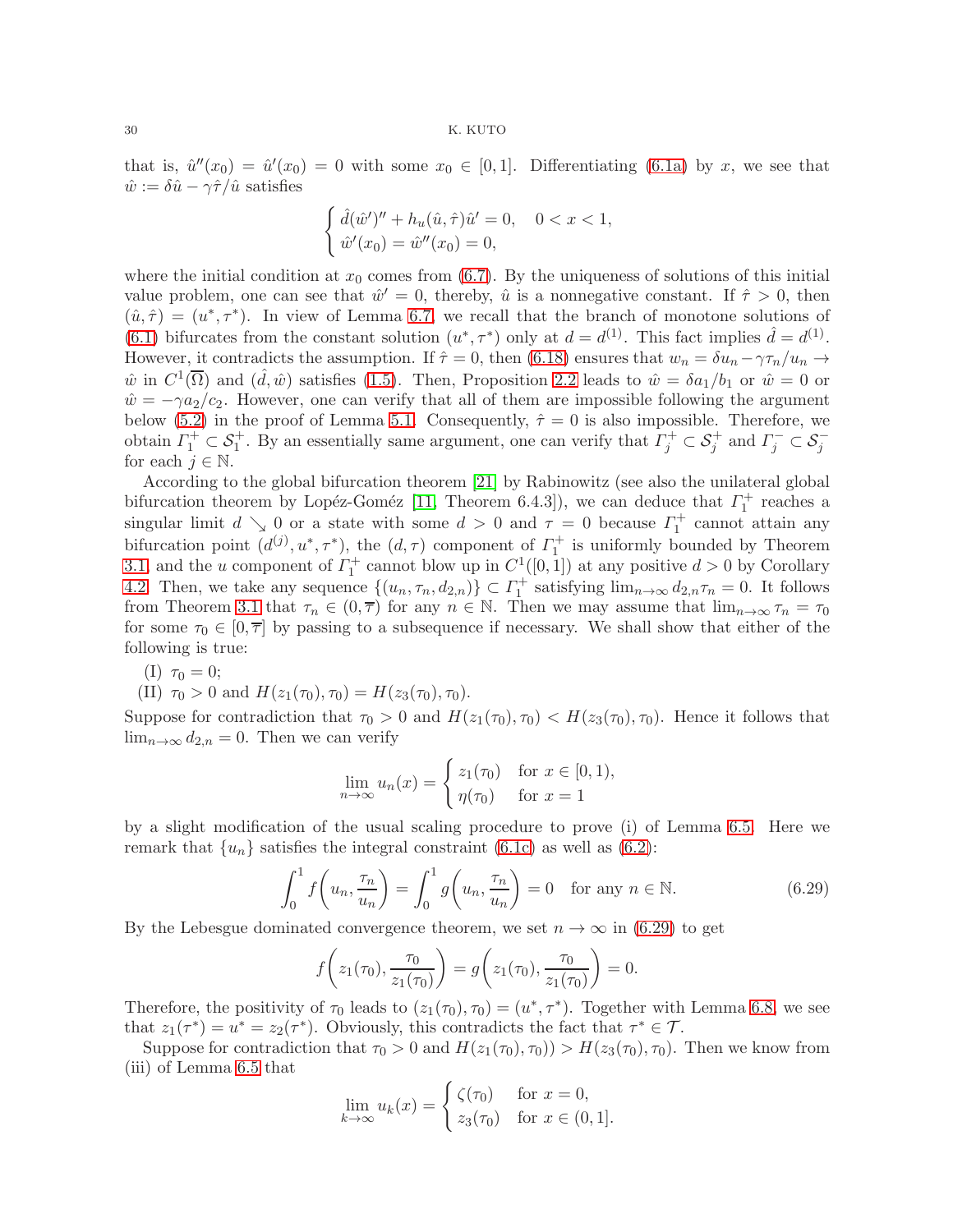In a similar manner, we set  $n \to \infty$  in [\(6.29\)](#page-29-0) to see  $z_3(\tau^*) = u^* = z_2(\tau^*)$ . However, it is impossible because  $\tau^* \in \mathcal{T}$ . Consequently, the contradiction argument enables us to conclude that (I) or (II) holds true.

Next we shall show  $\tau_0 = 0$  in the case when  $B < A < C$  and  $D(a_i, b_i, c_i, \gamma) > 0$ . It follows from (i) of Lemma [6.8](#page-26-0) that  $\tau^* \in (0, \tilde{\tau})$ . By virtue of Lemma [6.7,](#page-26-3) if  $(d, u, \tau) \in \Gamma_j^{\pm}$  is sufficiently close to the bifurcation point  $(d^{(j)}, u^*, \tau^*)$ , then  $\tau \in (0, \tilde{\tau})$ . By taking account for the continuity of  $\Gamma_j^{\pm}$ , we see that  $\tau \in \mathcal{T}$  and  $\tau \in (0, \tilde{\tau})$  as long as  $(d, u, \tau) \in \Gamma_i^{\pm}$ . Hence it follows that  $\tau_0 \in [0, \tilde{\tau}]$ . Suppose for contradiction that  $\tau_0 > 0$ . Then, as we have already shown,  $H(z_1(\tau_0), \tau_0) = H(z_3(\tau_0), \tau_0)$ follows. In such a case, we remark that a slight delicate procedure is required to derive the singular limiting behavior of  $\{u_n\}$  as  $n \to \infty$ . Following the argument in the proof of [\[9,](#page-31-25) Proposition 6.7] for instance, we can deduce that

$$
\lim_{n \to \infty} u_n(x) = \begin{cases} z_1(\tau) & \text{for } x \in [0, \ell), \\ (z_1(\tau) + z_3(\tau))/2 & \text{for } x = \ell, \\ z_3(\tau) & \text{for } x \in (\ell, 1] \end{cases}
$$

with some  $\ell \in (0,1)$ . Owing to the Lebesgue dominated convergence theorem, we set  $n \to \infty$  in  $\int_0^1 f(u_n, \tau_n/u_n) = 0$  to obtain

<span id="page-30-2"></span>
$$
\ell f\left(z_1(\tau_0), \frac{\tau_0}{z_1(\tau_0)}\right) + (1 - \ell) f\left(z_3(\tau_0), \frac{\tau_0}{z_3(\tau_0)}\right) = 0, \tag{6.30}
$$

If  $B < A < C$  and  $D(a_i, b_i, c_i, \gamma) > 0$ , [\(6.30\)](#page-30-2) is impossible because  $f(z_1(\tau_0), \tau_0/z_1(\tau_0)) < 0$ and  $f(z_3(\tau_0), \tau_0/z_3(\tau_0))$  < 0 as in the proof of Lemma [6.8](#page-26-0) below [\(6.27\)](#page-28-1). Consequently, this contradiction excludes the situation (II). Therefore, it holds true that  $\tau_0 = 0$  in case where  $B < A < C$  and  $D(a_i, b_I, c_i, \gamma) > 0$ . In this case, we shall show  $\lim_{n\to\infty} d_{2,n} = 0$ . It follows from Theorem [3.1](#page-6-1) that  $d_{2,n} \in (0,d]$  for any  $n \in \mathbb{N}$ . Therefore, we may assume that  $\lim_{n\to\infty} d_{2,n} = d_0$ with some  $d_0 \in [0, \overline{d}]$  by passing to a subsequence if necessary. From Lemma [4.1](#page-8-3) and [\(6.20\)](#page-24-2), we see that  $||u_n||_{\infty}$  is uniformly bounded with respect to  $n \in \mathbb{N}$ . Then by [\(1.4a\)](#page-1-4),  $w_n := \delta u_n - \gamma \tau_n/u_n$ satisfies  $\lim_{n\to\infty} w_n = w_0$  with some  $w_0 \in C^1(\overline{\Omega})$ . It follows from Proposition [2.2](#page-4-3) that if  $d_0 > 0$ , then  $w_0 = \delta a_1/b_1$  or  $w_0 = 0$  or  $w_0 = -\gamma a_2/c_2$  in  $\Omega$ . However, repeating the argument below [\(5.2\)](#page-13-2) in the proof of Lemma [5.1,](#page-12-0) we see that the above three situations cannot occur. Then, we can deduce that  $d_0 = 0$ . Consequently, we know that  $\lim_{n\to\infty} (d_{2,n}, \tau_n) = (0, 0)$  in case where  $B < A < C$  and  $D(a_i, b_i, c_i, \gamma) > 0$ . Obviously, the uniqueness of limits ensures that the full sequence  $\{(d_{2,n}, \tau_n)\}\)$  itself converges to  $(0, 0)$ . Furthermore, one can verify that all  $\Gamma_j^{\pm}$  approach  $(d, \tau) = (0, 0)$  in a similar manner.

Next we consider the case when  $C < A < B$  and  $D(a_i, b_i, c_i, \gamma) > 0$ . It follows from Remark [6.9](#page-26-4) that  $\mathcal{T}$  is not connected and  $\tau^* \notin (0, \tilde{\tau})$ . This fact implies that the projection of  $\Gamma_1^+$  on the  $\tau$  axis does not intersect with  $(0, \tilde{\tau})$ . Then the situation (I);  $\tau_0 = 0$  cannot occur, and then, (II) necessarily occurs. Consequently, we deduce that  $\lim_{n\to\infty}(d_{2,n}, \tau_n) = (0, \tau_0)$  with some  $\tau_0 \in (\tilde{\tau}, \overline{\tau})$  satisfying  $H(z_1(\tau_0), \tau_0) = H(z_3(\tau_0), \tau_0)$ . Hence it follows that  $\Gamma_1^+$  approaches  $(d, \tau) = (0, \tau_0)$ . It is possible to check that each  $\Gamma_j^{\pm}$  also attains  $(d, \tau) = (0, \tau_0)$ . The proof of Theorem [3.3](#page-7-0) is complete.  $\Box$ 

### **REFERENCES**

- <span id="page-30-0"></span>[1] M. Breden, C. Kuehn, C. Coresina, On the influence of cross-diffusion in pattern formation, J. Comput. Dyn., 8 (2021), 213–240.
- <span id="page-30-1"></span>[2] M. G. Crandall, P. H. Rabinowitz, Bifurcation from simple eigenvalues, J. Funct. Anal., 8 (1971), 321– 340.